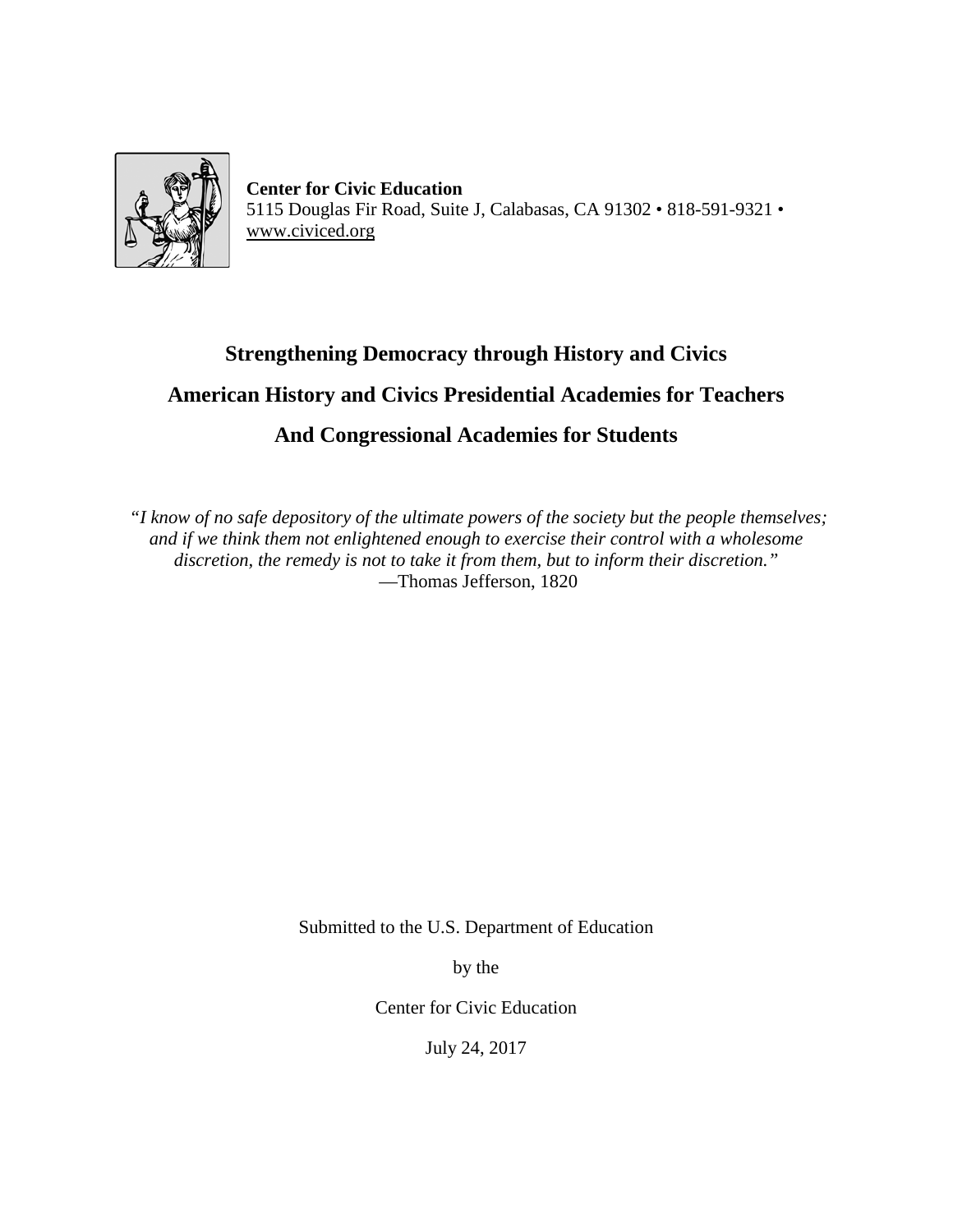## **Table of Contents**

|  | <b>Project Narrative</b> |  |  |
|--|--------------------------|--|--|
|--|--------------------------|--|--|

| (i) The extent to which the proposed project represents an exceptional approach to the                                                                                                                                                                 |
|--------------------------------------------------------------------------------------------------------------------------------------------------------------------------------------------------------------------------------------------------------|
| (ii) The extent to which the services to be provided by the proposed project involve the<br>collaboration of appropriate partners for maximizing the effectiveness of project                                                                          |
| (iii) The extent to which the design of the proposed project reflects up-to-date knowledge                                                                                                                                                             |
|                                                                                                                                                                                                                                                        |
| (i) The extent to which the proposed project is likely to build local capacity to provide,<br>improve or expand services that address the needs of the target population22                                                                             |
| (ii) The importance or magnitude of the results or outcomes likely to be attained by the<br>proposed project, especially improvements in teaching and student achievement24                                                                            |
|                                                                                                                                                                                                                                                        |
| (i) The adequacy of the management plan to achieve the objectives of the proposed<br>project on time and within budget, including clearly defined responsibilities, timelines for                                                                      |
| (ii) The adequacy of mechanisms for ensuring high-quality products and services from                                                                                                                                                                   |
|                                                                                                                                                                                                                                                        |
| (i) The extent to which the methods of evaluation include the use of objective<br>performance measures that are clearly related to the intended outcomes of the project and<br>will produce quantitative and qualitative data to the extent possible36 |
| (ii) The extent to which the methods of evaluation will provide performance feedback<br>and permit periodic assessment of progress toward achieving intended outcomes44                                                                                |
|                                                                                                                                                                                                                                                        |
|                                                                                                                                                                                                                                                        |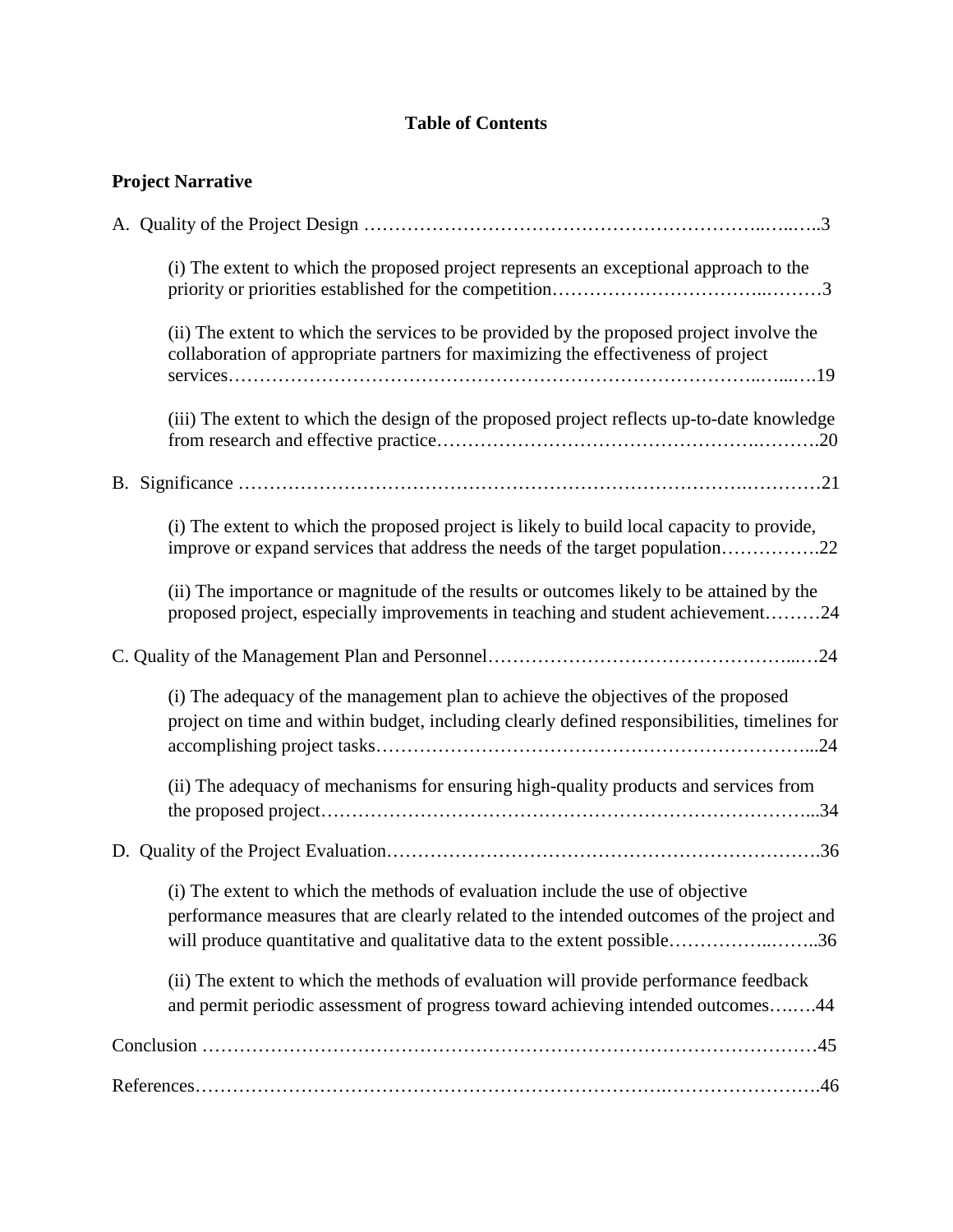### **Appendices**

- Appendix A: Resumes of Key Personnel
- Appendix B: Letters of Support and Biographical Information on Participating Scholars
- Appendix C: Other Documents

We the People Curricular Programs Information

Contents of the High School We the People Curricular Materials

Questions for Simulated Congressional Hearings

Selection Process for the Academies

List of We the People State Coordinators

National Academy for Civics and Government Evaluations from Previous Year

Agendas for the Presidential and Congressional Academies

Request for Waiver of the Cost Sharing Requirement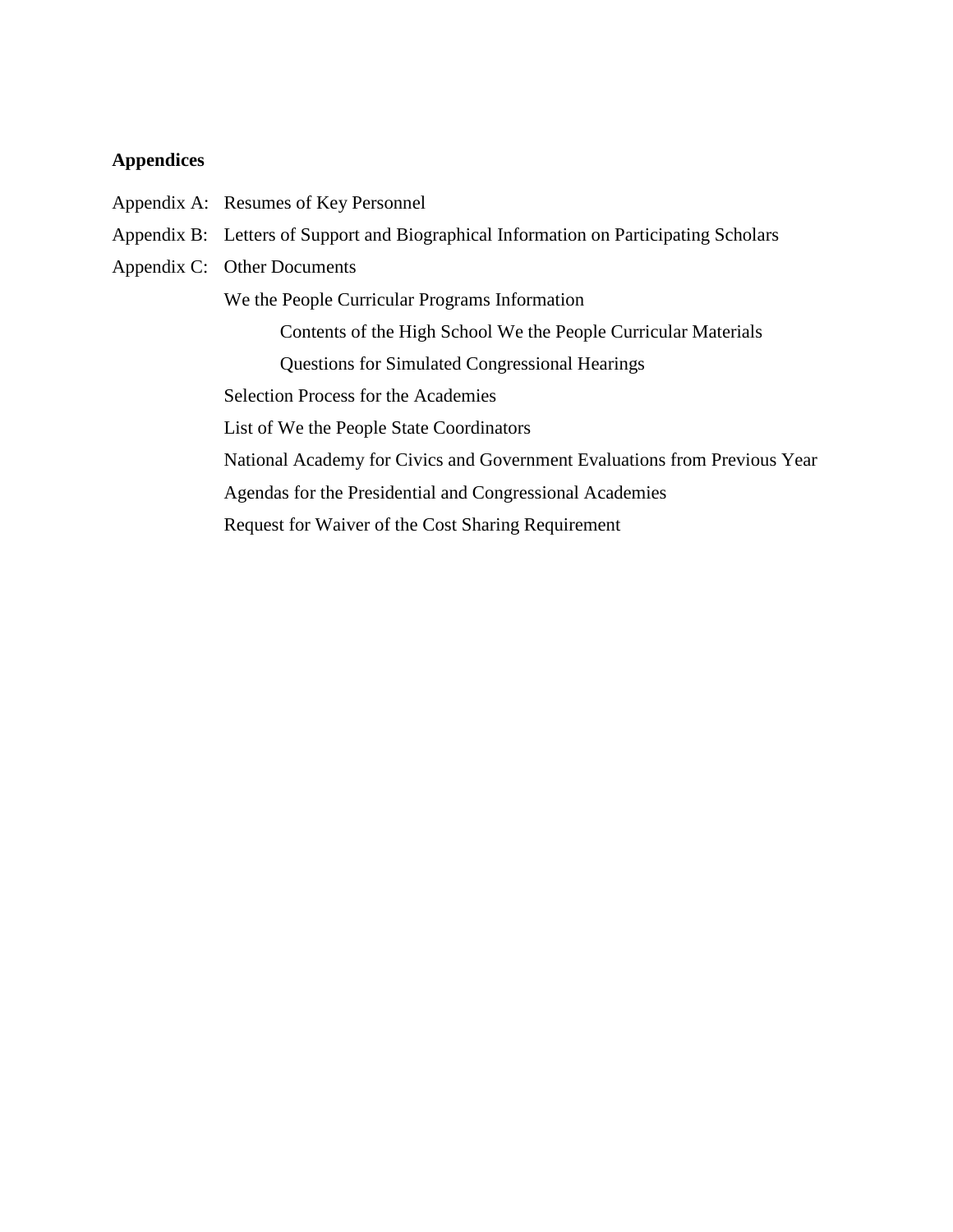#### **Summary**

The Center for Civic Education is proposing a five-year series of Presidential Academies for teachers and Congressional Academies for students that will address both of the Absolute Priorities as well as both of the Competitive Preference Priorities to improve outcomes for highneed students and use the resources of the National Parks, which is appropriate in honor of the recent centennial of its founding. In each of the summers of 2018-2022, both Academies will include a two-week experience in conjunction with exemplary scholars and mentor teachers. Participants will be immersed in the study of American constitutional history and principles following the intellectual framework of the We the People curriculum on American constitutional history.

The project's objectives are to provide: 1) high-quality professional development (PD) in the content and methods of history and civics for a group of teachers of high-need students each year, 2) high-quality, interactive instruction in history and civics for a group of high-need high school students each year, and 3) outreach and follow-up activities with scholars that will benefit teachers, students, and the general public during the school year. The outcomes will be: 1) improved subject knowledge and pedagogy for 51 teachers/year, leading to high-quality interactive instruction and a professional learning community aided by a History and Civics Online Forum; 2) improved content knowledge, skills, and attitudes for 102 students/year, aided by an Student Online Forum; and 3) a series of eight online videos and four webinars that will help extend the teachers' PD and can also benefit students and the general public. These videos will be available on the Center's website free of charge, which will provide sustainability and scalability, greatly expanding the project's scope.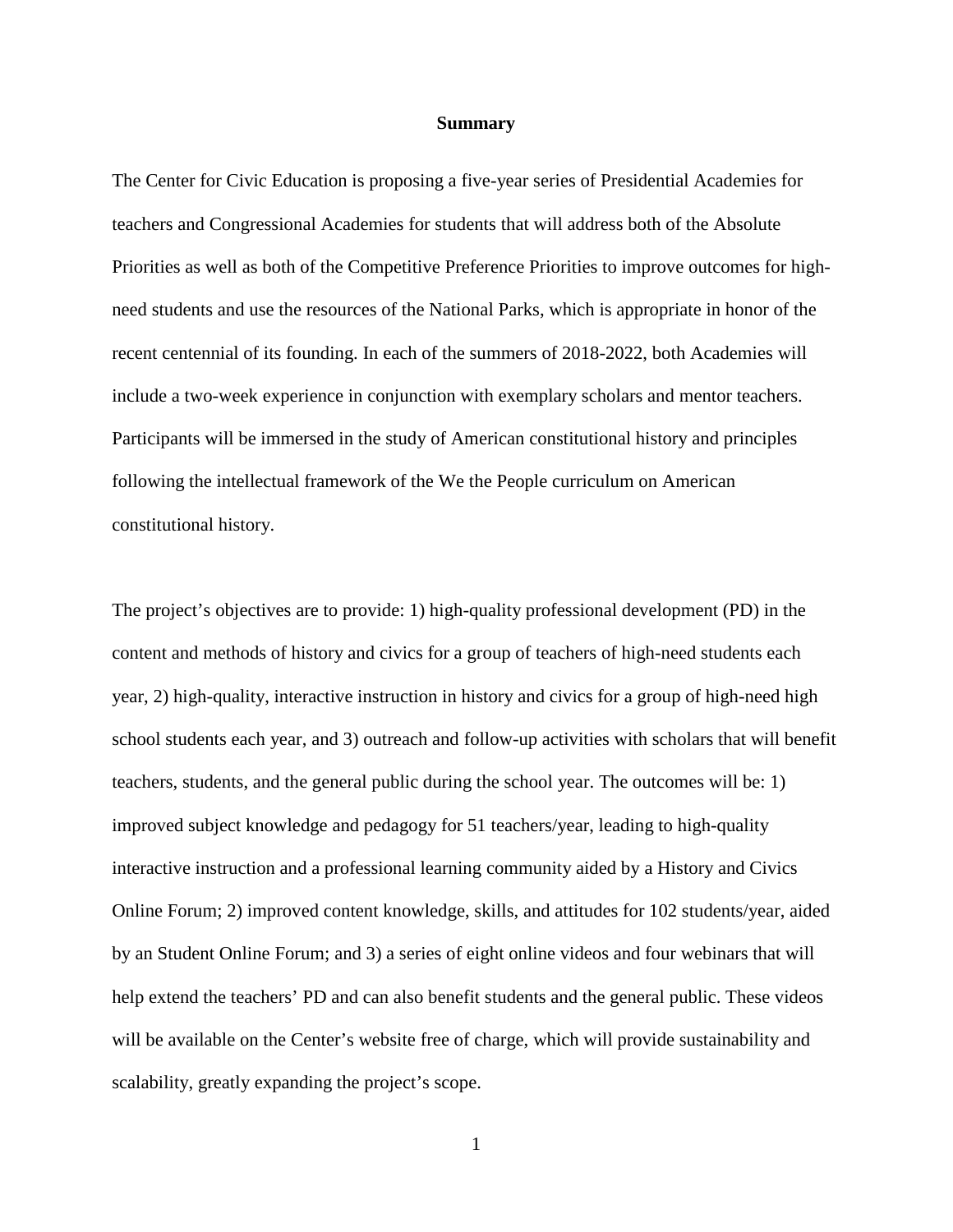Appropriate for the study of constitutional history, the Academies will take place concurrently on the campus at James Madison University (JMU). The Center has cooperated for more than 20 years with JMU, which has hosted numerous institutes for the Center with significant success.

The teachers will be selected from schools that have strong administrative support for work with high-need students. For each teacher, two high-need students from that teacher's school or school district will apply conjointly and participate in the Academies. At most sessions the Academies for teachers and students will meet separately but there will be times for joint activities during the summer and school year.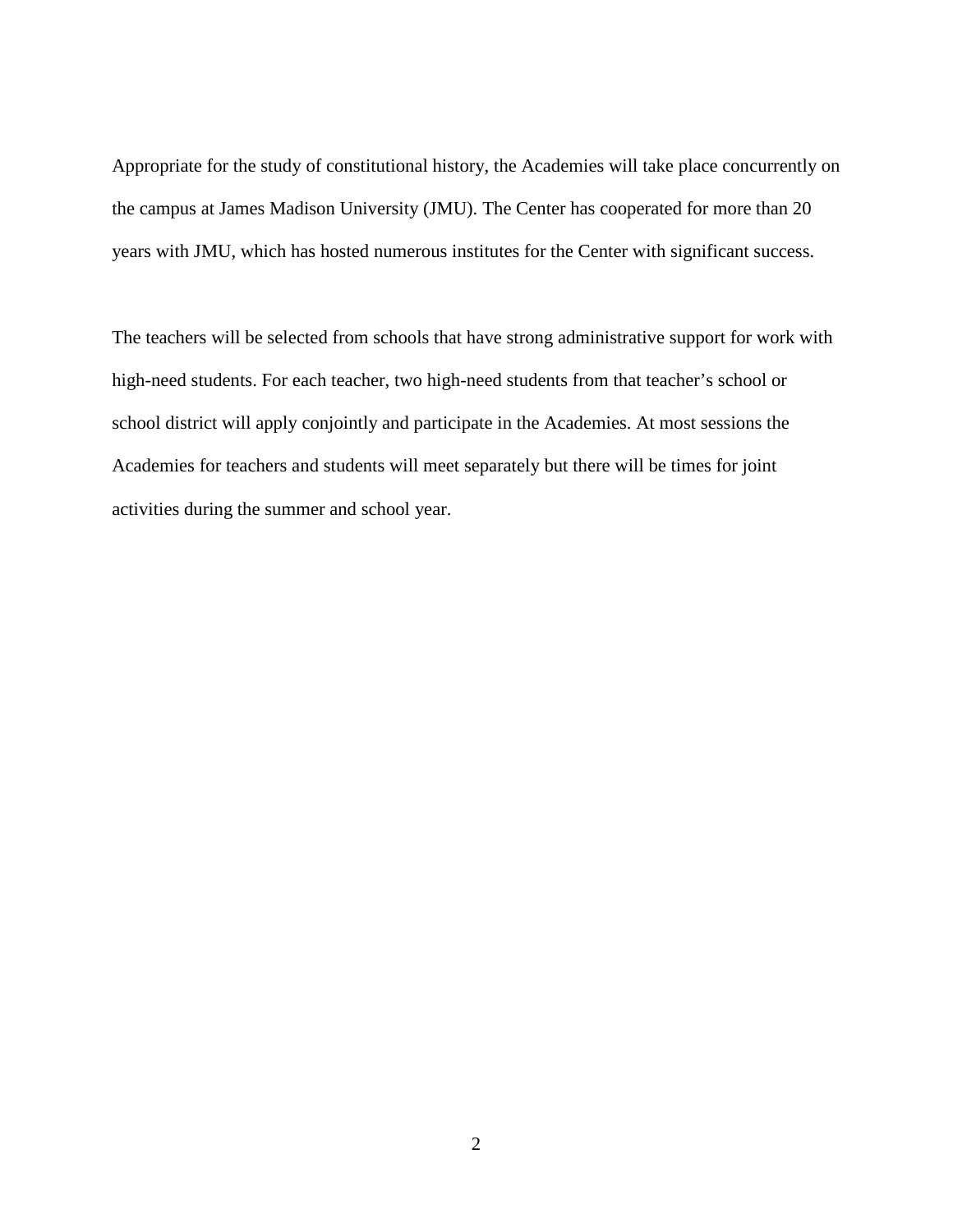### **Project Narrative**

#### *A. Quality of the Project Design*

*(i) The extent to which the proposed project represents an exceptional approach to the priority or priorities established for the competition.* 

**Project Design.** As noted in the Summary, the Center for Civic Education's (Center) proposal to conduct Presidential and Congressional Academies addresses both Absolute Priorities 1 and 2 as well as Competitive Preference Priorities 1 and 2 for projects designed to improve academic outcomes for high-need students and uses the resources of the National Parks. Unfortunately, schools with high concentrations of high-need students are 77 percent more likely than affluent schools to be taught by teachers without degrees in the subject matter they are teaching (Jerald and Ingersoll 2002). In this project, as in previously-funded federal projects, the Center will use the U.S. Department of Education's definition of "high-need" students: "Students at risk of educational failure or otherwise in need of special assistance and support, such as students who are living in poverty, who attend high-minority schools (as defined in the Race to the Top application), who are far below grade level, who have left school before receiving a regular high school diploma, who are at risk of not graduating with a diploma on time, who are homeless, who are in foster care, who have been incarcerated, who have disabilities, or who are English learners."

The project will provide five, 51-member cohorts of teachers of high-need classes with Presidential Academy summer sessions and follow-up activities during the school year to continue their learning. The five, 102-member cohorts of Congressional Academy summer and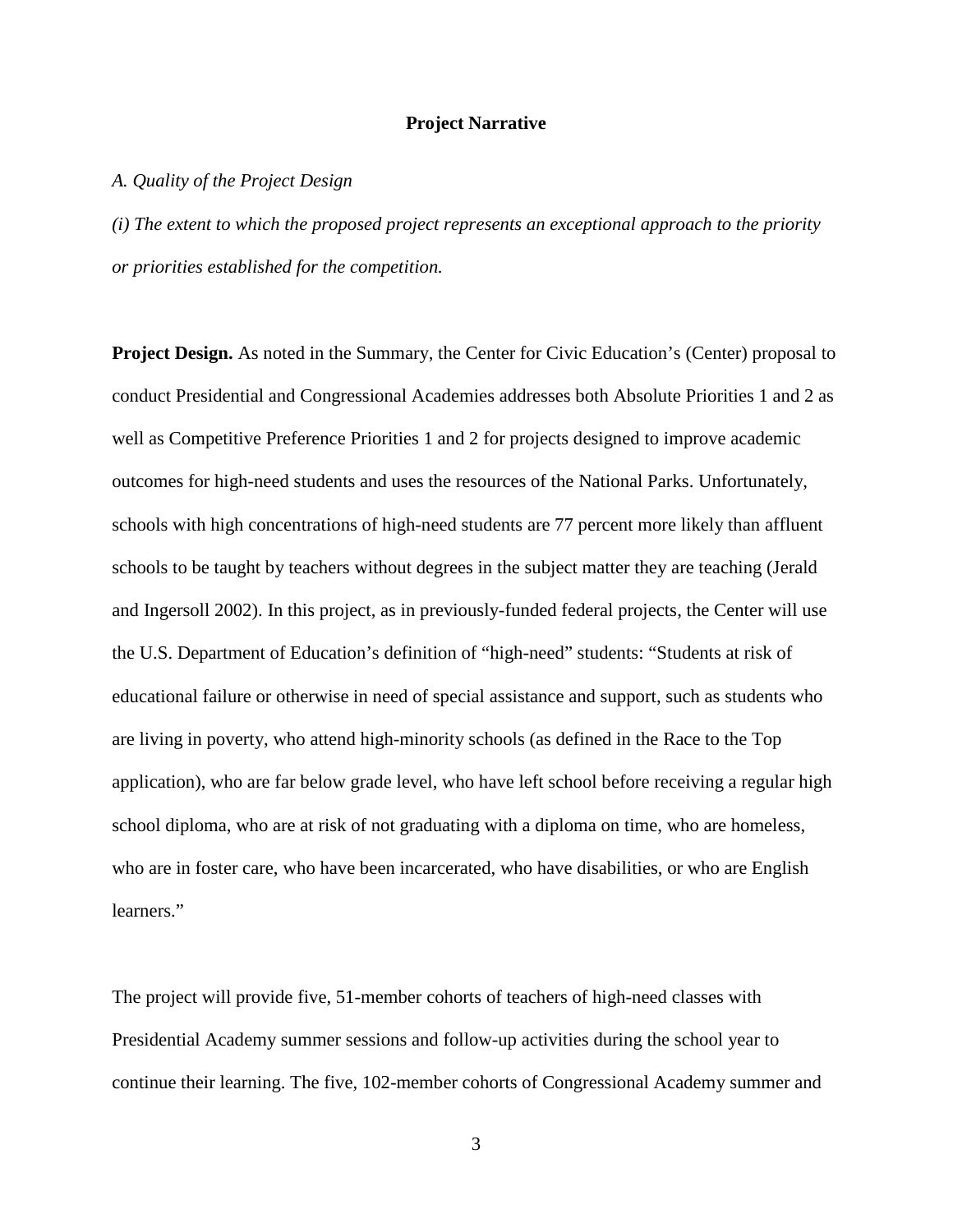follow-up sessions for high-need students will intersect strategically with the Presidential Academies for teachers. The teachers will apply conjointly with the students. The Strengthening Democracy Project's goals and objectives are described at greater length later in this document.

**National Need for History and Civic Education.** The national need to further the historic civic mission of public education in the United States is of particular significance at a time when public trust in government remains near historic lows (Pew Research Center 2014) and the midterm election turnout in 2014 was the lowest in seventy years (Pillsbury and Johannesen 2015). These heightened levels of public cynicism prevent our representative democracy from working effectively by impeding citizen participation in the political process. The continued vitality of American constitutional democracy depends, in no small measure, on what happens in the nation's classrooms and through programs such as those advanced in this proposal.

A major goal of this program is to address these problems by fostering significant gains in teachers' and their students' historical and civic knowledge, skills, and dispositions, which should enhance their capacity and inclination to participate competently and responsibly in the political system. Systematic reviews of research demonstrate that history and civic education curricula and pedagogy result in cognitive learning, increases in intellectual and participatory skills, and improved academic achievement (Deakin Crick et al. 2005). Studies also indicate that history and civic education coursework increases students' dispositions to vote as well as take part in other forms of political participation (Bachner 2010; Crawford 2010). For example, as compared to other young Americans their age, the Center's We the People: The Citizen and the Constitution program alumni had higher levels of voting in the 2004 presidential election, volunteering in political campaigns, participation in marches and demonstrations related to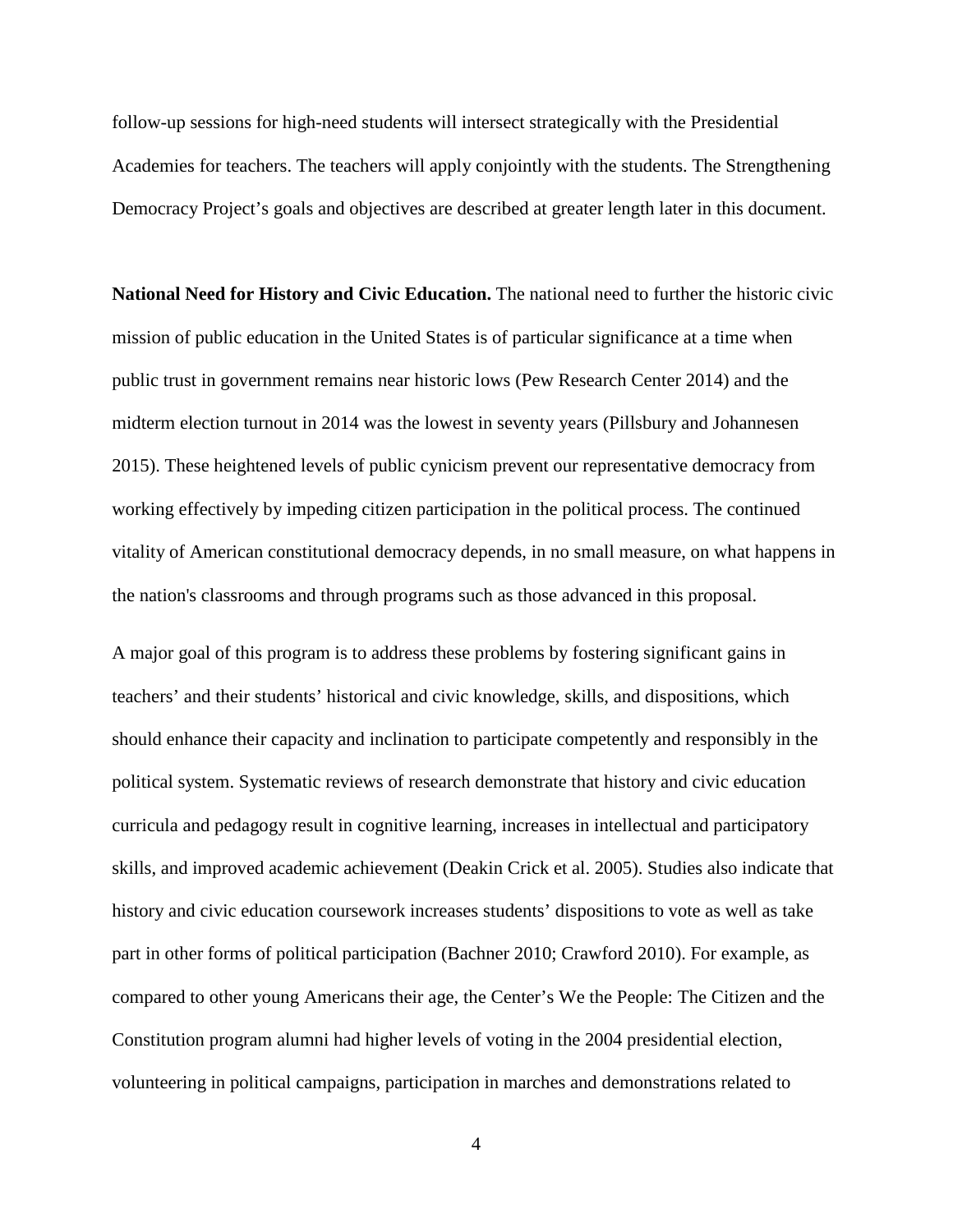national and local issues, and other aspects of political participation (Soule 2005). The achievement of these results will be furthered by the provision of high-quality open educational resources for PD to all teachers of history, civics and government in the country and other interested parties with access to the Internet.

The proposed program addresses the well-recognized and documented need to improve education in history and civics in our nation's schools. Both teachers and students need the inspiration and challenge that a rich education in history and civics provides. The Presidential and Congressional Academies in the Strengthening Democracy project will immerse the participants in the study of American constitutional history and principles following the model of the We the People: The Citizen and the Constitution curriculum. Information on the We the People program is found below, with additional information in Appendix C.

**We the People.** We the People: The Citizen and the Constitution, was developed by the Center in conjunction with prominent scholars and educators in history, political science, and constitutional law. In 1987 it was adopted by the Commission on the Bicentennial of the U.S. Constitution, chaired by Chief Justice Warren E. Burger, as the principal education program of the federal Constitution's bicentennial. The success of the program at the Bicentennial Commission led to Congress continuing the program through the U.S. Department of Education.

The foundation of the We the People program is the classroom curriculum, which is available in print as well as enhanced e-books. It complements the regular history and social studies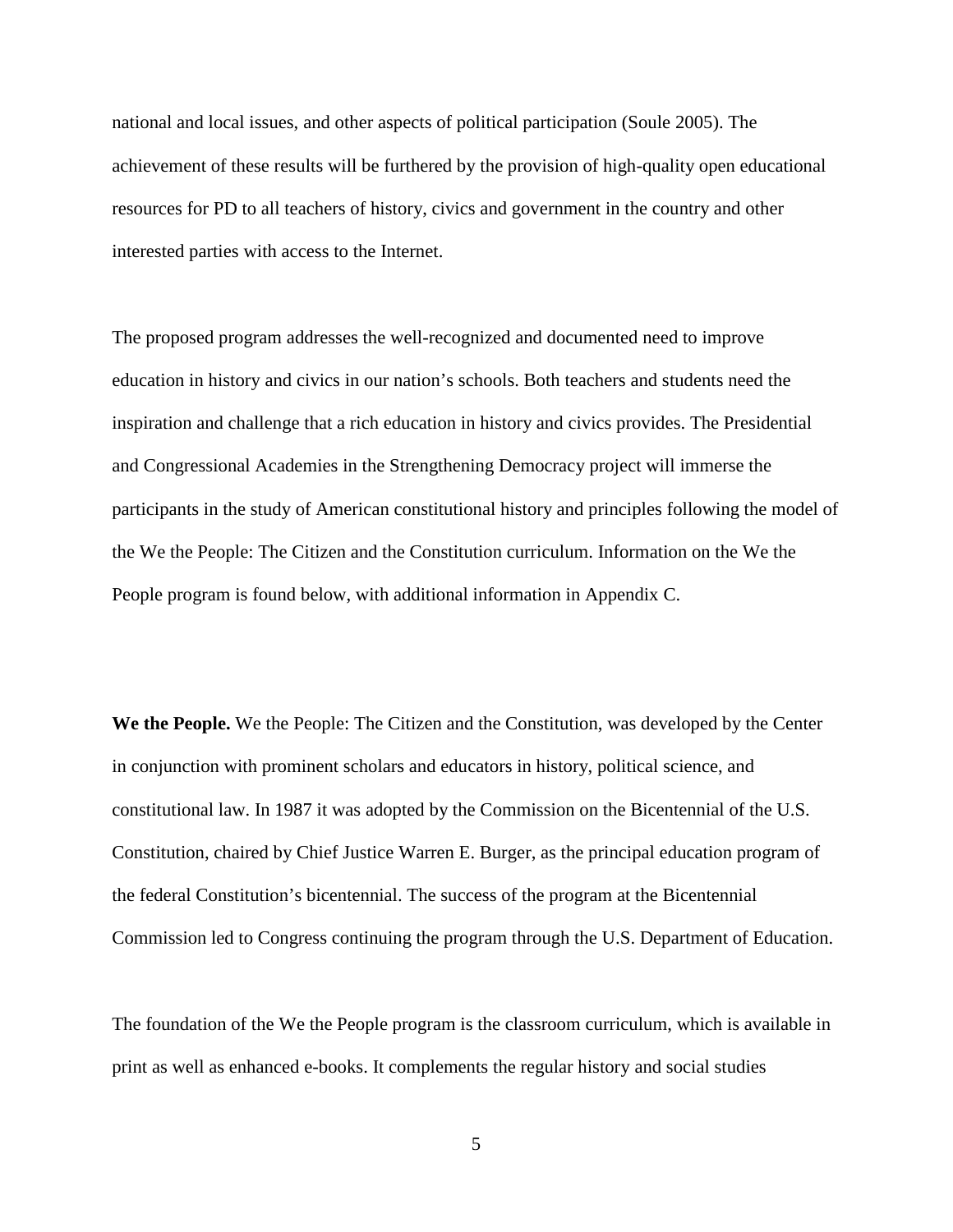curriculum by providing upper elementary, middle, and high school students with an innovative course of instruction on the history and principles of U.S. constitutional democracy. The text covers six units: 1) What Are the Philosophical and Historical Foundations of the American Political System? 2) How Did the Framers Create the Constitution? 3) How Has the Constitution Been Changed To Further the Ideals Contained in the Declaration of Independence? 4) How Have the Values and Principles Embodied in the Constitution Shaped American Institutions and Practices? 5) What Rights does the Bill of Rights Protect? and 6) What Challenges Might Face American Constitutional Democracy in the Twenty-First Century? All of the units and lessons in the texts are framed as questions, emphasizing that the program is inquiry-based and seeks to teach students how to think critically and not what to think.

**Culminating Activity.** The program's culminating activity is a simulated congressional hearing in which students "testify" before a panel of judges acting as members of Congress. Students demonstrate their knowledge and understanding of constitutional principles and their history, and have opportunities to evaluate, take, and defend positions on relevant historical and contemporary issues. Teachers may engage their students in a noncompetitive simulated congressional hearing, or a competitive hearing at some levels in certain states. Each year a national academic competition for high schools is held in Washington, D.C. culminating with a top ten final round in hearing rooms on Capitol Hill. The student simulated hearing not only deepens student knowledge of the U.S. Constitution and Bill of Rights, it builds important skills and dispositions, such as understanding historical contexts, working cooperatively as a team, public speaking, managing conflict, and reaching consensus. Samples of questions posed in the hearings can be found in Appendix C.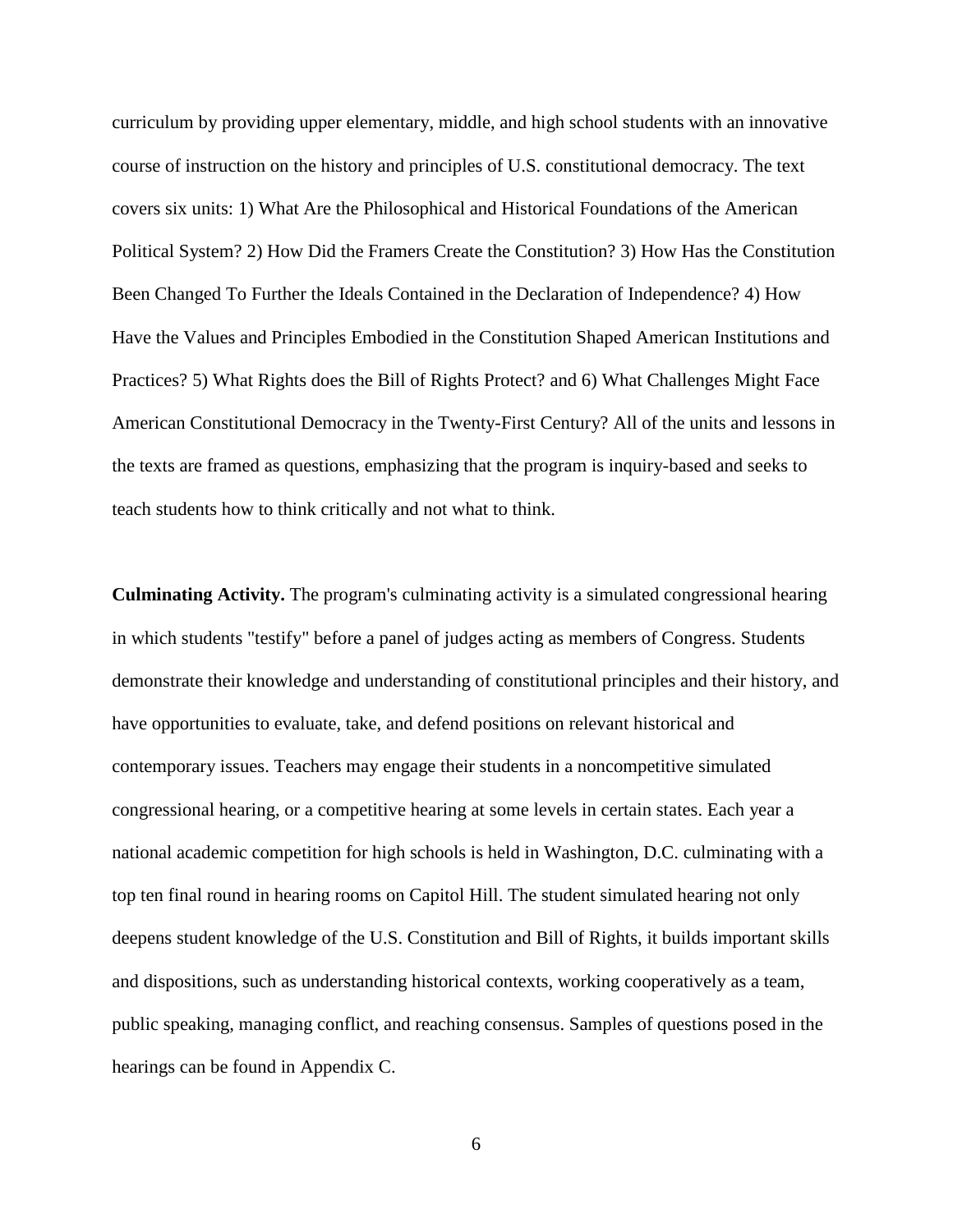**National Implementation Network.** The Center has a volunteer network of 50 state-based social studies, history, civics, government, and law programs sponsored by state bar associations and foundations, colleges and universities, state departments of education, and nonprofit educational organizations to promote teaching and learning about the U.S. Constitution and Bill of Rights. We the People state coordinators maintain a network of local volunteer coordinators who support the program's implementation within their communities. The national breadth of the program means it reaches students in every geographical area, from poor rural areas to high-need urban school districts. The curriculum has been correlated with the Common Core Standards as well as the history and civics standards of every state.

The volunteer coordinators involve their elected officials at local and national levels, along with their staffs. These officials interact with students and teachers as they evaluate student hearings, visit classes, and speak to teachers at professional development (PD) institutes, which benefits the knowledge of both the students and the officials.

**Research Confirming the Program's Effects on Students and Teachers.** Numerous studies confirm the significant educational effects of the program. A study of the We the People PD and curricular programs that meets the criteria for inclusion in the What Works Clearinghouse was conducted in 2014–15 by a team of researchers led by Professor Diana Owen of Georgetown University. High school social studies/civics teachers from schools that vary in size, location, and type participated in the research. The study compared the effectiveness of teachers with and without We the People PD in imparting civic knowledge, skills, and dispositions. We the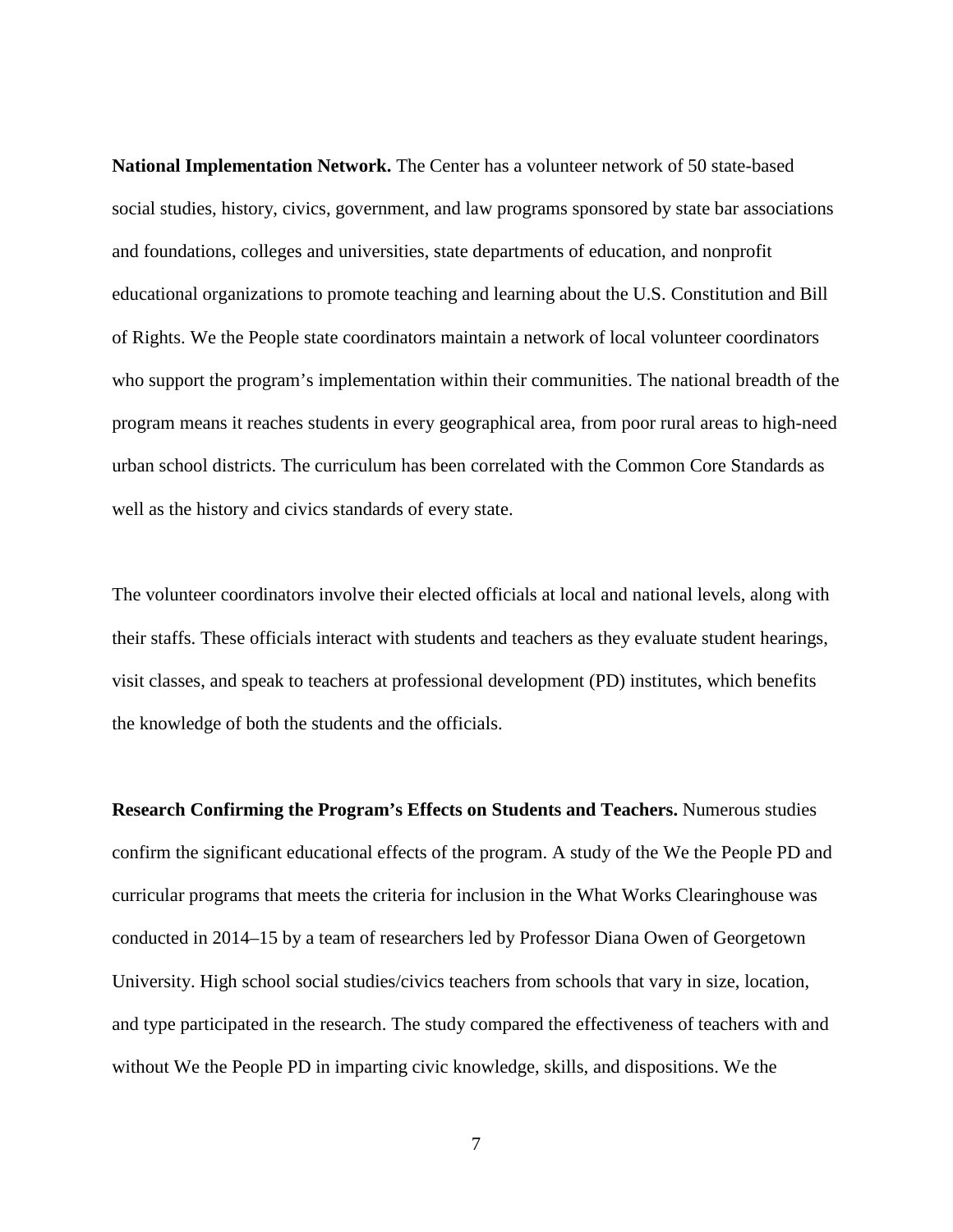People–trained instructors, whether they were teaching We the People or a traditional civics or social studies class, were more successful in conveying civic knowledge and orientations than their counterparts. Students in classes taught by We the People teachers evidenced significantly greater gains in knowledge of government and politics at the conclusion of the course than other students. They demonstrated significantly greater dispositions than students of teachers without We the People PD to discuss politics, express opinions, follow and critically evaluate political issues and news coverage of government, entertain a career in government, and consider running for office. They also were significantly more interested in getting involved in their community, participate in elections, and vote when they came of age. Upon completion of the We the People curriculum, 44 percent of students reported that they were "a lot more inclined" to take part in government and politics than before they took the course compared to 37 percent of students who took a traditional civics class with a We the People teacher and 16 percent of students whose instructors did not have We the People PD. In addition, the study found that We the People–trained teachers were the most likely to foster an open and respectful classroom environment that positively contributes to the acquisition of political knowledge and civic dispositions (traits described by Campbell 2005).

The Georgetown research team is also serving as the evaluators of the U.S. Department of Education-funded James Madison Legacy Project (JMLP). The JMLP is a five-year nationwide initiative of the Center for Civic Education targeting high-need students that expands the availability and effectiveness of middle and high school civics instruction. It provides PD for teachers based on the We the People: The Citizen and the Constitution curriculum. In the first two years of the JMLP, approximately 2,000 teachers received PD, benefitting approximately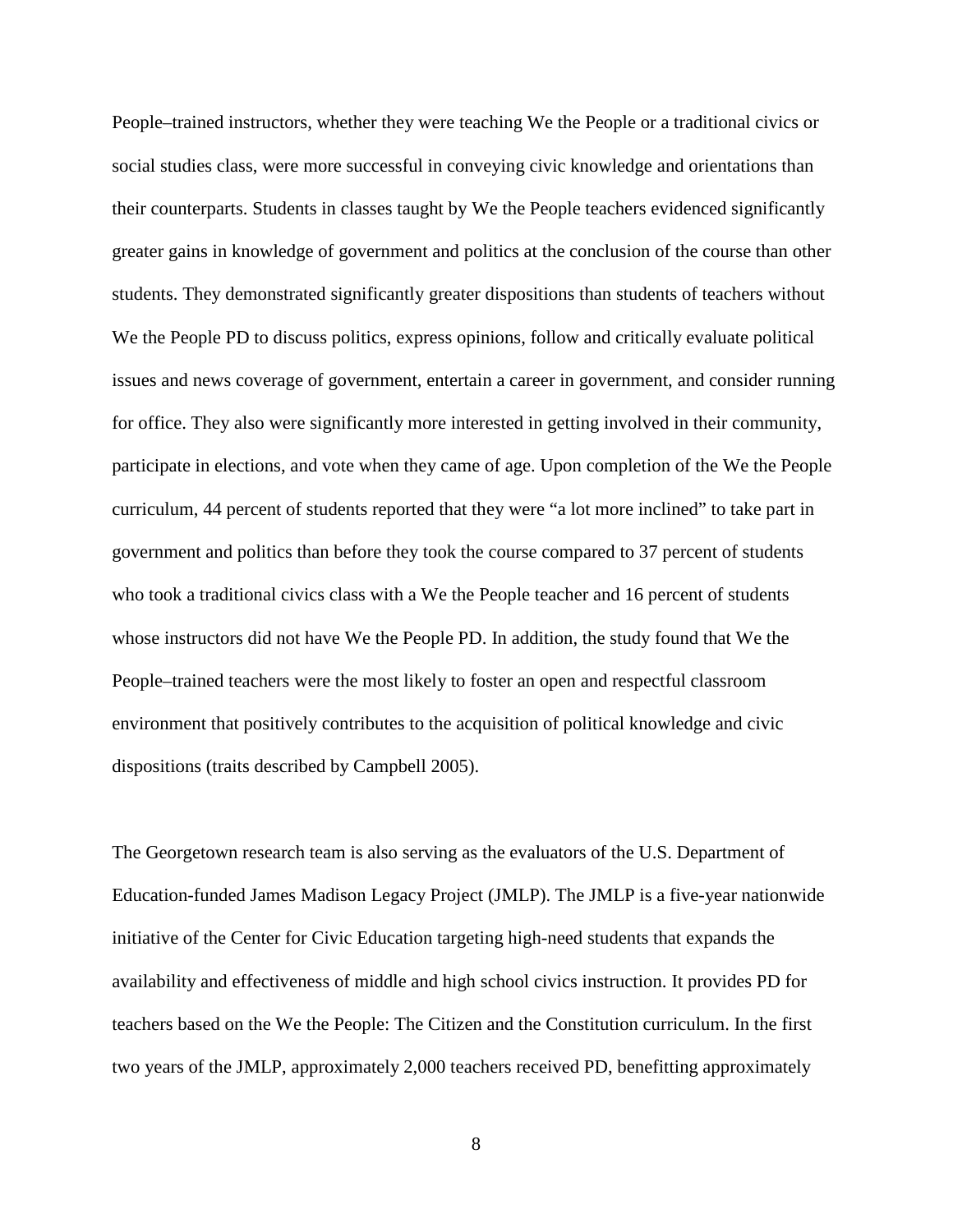150,000 students in 46 states and the District of Columbia. The JMLP is funded by a Supporting Effective Educator Development (SEED) grant. The research team is studying the effectiveness of the JMLP for participating teachers and their students. The study released this year shows that the We the People program works. Teachers gain civic content knowledge and improve their classroom pedagogy. Students improve their knowledge of fundamental constitutional principles.

The teachers' civic knowledge in year one (2015–2016) increased significantly after they completed the JMLP. JMLP teachers scored on average 18% higher on a test of civic knowledge (approximately 7 points better on a 60-point scale) than control teachers who did not participate in the JMLP PD. Teachers who took part in the JMLP were more committed to the goals of educating students about core democratic principles and their civic responsibilities than control teachers.

Regarding the students, analysis of the data collected in year one finds that high school students whose teachers received We the People PD scored on average 41% higher on a civic knowledge test (over 5 points better on a 25-point scale) than their peers whose teachers did not receive JMLP training. The difference is statistically significant. Middle school students whose teachers received JMLP training in the first year scored on average 17% higher on a knowledge test (nearly 2 points better on a 20-point scale) than their peers. The difference is statistically significant.

In addition to the Georgetown studies, numerous independent studies have been undertaken on the effects of the We the People program on student growth that have findings consistent with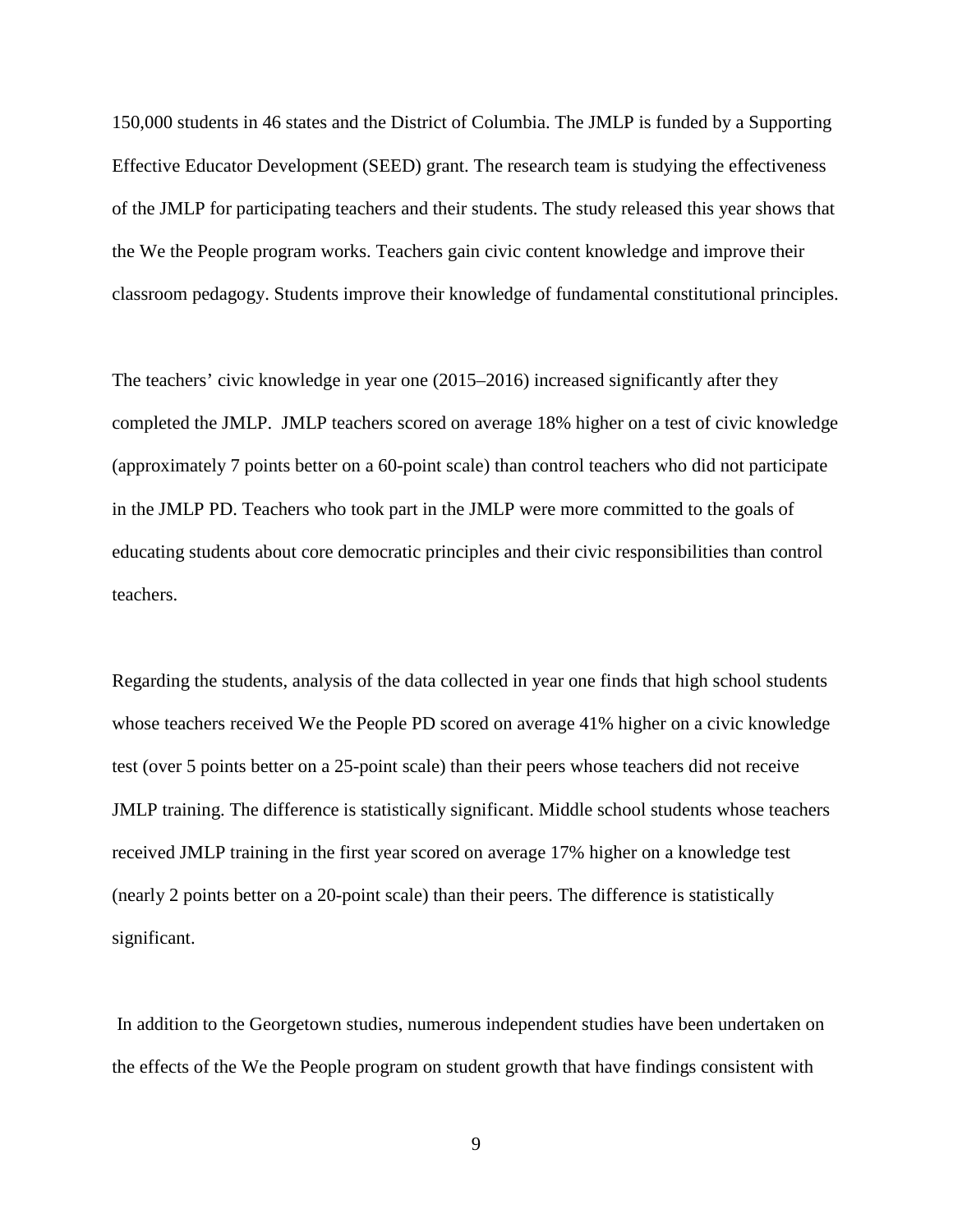those of the 2014–15 study. For example, in 2011, Owen found that We the People students and alumni know significantly more about American government than the general public, including those who have taken a basic civics course as well as those who have taken "enhanced" civics courses offered by other organizations. We the People alumni, some of whom have been out of high school for three decades, retain knowledge about government and exhibit higher levels of knowledge than the general public. Such findings are consistent with earlier studies that showed that the program's students outperformed their peers on objective tests of basic knowledge in civics and government and even outperformed university students in political science classes (see Owen 2015, 2011; Eschrich 2010, 2012; Hartry and Porter 2004; Turnbill et al. 2007; and ETS 1988, 1991a, 1991b; these studies are available in their entirety at civiced.org/resources/research/researchevaluation/re-we-the-people).

**Program Goals and Objectives.** The 2016 Democracy Schools Project Evaluation identifies keys to effective institutionalization of PD project results. They include: 1) strong administrative support, 2) adequate released time for teachers taking PD during the school year, 3) sustained, high-quality PD that improves academic content and teaching methods, 4) engaged teacher mentors who provide coaching and technical assistance, and 5) adoption of professional learning communities that can assist the teachers to implement classroom instruction effectively. The Strengthening Democracy Project aligns with these key elements.

As noted briefly in the summary, the Strengthening Democracy Project's goals and objectives are: 1) high-quality PD in the content and methods of history and civics for a group of teachers of high-need students each year, 2) high-quality, interactive instruction in history and civics for a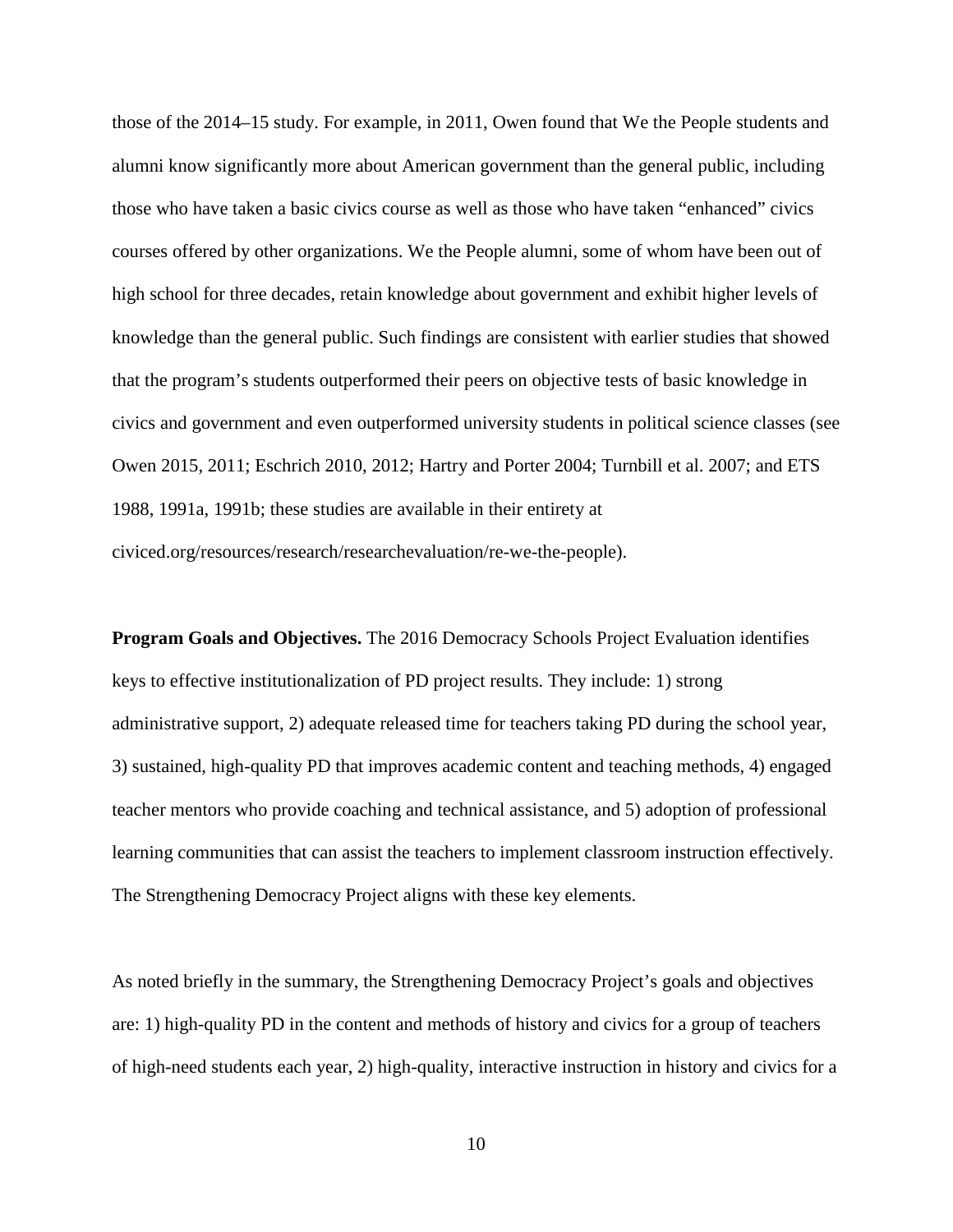group of high-need high school students each year, and 3) outreach and follow-up activities with scholars that will benefit teachers, students, and possibly the general public during the school year. The outcomes will be: 1) improved subject knowledge and pedagogy for 51 teachers each year, leading to high-quality interactive classroom instruction and a professional learning community aided by a History and Civics Online Forum, 2) improved content knowledge, skills, and attitudes and dispositions for 102 students each year, aided by a Student Online Forum, and 3) a series of eight online videos and four webinars that will help extend the teachers' PD and can benefit students as well. These follow-up activities during the academic year will be useful for self-directed tutorials and blended and flipped instruction for PD. Selected components of the video programs will be useful in classrooms. The online programs will be available at no charge to educators, students, and the general public. An outline of the project's goals, activities, objectives, and evaluation measures follows in table form.

**Selection of Participants.** The Academies' participants will apply and be selected in teams comprised of one teacher and two students, which will facilitate follow-up that includes teachers and students; the application and selection processes are described in Section C and in Appendix C.

| Goal 1: High-quality professional development in constitutional history and principles |                              |                              |
|----------------------------------------------------------------------------------------|------------------------------|------------------------------|
| <b>Activity</b>                                                                        | <b>Objective</b>             | <b>Evaluation</b>            |
| <b>Two-week Presidential</b>                                                           | Fifty-one teachers each year | Evaluation to measure the    |
| Academies will be held in                                                              | will have an enriched        | impact of the summer session |
| Washington, D.C. on                                                                    | understanding of             | PD on teachers' subject-area |

**Goals, Activities, Objectives, and Evaluation**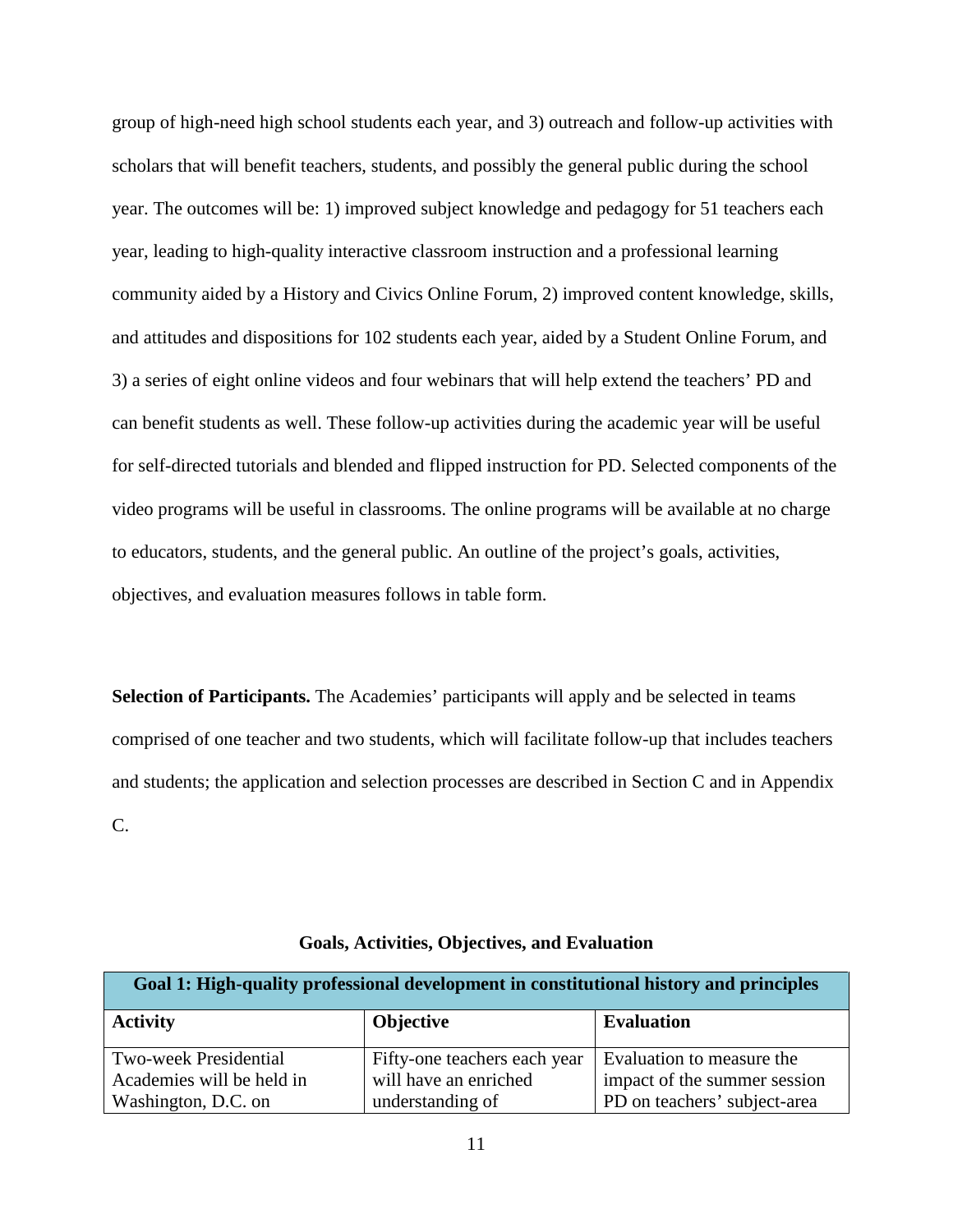| constitutional history and<br>principles for teachers of high-<br>need students.                             | constitutional history and<br>principles as well as<br>appropriate methods for<br>teaching the subject.          | knowledge, classroom<br>pedagogy, and engagement<br>with other teachers will include<br>teacher pre- and post-institute<br>survey instruments.                                                     |
|--------------------------------------------------------------------------------------------------------------|------------------------------------------------------------------------------------------------------------------|----------------------------------------------------------------------------------------------------------------------------------------------------------------------------------------------------|
| School administrations will<br>approve participation of teams<br>of teachers and students to<br>participate. | Teams' participation in the<br>Academies and<br>implementation of the<br>project's results in the<br>classrooms. | The applications from teachers<br>and students will be reviewed<br>by Center staff and mentor<br>teachers. A number of teachers<br>will be observed during the<br>school year in their classrooms. |

## **Goal 2: High-quality, interactive instruction in history and civics for high-need students**

| <b>Activity</b>                                            | <b>Objective</b>                                         | <b>Evaluation</b>                                              |
|------------------------------------------------------------|----------------------------------------------------------|----------------------------------------------------------------|
| <b>Two-week Congressional</b><br>Academies will be held in | One hundred two students<br>each year will improve their | Pre- and post-institute survey<br>instruments will measure the |
| Washington, D.C. on                                        | content knowledge, skills,                               | impact of the summer session                                   |
| constitutional history and<br>principles for high-need     | and attitudes regarding<br>constitutional history and    | on students' subject-area<br>knowledge, skills, and            |
| students.                                                  | principles.                                              | dispositions.                                                  |

### **Goal 3: Outreach and follow-up activities with scholars that will benefit teachers, students, and possibly the general public**

| <b>Activity</b>                                                                                                                                                                                                                                                                 | Objective                                                                                                                                                               | <b>Evaluation</b>                                                                                                                                                                                       |
|---------------------------------------------------------------------------------------------------------------------------------------------------------------------------------------------------------------------------------------------------------------------------------|-------------------------------------------------------------------------------------------------------------------------------------------------------------------------|---------------------------------------------------------------------------------------------------------------------------------------------------------------------------------------------------------|
| Eight online videos totaling 12-<br>16 hours and four hour-long<br>webinars with scholars will be<br>developed by the Center. The<br>videos will be accompanied by<br>interactive exercises and<br>discussion questions and related<br>reference materials indexed by<br>topic. | Deepened historical and<br>civic learning and teaching<br>methods opportunities for<br>project teachers as well as<br>other teachers across the<br>nation at no charge. | Surveys will be collected from<br>all teachers at the end of the<br>year evaluating the online<br>resources. A number of<br>teachers will be observed in<br>their classrooms during the<br>school year. |
| The Center will develop and<br>maintain the Presidential<br>Academies Online Forum.                                                                                                                                                                                             | The Forum will provide<br>ongoing support to develop<br>a professional learning<br>community for a minimum<br>of 51 teachers per year.                                  | Surveys will be collected from<br>teachers at the end of each year<br>evaluating the Presidential<br>Academies Online Forum.                                                                            |
| Students will have access to the<br>eight online videos and four<br>webinars with scholars.                                                                                                                                                                                     | Although not required,<br>students can be aided by the<br>videos and webinars in                                                                                        | Surveys will be collected from<br>students at the end of each<br>year, evaluating the videos,                                                                                                           |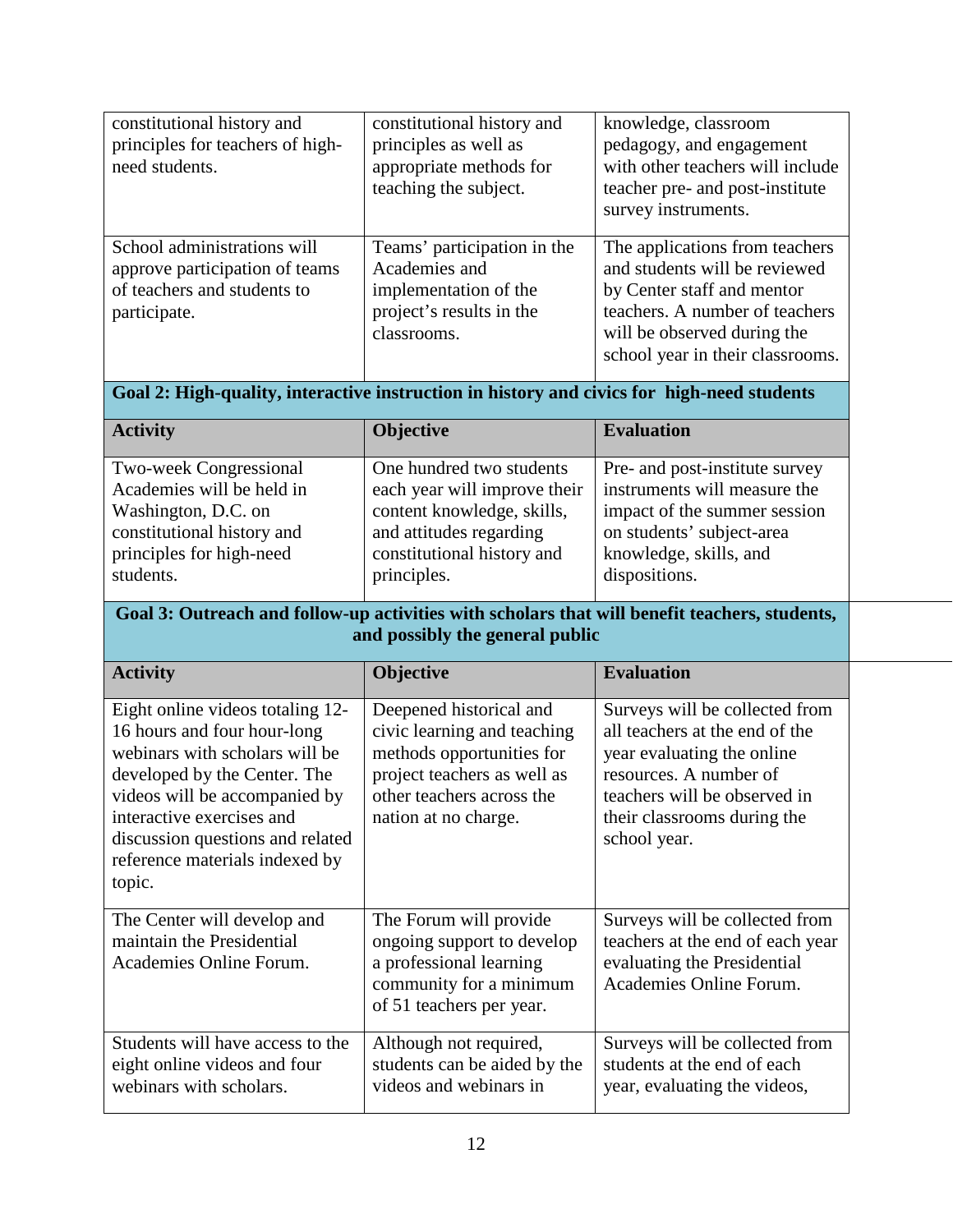|                                | deepening their learning.     | webinars, or other activities. |
|--------------------------------|-------------------------------|--------------------------------|
| The Center will develop,       | A minimum of 102 students     | Surveys will be collected from |
| maintain, and moderate the     | per year will be aided by the | all students at the end of the |
| <b>Congressional Academies</b> | Forum in implementing         | year evaluating the            |
| Online Forum.                  | their learning during the     | <b>Congressional Academies</b> |
|                                | school year.                  | Online Forum.                  |

**Academy Topics**. Both Academies will have four topics at their core. Treatment of the topics will include a wide array of perspectives in teaching and learning American history and civics. These topics are:

### 1) **The philosophical and historical foundations of the American political system and the**

**creation of the U.S. Constitution**, e.g., classical republicanism; the natural rights philosophy including such principles and values as popular sovereignty, political equality, individual rights, and the common good; constitutionalism and the rule of law; majority rule and minority rights and federalism. Historical documents to be addressed would include Magna Carta, the Petition of Right of 1628, the Bill of Rights of 1689, the Habeas Corpus Act of 1679, the Declaration of Independence, the Articles of Confederation, selected early state constitutions, the Virginia Plan, the U.S. Constitution and Bill of Rights, and the Federalist.

# 2) **Changes in the U.S. Constitutional system that have furthered the ideals contained in its Preamble and the Declaration of Independence**, e.g., the establishment of and impact of judicial review, the emergence of political parties, the Civil War amendments, the impact of the interpretation of the due process and equal protection clauses of the 14th Amendment, the Civil Rights Act of 1964, the Voting Rights Act of 1965, *Brown v. Board of Education*, and the impact of amendments 16, 19, 24, and 25.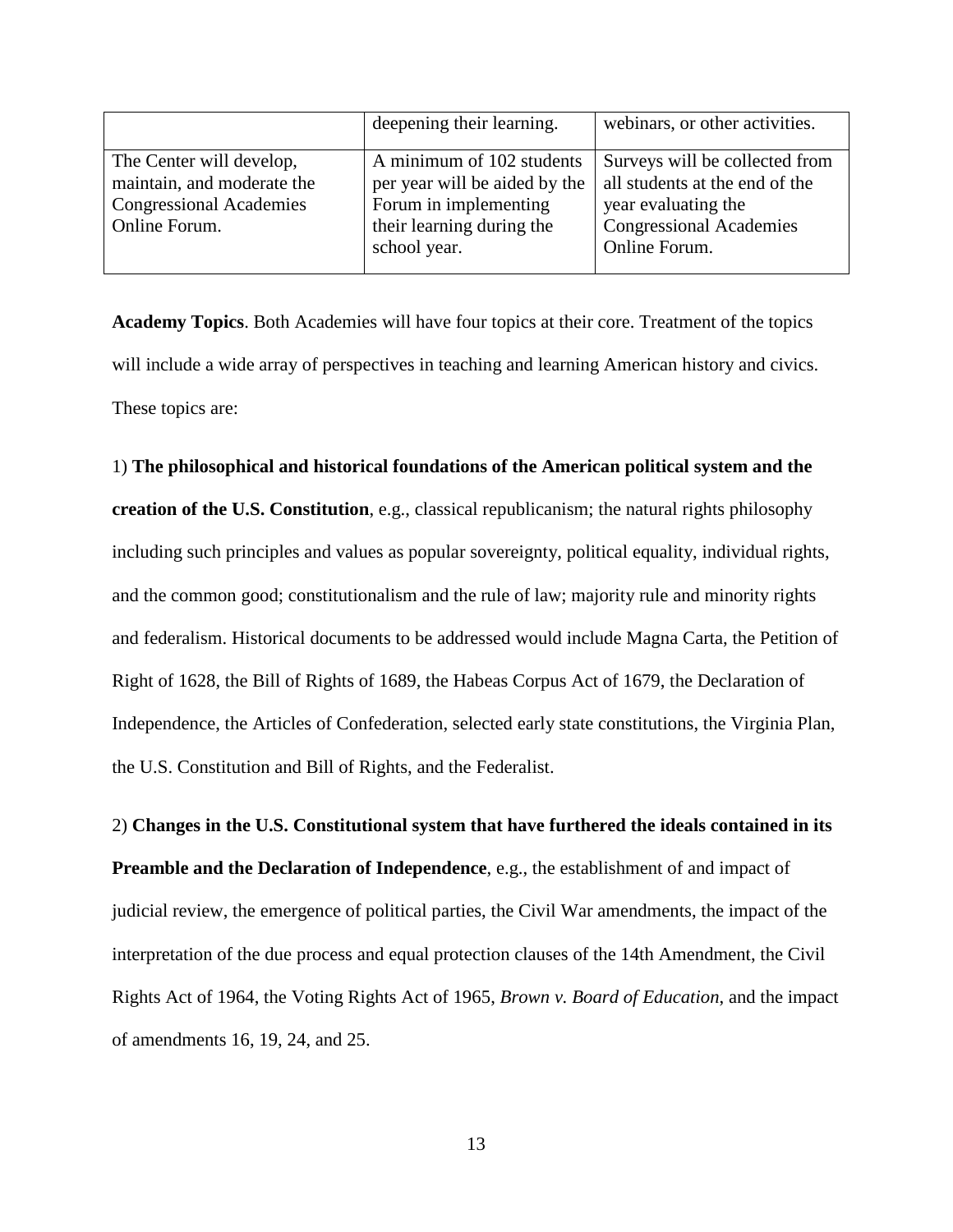3) **The impact of the values and principles in the Constitution and its Preamble on American governmental institutions and practices**, e.g., the role and functions of Congress in the American constitutional system, the role of the president in the American constitutional system and the expansion of presidential power, the role of the Supreme Court in the American constitutional system and the expansion of its powers. Historical documents to be addressed would include the Federalist; the U. S. Constitution; and the Civil Rights Acts of 1866, 1871, 1875, 1957, 1960, 1964, 1968, and 1991, among others.

4) **Rights protected by the Bill of Rights and subsequent amendments**, e.g., freedom of belief, freedom of expression, the right to due process of law, the right to the equal protection of the law, the right to vote and hold public office, and the right to political equality. Historical documents to be addressed would include the Constitution and its amendments, landmark Supreme Court cases such as *Everson v. Board of Education*, *Employment Division v. Smith*, *Church of the Lukumi Babalu Aye, Inc. v. City of Hialeah*, among others.

**Presidential Academies.** The Academies will devote three days to each of these topics. The Presidential Academy sessions will feature lectures and discussions by constitutional historians, political scientists, and legal scholars. These lecture/discussions will take place both at the host site and at various historical sites as described below. Participants will have the opportunity to engage in whole group model lessons provided by experienced and knowledgeable mentors and to work in small groups along with mentors to explore further and discuss the content of the scholars' lectures. These academies will also conduct sessions on engaging and demonstrably productive methodology useful in addressing the content in the participants' classrooms. The Center recognizes that the diverse group of participants will have their own expertise, the sharing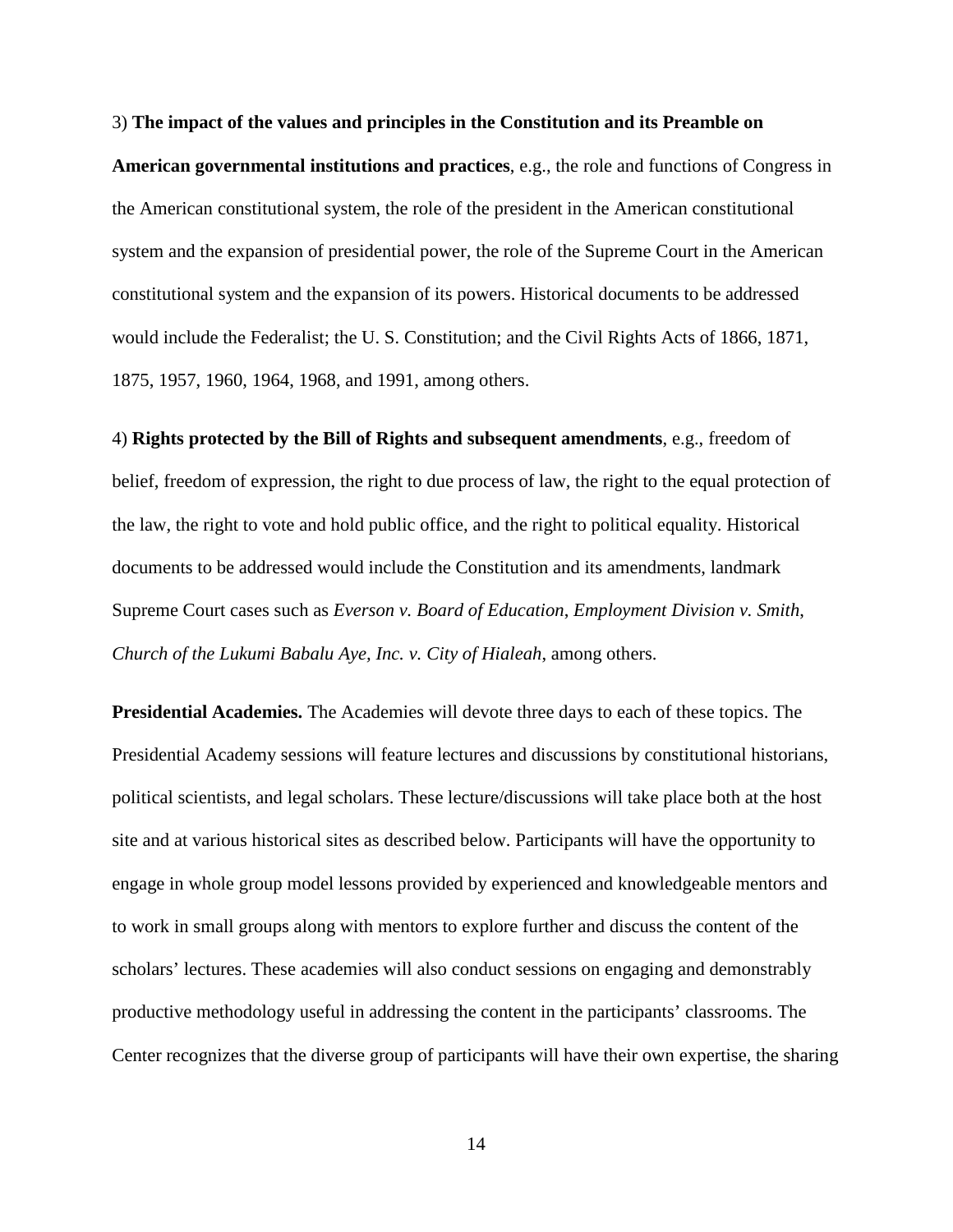of which will benefit the entire group and help to build a functioning professional learning community. The selection process is explained in Section C below.

**Congressional Academies.** After "ice-breaking" activities to start building a community among the students, the Congressional Academies for students will include short lectures and discussions led by scholars and the Center's most experienced mentor teachers. Students will also break into eight small groups, each led by a mentor. The students will have discussion groups that are similar to those of the Presidential Academy, with investigations of the topic in further depth and the sharing of perspectives. The mentors will also teach the students how to make effective presentations so they will be prepared to lead discussions with other students when they return to school on what they have learned during the Academies. One day of each of the four topical sessions will be devoted to a field trip, as described below. Detailed model agendas for each Academy are provided in Appendix C.

As with previous institutes, the Center will ensure that the participants can earn academic credits for their work. Additional information on credits is included in Section C below. The teachers will receive a \$500 stipend and the students will receive a \$100 stipend.

**Venue for the Academies.** The Presidential and Congressional Academies summer sessions will take place on the James Madison University campus, which is located in Harrisonburg, Virginia. The high-quality facilities and modest size of the campus will provide Academies participants with an excellent atmosphere for both serious study and developing learning communities among the teachers and students. There will also be cultural opportunities and "fun" activities, particularly for the students. The participants will have access not only to the University's academic facilities but also the recreational facilities. Of course, this part of Virginia also affords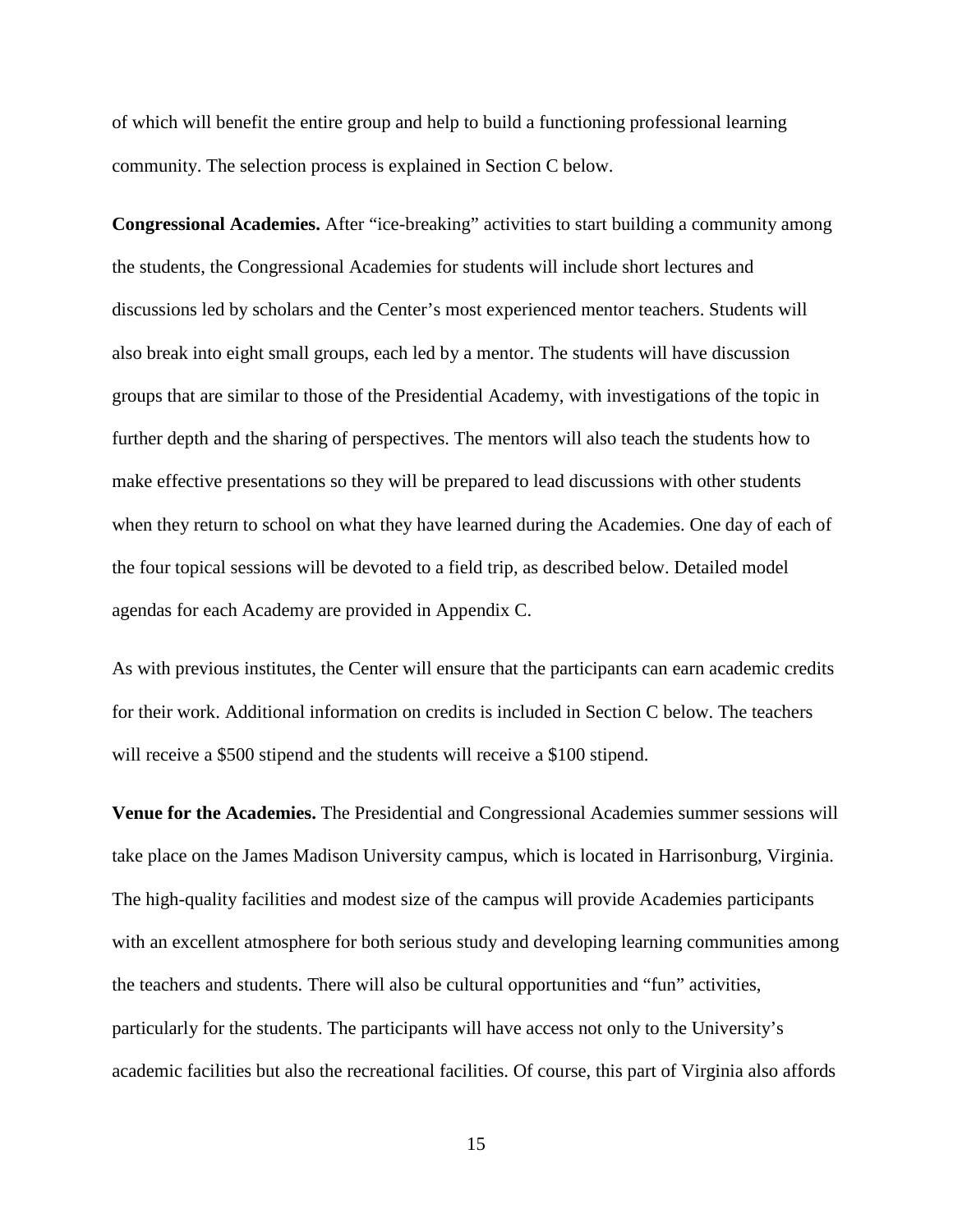many excellent opportunities for field trips that will provide a great combination of high quality interactions with scholars and public officials at important sites.

**Field Trips.** Field trips to notable destinations will provide excellent opportunities for participants to deepen their understanding of American constitutional history and to see how historical conflicts and experiences reflect American constitutional principles and civic culture. The trips will include experiences at James Madison's Montpelier, Monticello, Civil War Shenandoah Valley battlefields, the U.S. Capitol, Supreme Court, National Archives, and Mount Vernon. The groups will meet with scholars and, where relevant, public officials. At the Capitol, the participants will meet with the House and Senate historians. These field trips will provide points of intersection for the two Academies, with both teachers and students visiting the same sites. At these sites, the participants will divide up into smaller groups as appropriate to facilitate tours, questions, and discussions.

**Scholars.** Fundamental to the success of the Academies will be the quality of the academic content and its presentation by scholars at the summer session. The Center will employ scholars who are knowledgeable, articulate, and experienced in working collegially with teachers. These scholars are specialists in constitutional history and principles who can address diverse perspectives and experiences in American history and civics. They will not only serve as lecturers and discussion leaders for the Presidential Academies but their presentations will be recorded and edited into a series of videos. The scholars will be the Honorable Susan Leeson, a political scientist who served on the Oregon Supreme Court; Scott Casper, Dean of the College of Arts, Humanities, and Social Sciences and Professor of History at the University of Maryland, Baltimore County; Vikram Amar, Dean and Iwan Foundation Professor of Law at the University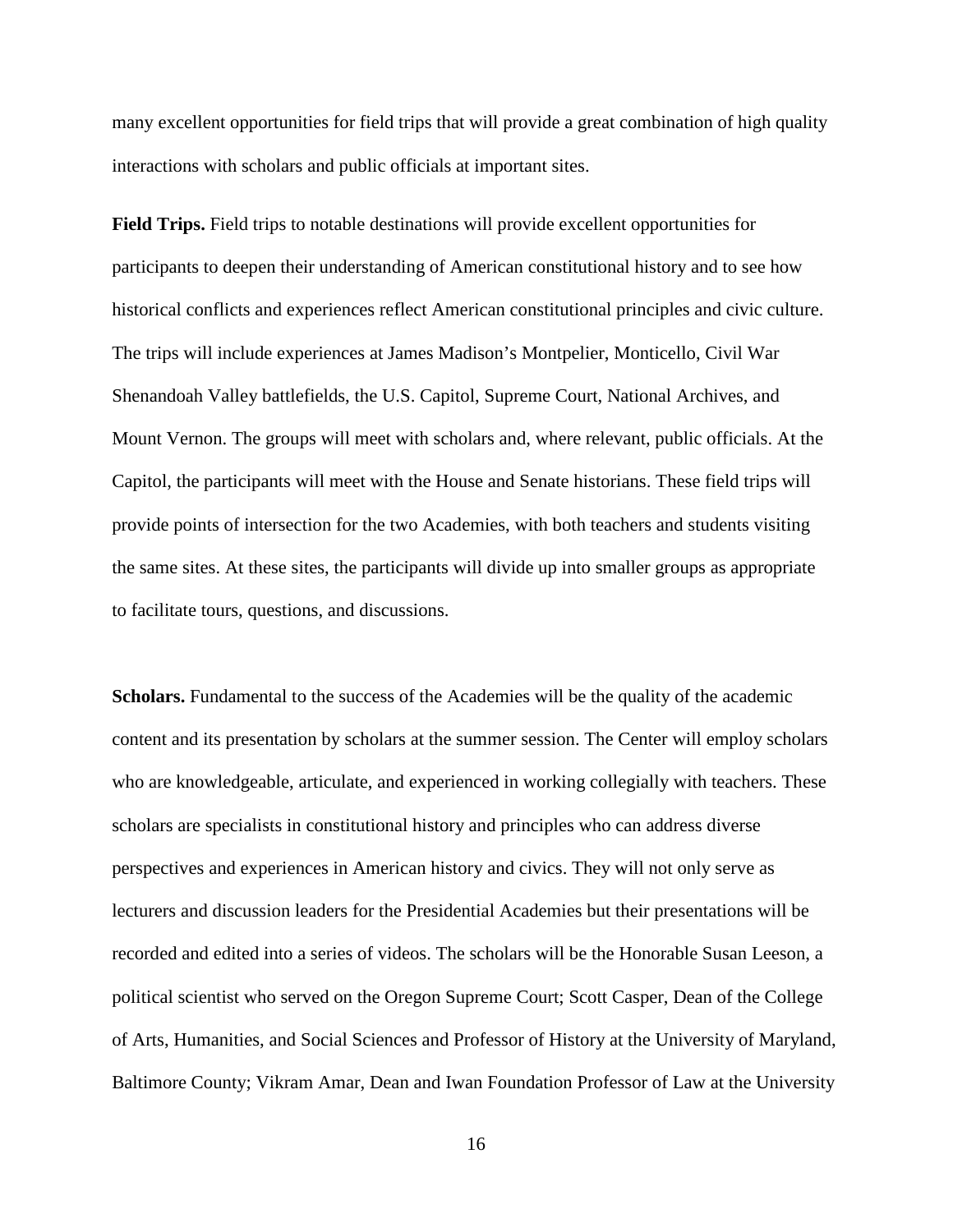of Illinois at Urbana-Champaign; and Francene Engel, Professor of Political Science at the University of Maryland, College Park. Each scholar will handle one of the topics. Their letters of endorsement of the project and brief bios are in Appendix B. Another scholar from the Center's scholars network will be providing additional lectures at the Academies, such as Henry L. Chambers, Jr. of the University of Richmond, Professor of Law and Special Assistant Attorney General for the Commonwealth of Virginia.

**Academic Year Follow-up.** During the following school years, with the guidance of the Center's state coordinators, the teachers and students will be encouraged to work jointly with other students in their schools to implement relevant high-quality history and civics programs of their choice, possibly including programs such as History Day and We the People. These programs could also include new projects created by the participants. The online forums to be developed by the Center will greatly aid this process, as will the support of the Center's network of state coordinators.

**Videos.** In the first year, the Center will record eight scholarly lecture-discussions at the Presidential Academy. Following the example and success of the online scholarly videos produced last year for the James Madison Legacy Project, the lectures will be edited into five- to seven-minute segments focusing on the central topics of the Academy. The programs will include not only the lectures but also interactive elements. Each video segment will be followed by highly interactive, objective online exercises to enable viewers to self-check for their understanding and retention of the material as well as their capacity to apply their learning. Each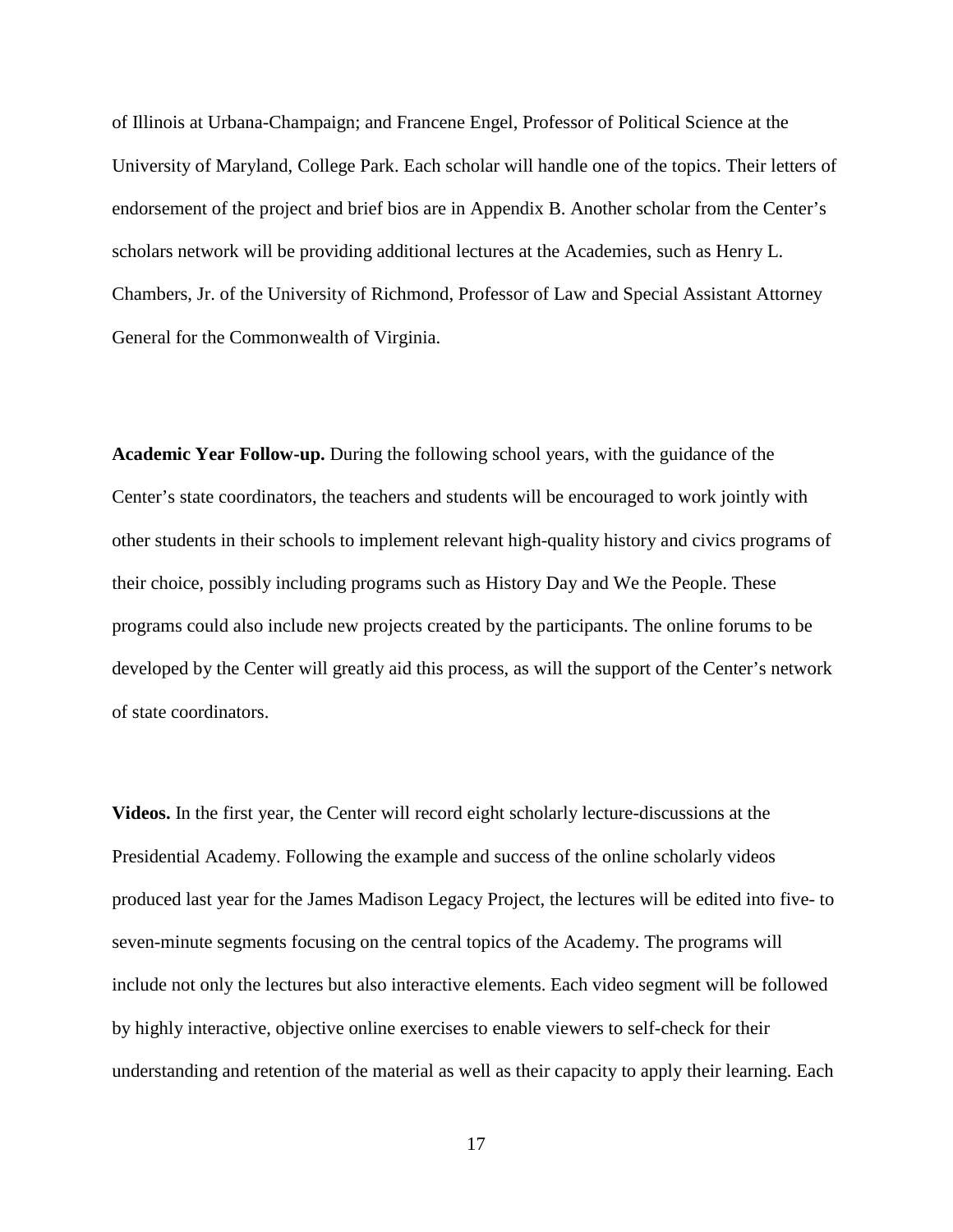segment also will be followed by open-ended questions that can be used in onsite or online group discussions of the content presented. Discussions will provide opportunities to check for understanding of content and explore issues raised by the scholars' presentations.

Given that many Center institute participants are asked to conduct PD sessions with their colleagues during the school year, the video resources could be used not only for local PD conducted by Presidential Academy participants but also by teachers in their classrooms with their students. Being made available for free online, they can also be used by any other teachers in the country.

**Online Forums.** The Center will develop online forums for the Presidential and Congressional Academy participants. These will be modeled upon the online forum developed for the James Madison Legacy Project.

A moderator selected from among the mentor teachers will proactively engage teachers in the Presidential Academy forum by posting material and discussion questions, which are likely to be drawn from the videos. The resultant collegial exchange of ideas, experiences, best practices, resources, and results of research and evaluation will enhance teachers' knowledge and practices and have the potential to contribute to the advancement of teacher and school leadership theory through lessons learned during the implementation and evaluation of the programs. Participation in this nationwide community of practice will be open to other practitioners and interested parties.

The Congressional Academy student forum will not only be separate but it will be open only to students in the Congressional Academies. It will be moderated by the Center. The Center will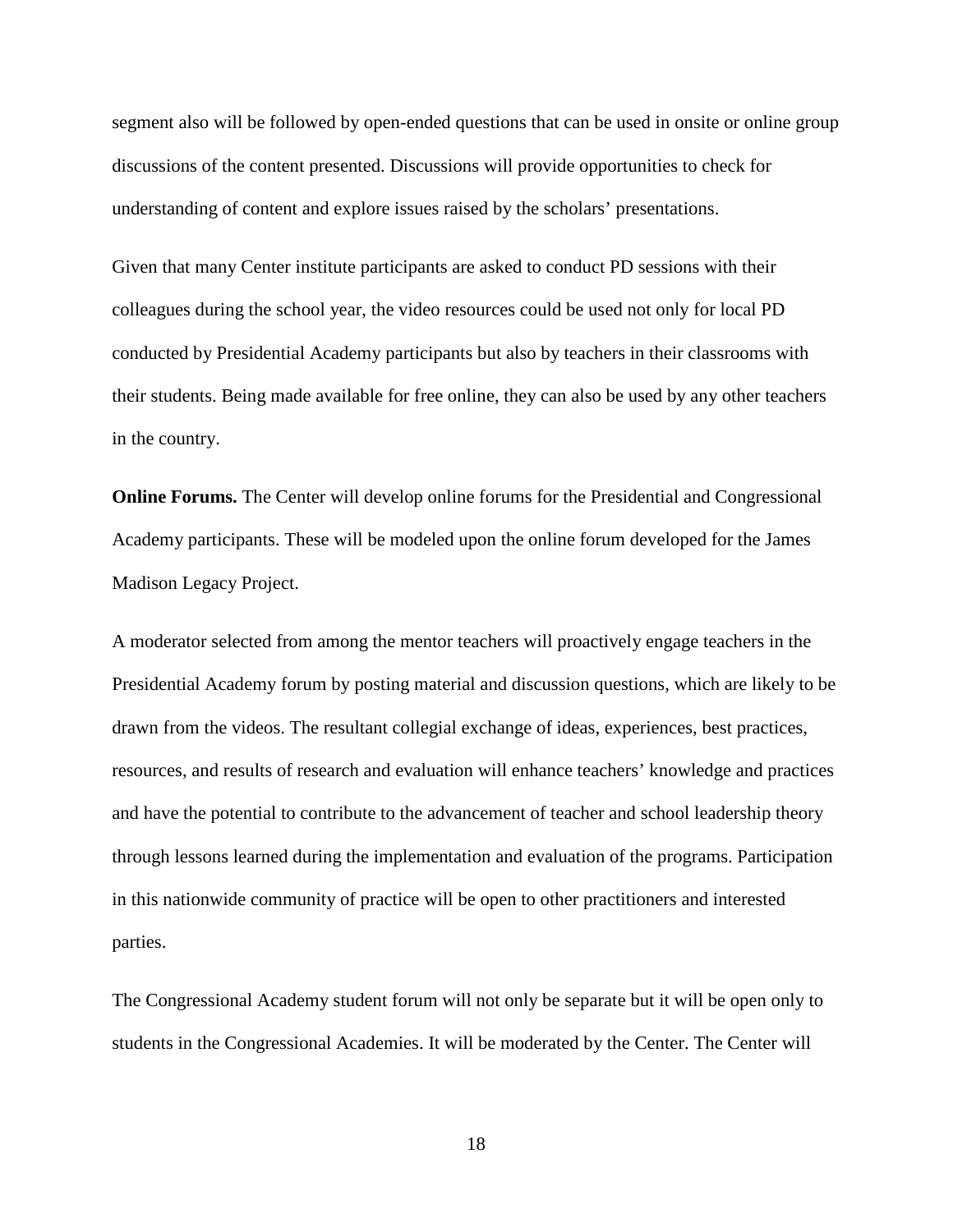protect the students' privacy and their participation will require approval from their parents and schools.

*(ii) The extent to which the services to be provided by the proposed project involve the collaboration of appropriate partners for maximizing the effectiveness of project services.* 

**National Implementation Network.** The Center's national network of scholars, educators, and partner organizations housing coordinators in every state will be fundamental to the success of the Academies. Network members will be vital in recruiting teachers and students to participate and will assist Center staff in following up during the school year with the teachers and students. A more extended description of the network is included in Section C below.

**Administration of the Academies.** The Center has conducted many teacher institutes and academic events that include up to 1,200 students apiece. Within the past two years alone, through the James Madison Legacy Project, the Center and its partners in the We the People state network have conducted 78 institutes for more than 2,000 teachers. This summer the Center is conducting the  $16<sup>th</sup>$  iteration of the intensive National Academy for Civics and Government at Occidental College (evaluations from the most recent National Academy are in Appendix C). The Center recognizes the special demands that student programs place on the Center's program staff. The Center will work closely with JMU's staff, which has many years of experience in handling summer youth programs and teacher institutes. JMU will donate all the meeting space as well as other in-kind services of great value—more than \$25,000 per year—to the project. JMU is described in more detail in Section C.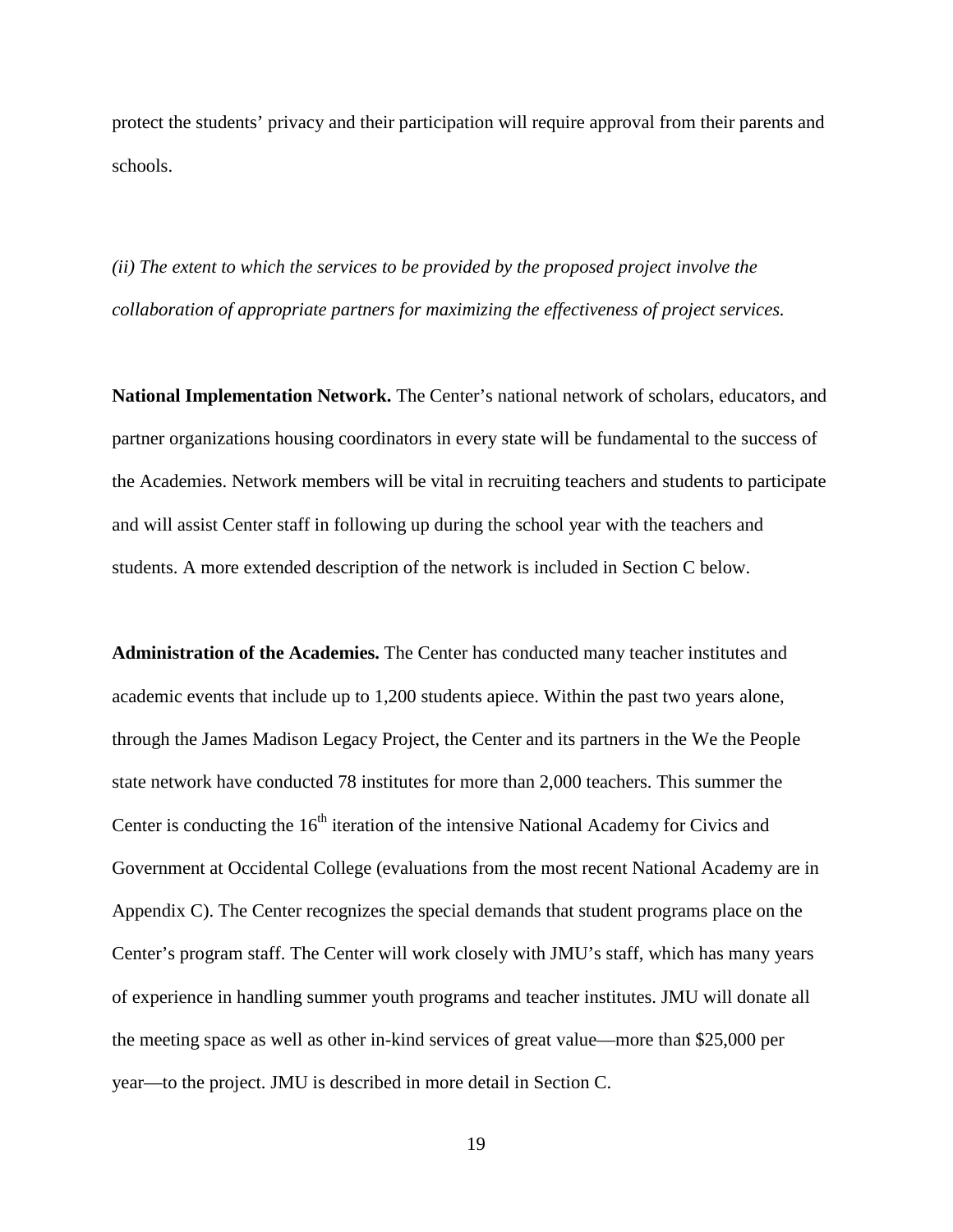**Production of Online Videos.** The Center will also work with Gregory Bernstein, Associate Professor and Assistant Director for Film at Arizona State University who is also an attorney, to produce the videos to be made of the scholarly and methods presentations. Professor Bernstein, a former member of the Center's staff, will direct the video production crews. The scholarly videos that he shot for the James Madison Legacy Project were of high professional quality and are being used for PD in that project. Preliminary JMLP research indicates that teachers receiving PD from the videos achieved statistically significant improvements in knowledge and civic skills when compared with control group teachers. As with the videos shot for that project, the videos to be shot for the Academies will be posted on the Center's website, with appropriate protections for the privacy of the participants. The four webinars per year will be posted as well. As noted above, the videos and webinars will be freely available to teachers across the country and the interested general public as well. Those resources will provide ongoing PD opportunities that will sustain the project's results after the grant period. They also will give the project "scalability" that theoretically could reach every history and civics teacher in the country.

*(iii) The extent to which the design of the proposed project reflects up-to-date knowledge from research and effective practice.* 

Research in the field of PD suggests that it takes a minimum of 30 contact hours—with even more hours recommended, if possible—for the PD to be effective in producing significant gains in teachers' learning and ability to pass along the fruits of that learning to their students. The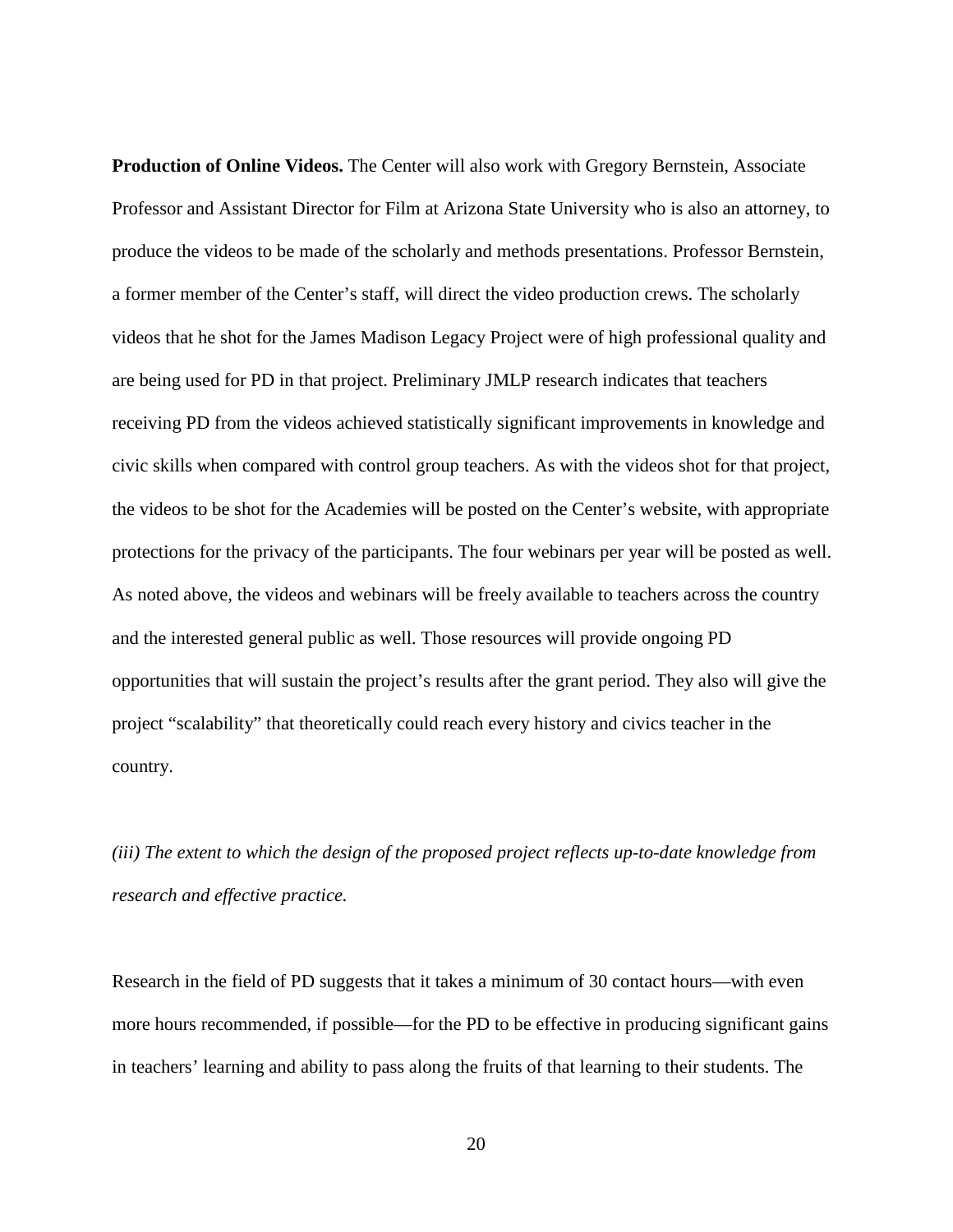research on the James Madison Legacy Project is seeking to determine the effects of 30-hours of PD when compared with PD of 56 hours. It is also testing the efficacy of face-to-face versus blended learning institutes. The Presidential Academies, which will provide more than 70 contact hours of study, will far exceed the minimum number of 30 PD hours that research has determined to be necessary to achieve significant results.

**Webinars.** Effective PD also includes follow-up support during the school year. In order to help keep the participants up-to-date with research and effective practices, four hour-long webinars will be conducted during the academic year approximately every two months. Each webinar will include a scholar and a master teacher, who will review an issue of the day and its constitutional implications. The scholars and mentor teachers, who will be drawn from the Center's network, are first-rate in their scholarship as well as their abilities to work well with teachers and students. They will present a topic, interact with each other, and then will field questions from Academy participants. The interpretations of new Supreme Court decisions and actions of Congress and the executive branch will be likely topics. These webinars will provide reinforcement to the study of constitutional history and principles from the summer sessions. Because it is hardly possible to get all of the Academy teachers and students online at the same time due to disparate schedules and time zones, the webinars will be recorded and posted on the Strengthening Democracy Project's site and will be available to all teachers, students, and the general public.

### B. *Significance*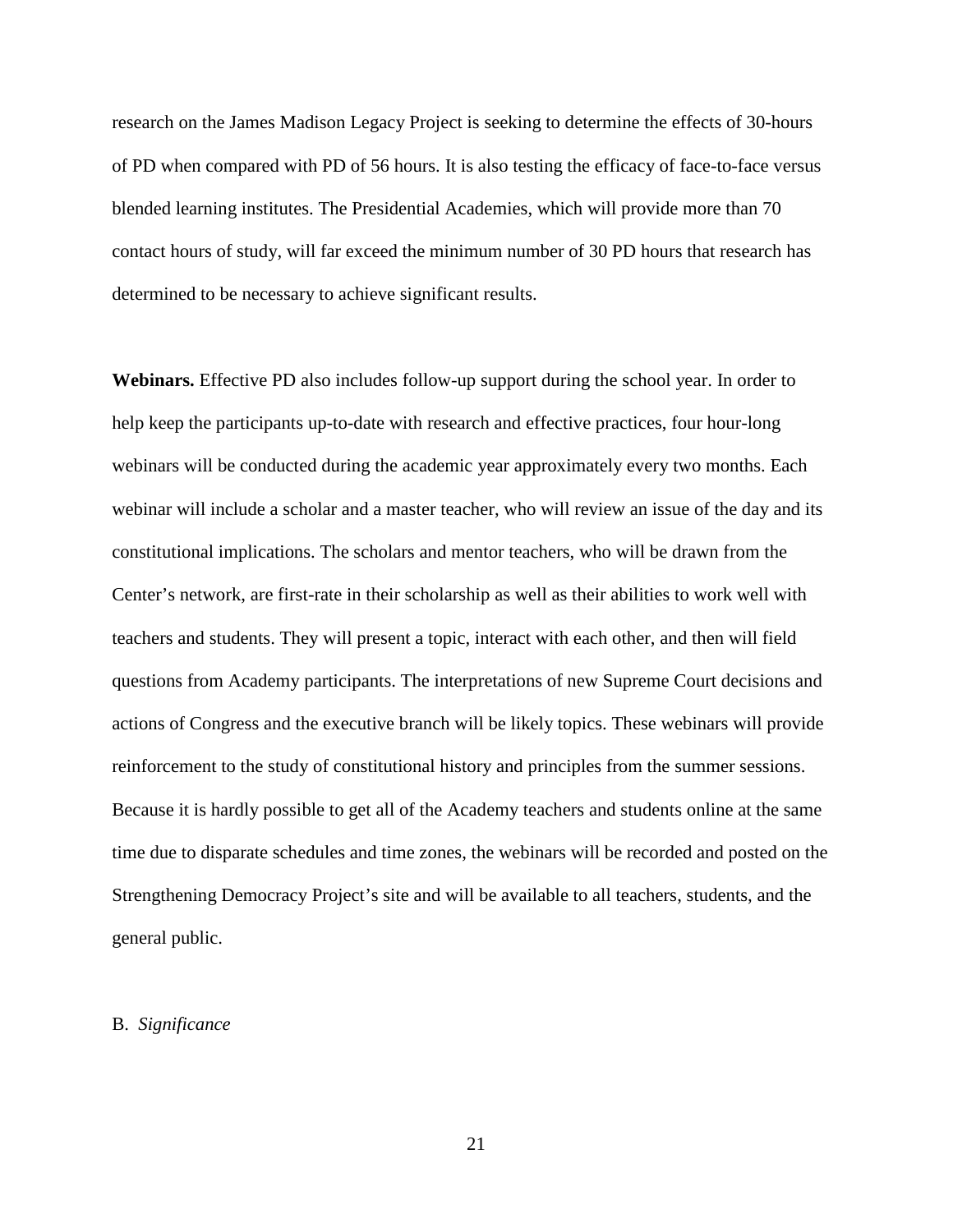*(i) The extent to which the proposed project is likely to build local capacity to provide, improve or expand services that address the needs of the target population.* 

The Strengthening Democracy Project will build local capacity of participating teams of teachers and students (as described in Section C) to improve the quality of history and civic education for high-need students through students' direct involvement as participants in the Congressional Academies and teachers' involvement in the Presidential Academies.

The Academies' participants will apply and be selected in teams comprised of one teacher and two students; the application and selection processes are described in Section C and in Appendix C.

**Academic year follow-up programs.** Support from the participants' administrators will ensure that teachers will be able to apply their deepened expertise in American history and civics to their entire classes and not just to Congressional Academy participants. In addition to the readings provided at the Academies, the teachers will have other resources they can use that will be developed by the Center, such as the online videos. These can be used in Academy teachers' classes as well as in PD activities with other local teachers. They will also have support in building local capacity through the webinars and the online teacher forum. These will continue to connect the participants to the scholars, mentors, and staff of the Academies. As they will be accessible to all teachers in the participants' schools and districts, they can also serve to broaden the base of high-quality history and civic education in their schools. Furthermore, all of the teachers in the school districts will be free to use the Center's existing online resources, including the James Madison Legacy Project's videos and interactive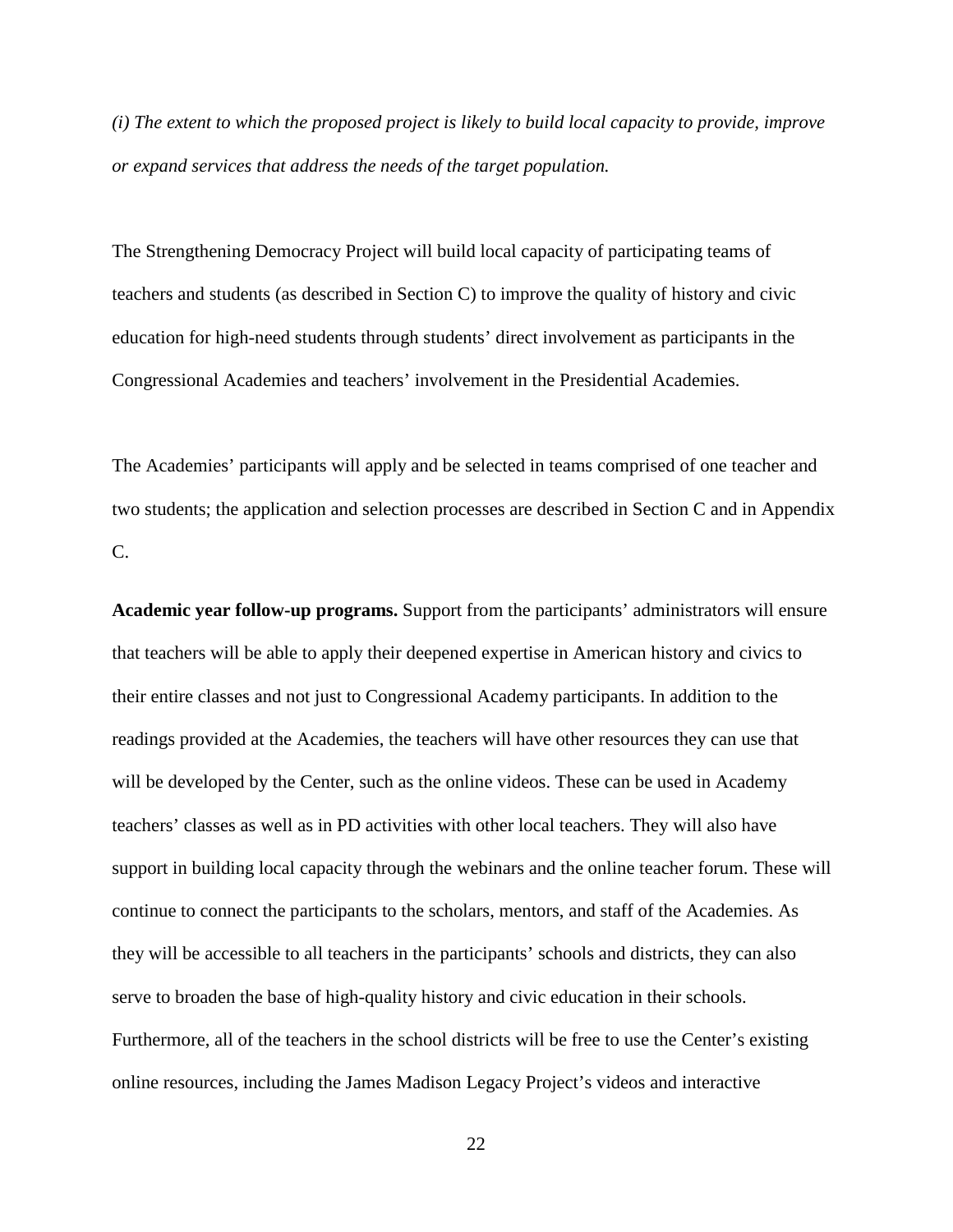exercises. The impact of the online sessions, recorded videos, webinars, and the teacher forum will be amplified because they will be made available to anyone with an online connection.

The student participants will prepare a presentation, using PowerPoint or some other means of display, to present to their classes on what they thought were the most interesting lessons and experiences they gained from their participation. They will lead a discussion regarding what they learned. They will also be encouraged to work jointly with other students in their schools to implement relevant high-quality history and civics programs of their choice, possibly including programs such as History Day and We the People. These applications could also include new projects created by the participants that can then be featured in the online teacher and student forums.

**Involvement of scholars, master teachers, and community resource persons.** As previously noted, the Center's institutes' content and pedagogy have been validated as a leading model in the field, as determined by the What Works Clearinghouse. The Center has always placed a priority on ensuring the high quality of its programs by drawing upon the assistance of highly qualified scholars in the fields of political science, political philosophy, political history, constitutional law, and education. The contributions of these scholars have been enhanced by the participation of master teachers, social studies supervisors, and public- and private-sector practitioners in government and law. The Center will continue to draw upon such expertise in the development and implementation of this program to ensure its high quality. Such participation has resulted in the Center's PD and curricular programs being widely respected,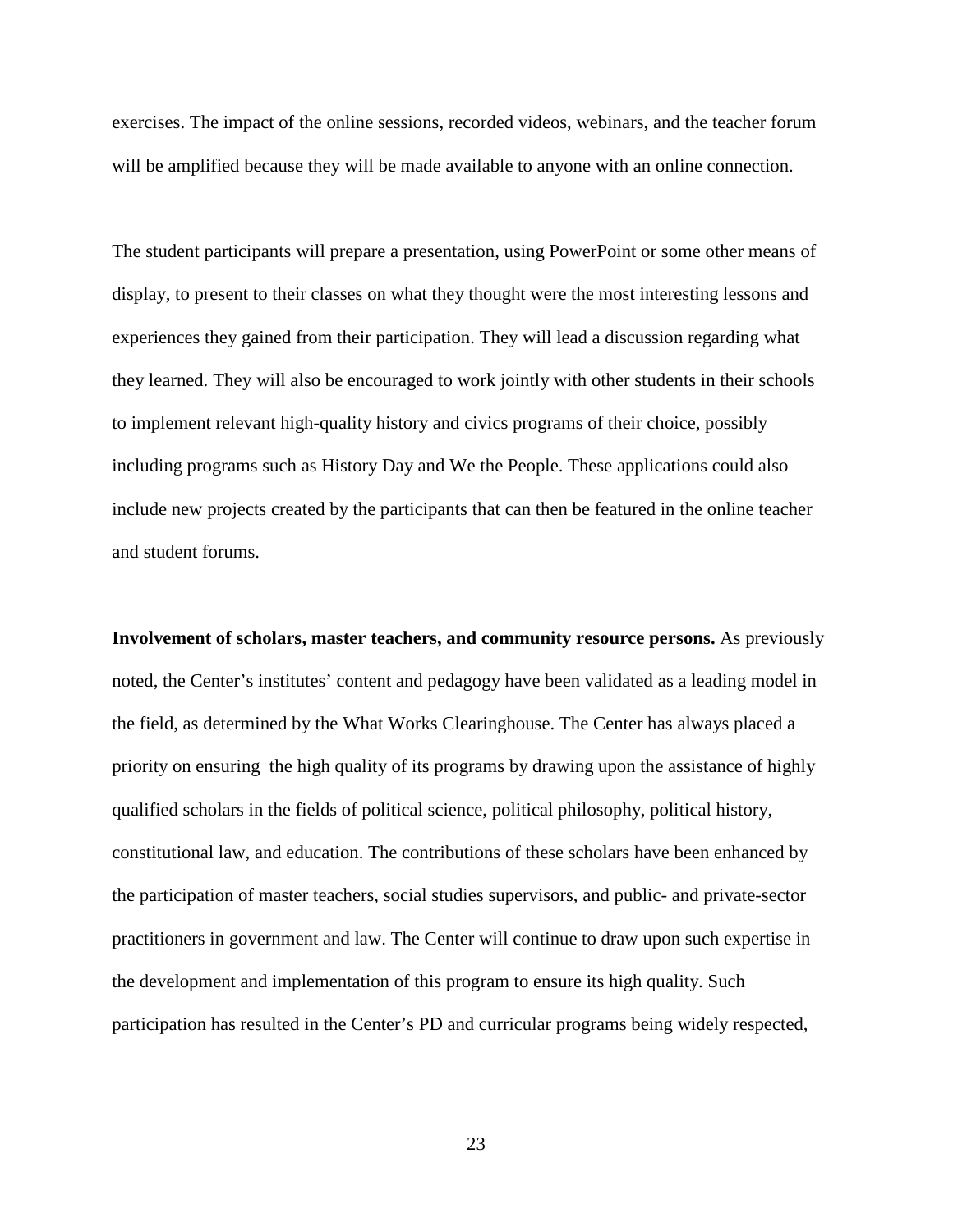including an endorsement by the National Staff Development Council (NSDC), for their substantive validity, usefulness to teachers and students, and nonpartisan approach.

*(ii) The importance or magnitude of the results or outcomes likely to be attained by the proposed project, especially improvements in teaching and student achievement.* 

**Importance of the results.** The Academies will provide rich opportunities for learning, reflection, and action regarding history and civics for both teachers and students. As noted, the research by Professor Owen and the report by the National Staff Development Council affirm that the Center's Academies should produce statistically significantly gains in the learning of history and civics and increased civic engagement for the students of teachers in the Presidential Academies. The magnitude of the outcomes will be enhanced by the online availability of the PD resources to be developed and made available to all teachers, students, and the general public.

### C. *Quality of the Management Plan and Personnel*

*(i) The adequacy of the management plan to achieve the objectives of the proposed project on time and within budget, including clearly defined responsibilities, timelines for accomplishing project tasks.* 

**Timeline.** The timeline for the first phase of the Strengthening Democracy Project is below. It should be noted that the first "year" or phase of the project will actually cover the period from the grant start date of October 1, 2017 through the summer session in July 2018 and the follow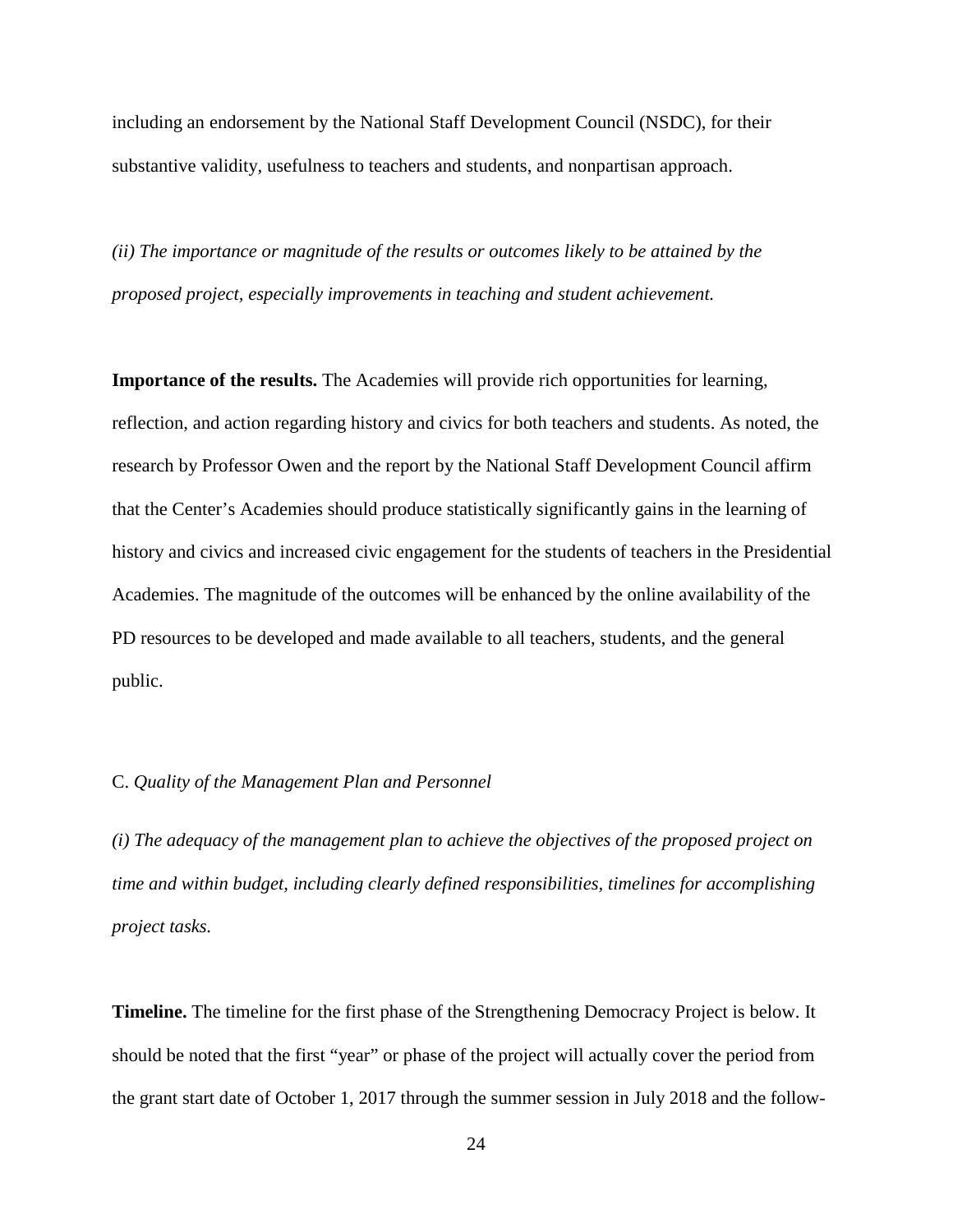up activities through May 2019. The budget is written for five years, but the Center will request a no-cost extension to cover the follow up activities through the entire school year. Thus the five-year budget will actually cover five years and 7 months. The timelines for years two through five of the project will use effectively the same dates as phase one, with minor adjustments.

| <b>Strengthening Democracy Timeline</b>               |                             |  |
|-------------------------------------------------------|-----------------------------|--|
| <b>Activity</b>                                       | <b>Date</b>                 |  |
| Project start date; contract signed with JMU          | October 1, 2017             |  |
| Preparations begin and continue through project year  | October 2017-September 2018 |  |
| with scholars, mentors, and other project personnel   |                             |  |
| Academy applications posted on website and national   | November 1, 2017            |  |
| publicity begins                                      |                             |  |
| Deadline for teacher and student applications         | March 15, 2018              |  |
| Applicants notified                                   | April 15, 2018              |  |
| Teacher and student online forums launched            | May 1, 2018                 |  |
| Mentors meet via Skype with staff and scholars        | May 16, 2018                |  |
| Academies conducted at JMU; scholars' sessions        | July 8-21, 2018             |  |
| recorded; evaluators on-site                          |                             |  |
| Pre-tests of teachers and students                    | July 8, 2018                |  |
| Focus groups and post-tests of teachers and students  | July 21, 2018               |  |
| Film producer and Center staff develop video programs | July 24–December 1, 2018    |  |
| Teachers and students share their learning with       | September 2018-May 30, 2019 |  |
| colleagues; evaluators conduct site visits to schools |                             |  |
|                                                       |                             |  |
| Report to the Center from the evaluation team         | September 1, 2018           |  |
|                                                       |                             |  |
| Webinar with scholar and mentor regarding             | September 14, 2018          |  |
| <b>Constitution Day</b>                               |                             |  |
| Second webinar                                        | November 16, 2018           |  |
| Videos posted on Center website                       | December 1, 2018            |  |
| Report to the Center from the evaluation team         | December 1, 2018            |  |
| Third webinar                                         | February 15, 2019           |  |
| Report to the Center from the evaluation team         | March 1, 2019               |  |
| Fourth webinar                                        | April 12, 2019              |  |
| Evaluators submit annual report to the Center and the | September 30, 2018          |  |
| U.S. Department of Education                          |                             |  |
|                                                       |                             |  |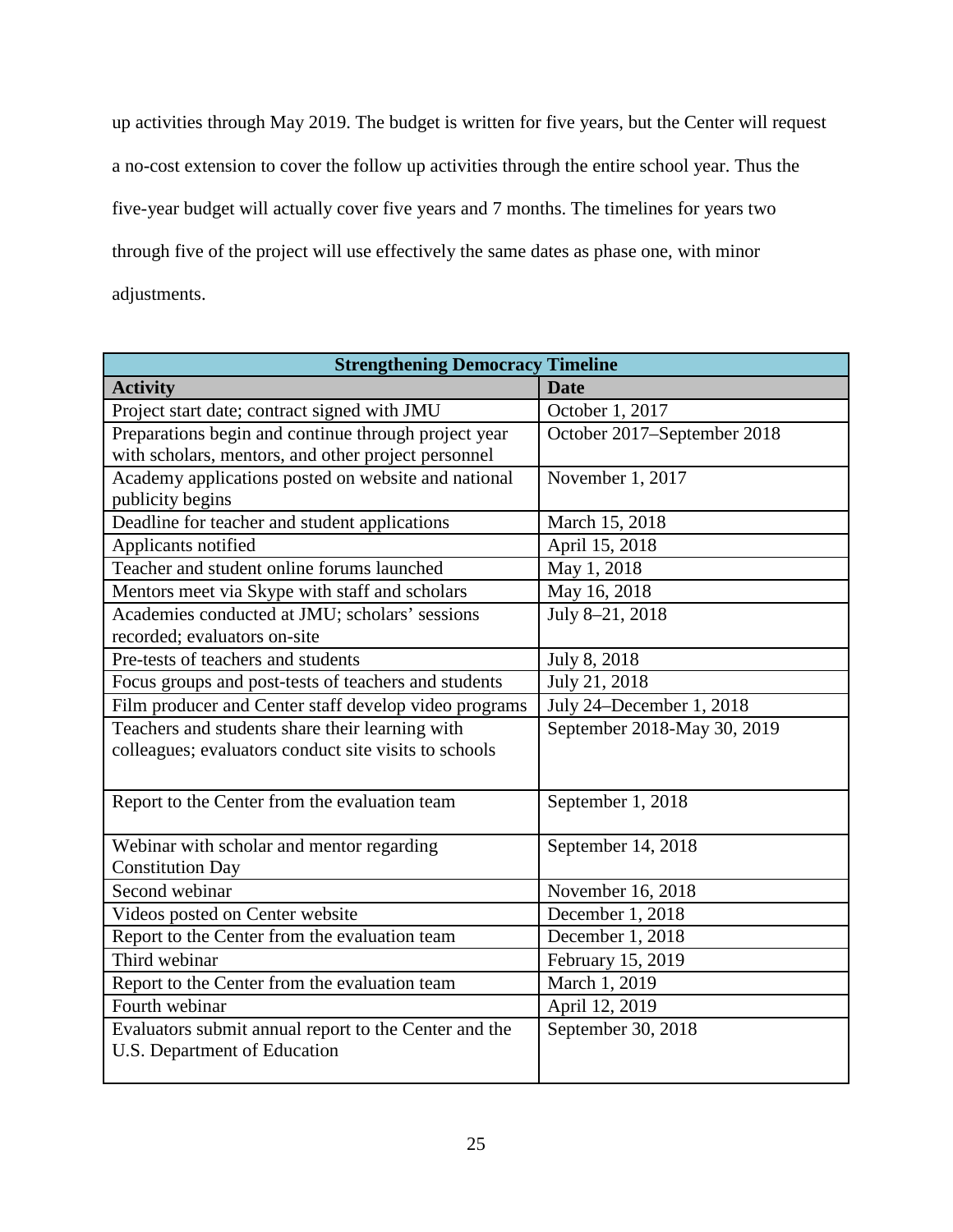**Application and Selection Process.** The selection process for the Academies' teams that are comprised of one teacher and two students from each participating school will be thorough and will emphasize intellectual curiosity, geographic and ethnic/racial diversity. The Academies will not discriminate on the basis of race, color, national origin, sex, disability, or age, with the exception that the students in the Congressional Academies will be high school-aged. All applicable Federal guidelines and nondiscrimination statutes will be followed in such selections, with an effort to select a diverse group of participants who represent the variety of the nation's educators. A complete description of the selection process is included in Appendix C.

**The Center for Civic Education.** The Center is a nonpartisan nonprofit organization based in California with a network of program coordinators in every state in the country and in more than eighty emerging and advanced democracies throughout the world. The mission of the Center is to promote an enlightened and responsible citizenry that is committed to democratic principles and actively engaged in the practice of democracy. To this end, the Center administers a wide range of critically acclaimed curricular, teacher-training, and communitybased programs in conjunction with civic educators around the world.

**Center Goals.** The principal goals of the Center's programs are to help students develop (1) an increased understanding of the institutions of constitutional democracy and the fundamental principles and values upon which they are founded, (2) the skills necessary to participate as competent and responsible citizens, and (3) the willingness to use democratic procedures for making decisions and managing conflict. Ultimately, the Center strives to develop an enlightened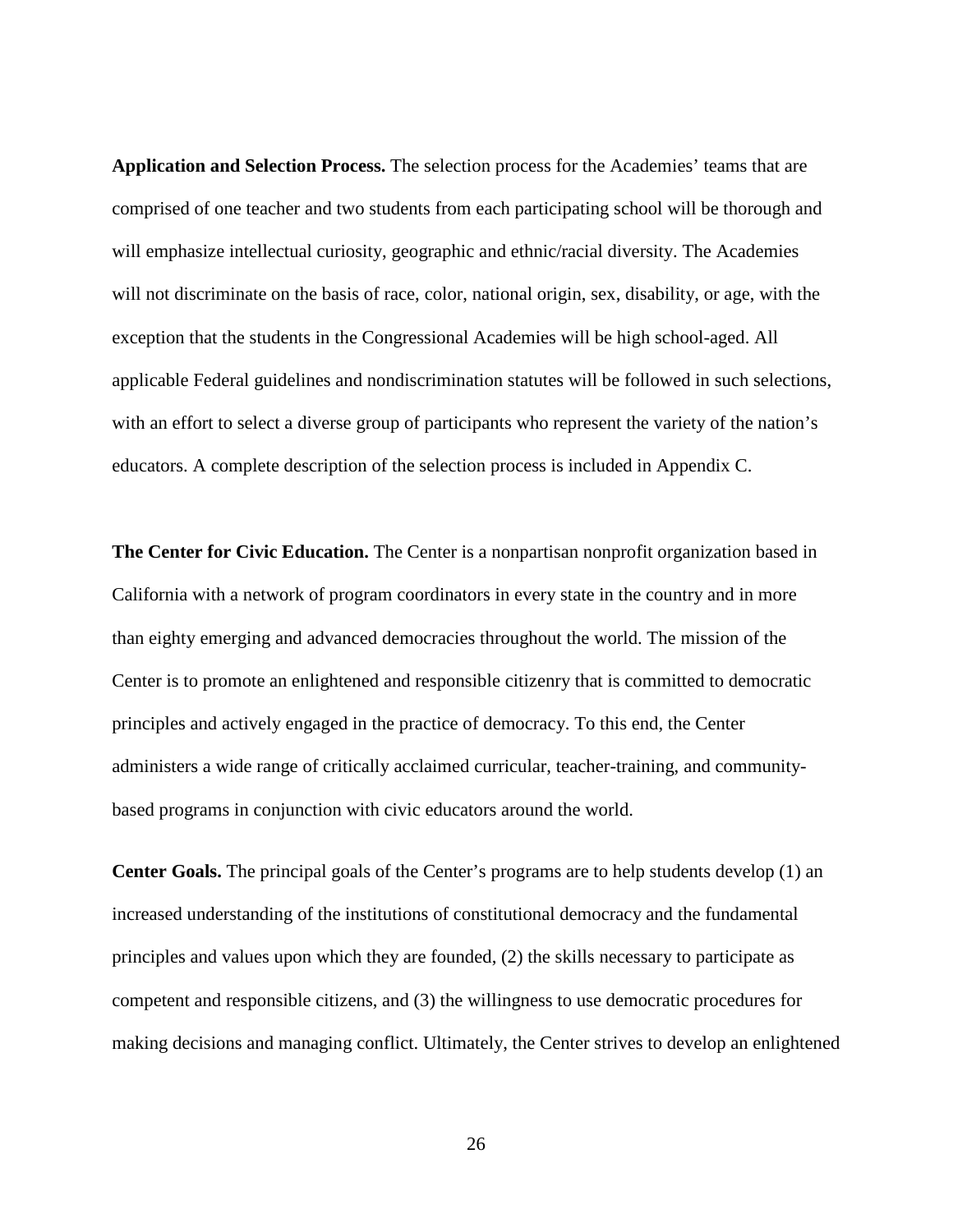citizenry by working to increase understanding of the principles, values, institutions, and history of constitutional democracy among teachers, students, and the general public.

**Center History.** The Center has its roots in the interdisciplinary faculty Committee on Civic Education formed at the University of California, Los Angeles, in 1965 to develop more effective curricular programs in elementary and secondary civic education. In 1969, the Center became affiliated with the State Bar of California. In 1981, the State Bar of California established the Center for Civic Education as an independent  $501(c)(3)$  nonprofit organization. Funding for the Center comes from a variety of public- and private-sector sources in the United States and in other nations. Over the years the Center has administered more than \$300 million in grants and contracts for programs that have reached more than 30 million students and 90,000 teachers.

**We the People Programs.** The Center's We the People programs have implemented more than 150 state-based and national institutes over the years. The James Madison Legacy Project is adding another 78 institutes for more than 2,000 teachers of high-need students and their classes to those totals. In addition, the Center has conducted the National Academy for Civics and Government 15 times, providing a model for extremely rigorous study. The institutes listed above have ranged from 30 hours to four weeks in length. Elements of these institutes have influenced the planning of the Strengthening Democracy Project. In addition, the Center conducted a poll of teachers, who determined that two weeks was the preferred length for intensive Academies.

Research on the effects of its PD and curricula indicates that the Center offers the most effective programs in civic education for democracy, including We the People: The Citizen and the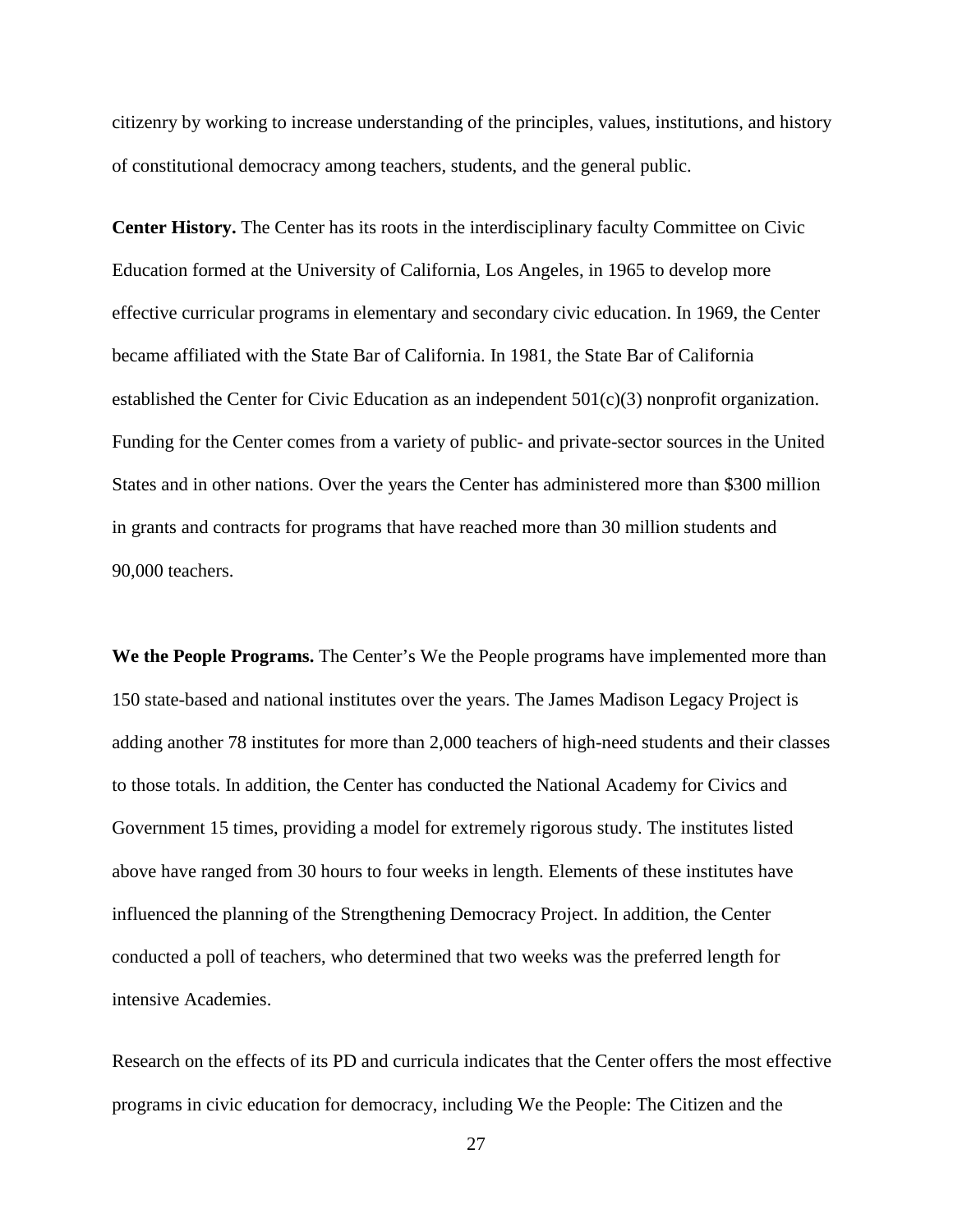Constitution. The programs address the full range of civic education activities, from the development of educational policy, standards, curricular frameworks, and materials to teacher education, K-12 classroom implementation, and research and evaluation. Because of this experience, the U.S. Department of Education and the Pew Charitable Trusts selected the Center to develop such foundational documents as the *National Standards for Civics and Government*.

**Use of Educational Technology.** As part of its continuing commitment to improve the quality of civic education throughout the world, the Center offers all of its curricula in electronic form, including enhanced e-books with the most advanced communication tools in the history/social studies field. There are also numerous free online resources for educators, community youthgroup leaders, scholars, other civic education practitioners, and the general public.

**National Network.** Over the course of four decades the Center's national network has included more than 250 people who have been coordinators at the state level, 2,000 coordinators at the congressional-district level, and 90,000 teachers. In addition, it now includes a PD cadre of more than 250 highly trained and experienced mentor teachers, 100 scholars expert in the presentation of content from their disciplines that is most useful for teachers of history and civics, and more than 2,000 volunteer professionals from public- and private-sector organizations, including practitioners of politics and government experienced in the theory and day-to-day operations of governmental institutions.

This extraordinary network of highly trained and skilled professionals provides a base of support upon which the Strengthening Democracy program will rely. The Center will employ this resource by disseminating information regarding applying to the Academies to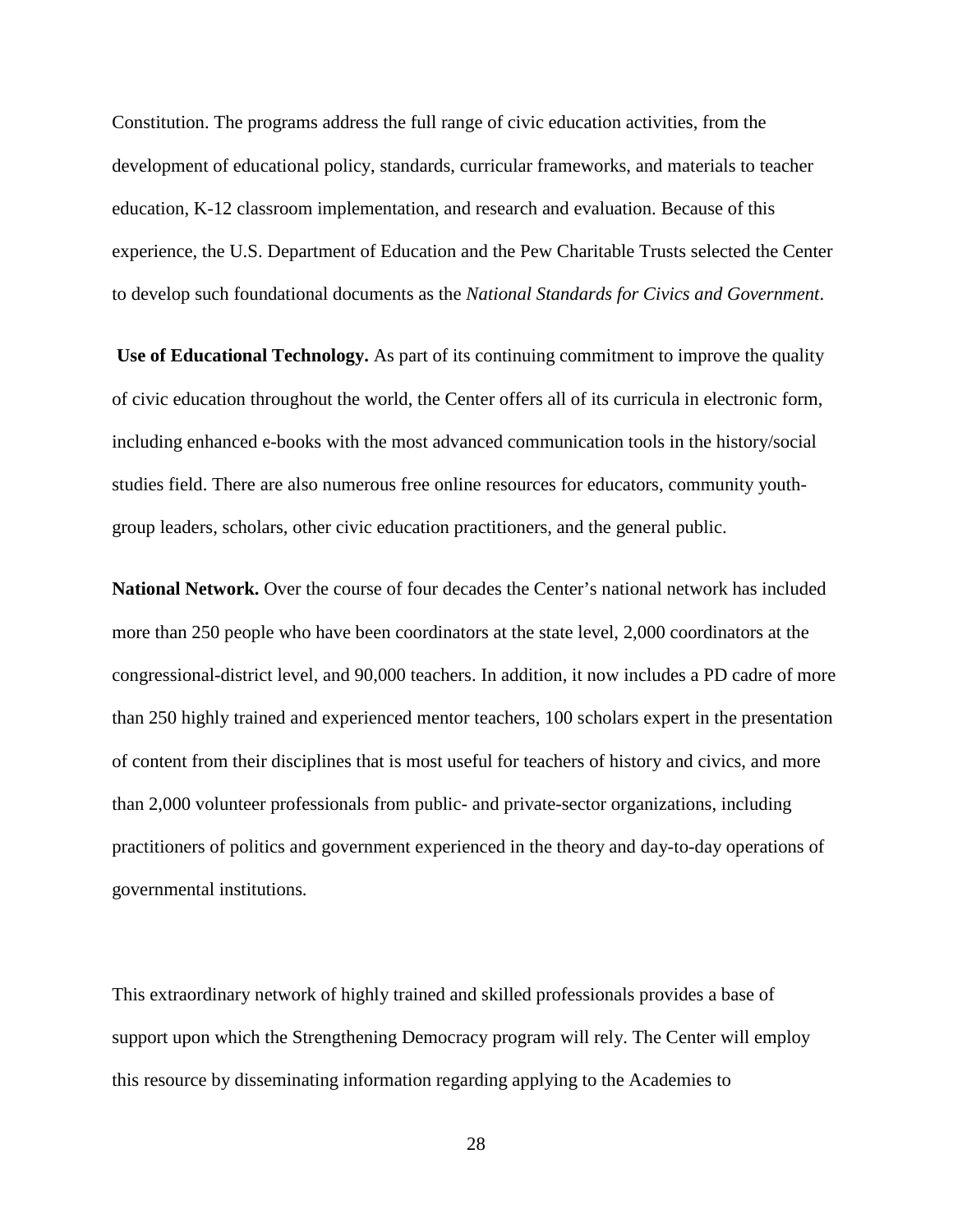administrators, teachers, and students across the nation. This process has proved to be very effective. Extensive Center experience, most recently in the nationwide James Madison Legacy Project, with its institutes for teachers of high-need students, but also the three-week National Academy for Civics and Government, which has been offered 16 times over the years, and the We the People program funding under which more than 150 state-based institutes were conducted by its state coordinators and local scholars.

**Mentor Teachers.** The network includes mentor teachers from which the Center will draw the five mentors for the Presidential Academies and eight mentors for the Congressional Academies. These mentor teachers will be selected for their expertise and teaching skills in their own classrooms and their capacity to collaborate with other teachers to extend their own learning, advance successful school improvement efforts through PD, and support shared visions and values. It is expected that some teachers, after participating in the Presidential Academies, will become Center mentor teachers. The addition of mentor teachers to the Center's network will expand its base of colleagues skilled in implementing, sustaining, and improving classroom practice in civics and government and providing PD to their peers. The network will also enhance the Strengthening Democracy project through the online history and civics forums to be established on the Center's website, which will be available to them.

**Personnel.** The proposed project will be managed by the senior leadership of the Center, which has had broad and significant experience since 1965 in the development, implementation, coordination, and evaluation of nationwide programs in constitutional history, civics and government. The senior staff members have 30 years of experience in history and civic education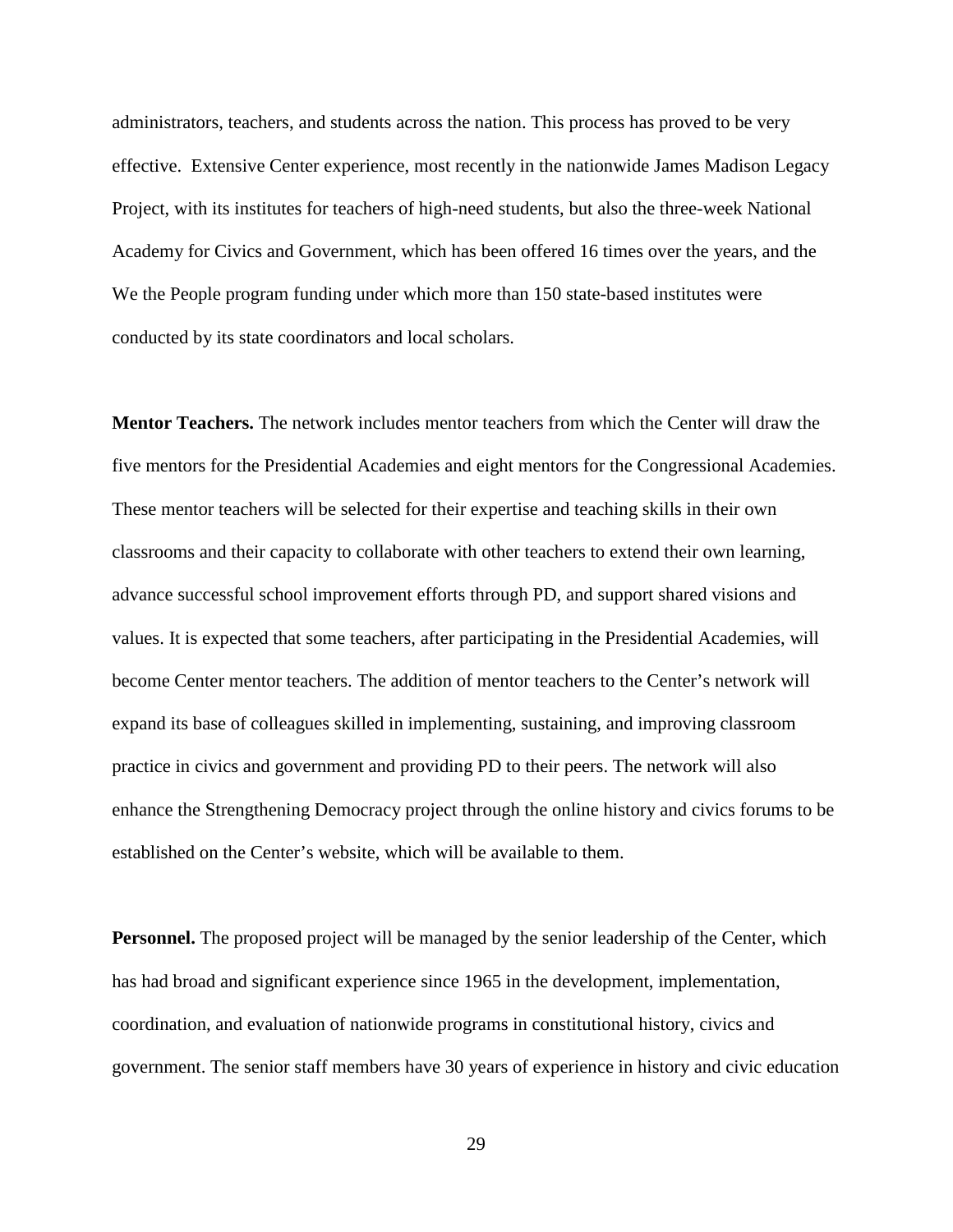on average. This has included extensive experience in intensive PD, from short-term workshops to four-week, university-based residential institutes. It has also included leading roles in the development of: curricular frameworks, standards, and evaluation instruments for the state of California since the late 1960s; *Civitas, A Model Civic Education Curriculum Framework*; the *National Standards for Civics and Government*, *Res Publica, an International Framework on Education for Democracy*; and the framework and test items for the NAEP Civics Assessments. Principal staff to participate in Strengthening Democracy are as follows. Their resumes may be found in Appendix A.

| <b>Key Personnel or</b><br><b>Consultant</b>               | <b>Qualifications</b>                                                                                                                                                                                                                                                                                                                                                                                                                                                                                                                                                                                                                                                                                                                                                                                                                 |
|------------------------------------------------------------|---------------------------------------------------------------------------------------------------------------------------------------------------------------------------------------------------------------------------------------------------------------------------------------------------------------------------------------------------------------------------------------------------------------------------------------------------------------------------------------------------------------------------------------------------------------------------------------------------------------------------------------------------------------------------------------------------------------------------------------------------------------------------------------------------------------------------------------|
| Charles N. Quigley,<br><b>Executive Director</b>           | Mr. Quigley is broadly recognized as one of the most prominent<br>curriculum and program developers in the field. He is the author and<br>editor of many textbooks, curricular materials, e-publications, and<br>articles on civic education. He is the creator of We the People: The<br>Citizen and the Constitution, Project Citizen, the CIVITAS Model Civic<br>Education Curriculum Framework, the National Standards for Civics<br>and Government, and the Civitas International Programs. He has served<br>as a senior consultant and organizer for numerous civic education<br>reform efforts, including two White House conferences, four<br>Congressional Conferences on Civic Education, and the National<br>Commission on Civic Renewal. He will direct the Strengthening<br>Democracy Through History and Civics Project. |
| John Hale, Associate<br>Director                           | A former program officer at the NEH, Mr. Hale has directed numerous<br>institutes and scholarly conferences, both in the United States and<br>overseas, including the National Academy for Civics and Government.<br>He has co-authored and edited many Center texts and other curricular<br>materials. He is a member of the Steering Committee of the California<br>Campaign for the Civic Mission of Schools. He will work on all<br>elements of the proposed Academies, including the PD and student<br>institutes, and will have the principal staff responsibility for the project's<br>evaluation efforts.                                                                                                                                                                                                                     |
| Robert Leming,<br>Director of the We<br>the People Program | For the past nineteen years Mr. Leming has managed the national<br>network implementing We the People at the upper elementary, middle,<br>and high school levels in every state. He initiated the Center's national                                                                                                                                                                                                                                                                                                                                                                                                                                                                                                                                                                                                                   |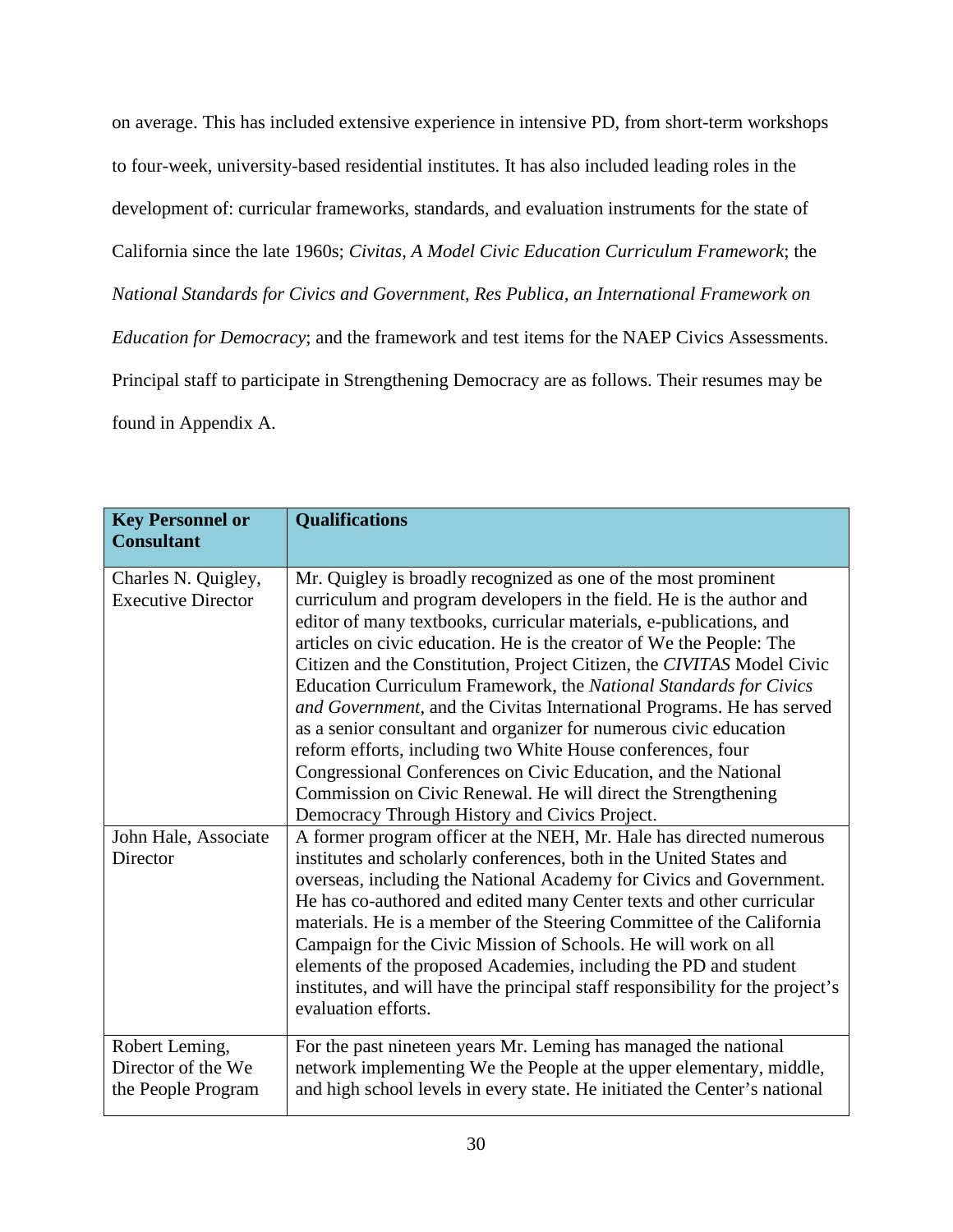|                                                              | efforts to develop and conduct high-quality onsite PD institutes,<br>workshops, and seminars for teachers throughout the nation, including<br>the Center's High-Need Initiative and Civil Rights Institutes. He has<br>directed online PD courses from the Center in conjunction with Kansas<br>State University. In this project, he has helped draft the agendas and<br>select the scholars and mentors for the Academies and will work with<br>the Center's network to disseminate information about the project. He<br>has been working on these tasks with Maria Gallo, the Director of<br>Professional Development, and will continue to collaborate with her in<br>the conduct of the Academy sessions and online PD resources.                                                                                                                                                                                                                                                               |
|--------------------------------------------------------------|------------------------------------------------------------------------------------------------------------------------------------------------------------------------------------------------------------------------------------------------------------------------------------------------------------------------------------------------------------------------------------------------------------------------------------------------------------------------------------------------------------------------------------------------------------------------------------------------------------------------------------------------------------------------------------------------------------------------------------------------------------------------------------------------------------------------------------------------------------------------------------------------------------------------------------------------------------------------------------------------------|
| Mark Molli,<br><b>Associate Director</b>                     | Mr. Molli has served for 26 years as the director of strategic and daily<br>operations for the Center's Washington, D.C., office. He works with<br>Mr. Quigley and others on the staff and with the national network to<br>develop resources and implement programs. He manages the Center's<br>efforts to provide support for its programs, provides public information,<br>and delivers presentations on the programs. He has co-managed and<br>presented at numerous major conferences in the United States and<br>overseas, where he has also provided teacher PD. Being based in<br>Virginia, he will work with JMU and with other staff to manage the<br>project's summer sessions and arrange for visits to historic sites. He will<br>also work with Mr. Hale to manage the research and evaluation efforts<br>by the Center staff and by the research team from Georgetown<br>University.                                                                                                   |
| Maria Gallo, Director<br>of Professional<br>Development      | Ms. Gallo is one of the three principal staff members to administer the<br>James Madison Legacy Project. She works with Mr. Leming to direct<br>the Center's PD efforts and presentations of Center curricula at the<br>national and state levels. As the director of the School Violence<br>Prevention Demonstration Program she managed a network of program<br>sites across the country that provided civic education as a means of<br>preventing school violence through an intensive course for the full<br>academic year, reaching more than 500,000 students. She has led the<br>Center's Native American Initiative. She developed and guided the PD<br>programs for each of the sites as well as Training of Trainers Institutes.<br>In this project she has worked with other staff to select scholars and she<br>was the principal developer of the Academies' agendas. She will work<br>with Mr. Leming, Ms. Irion-Groth, and Mr. Hale to manage the<br>implementation of the Academies. |
| Alissa Irion-Groth,<br>Director of Program<br>Administration | Ms. Irion-Groth works in collaboration with other Center staff to<br>develop and manage all programmatic and financial aspects of large-<br>and small-scale grant-funded programs. In her more than eleven years at<br>the Center, she has served as a program officer and compliance officer<br>on grants funded by the U.S. Department of Education, State, and<br>USAID. For the James Madison Legacy Project she oversees planning,<br>contracting, implementation, evaluation, and closeout for an annual<br>budget of over \$6 million. This includes coordination with site                                                                                                                                                                                                                                                                                                                                                                                                                   |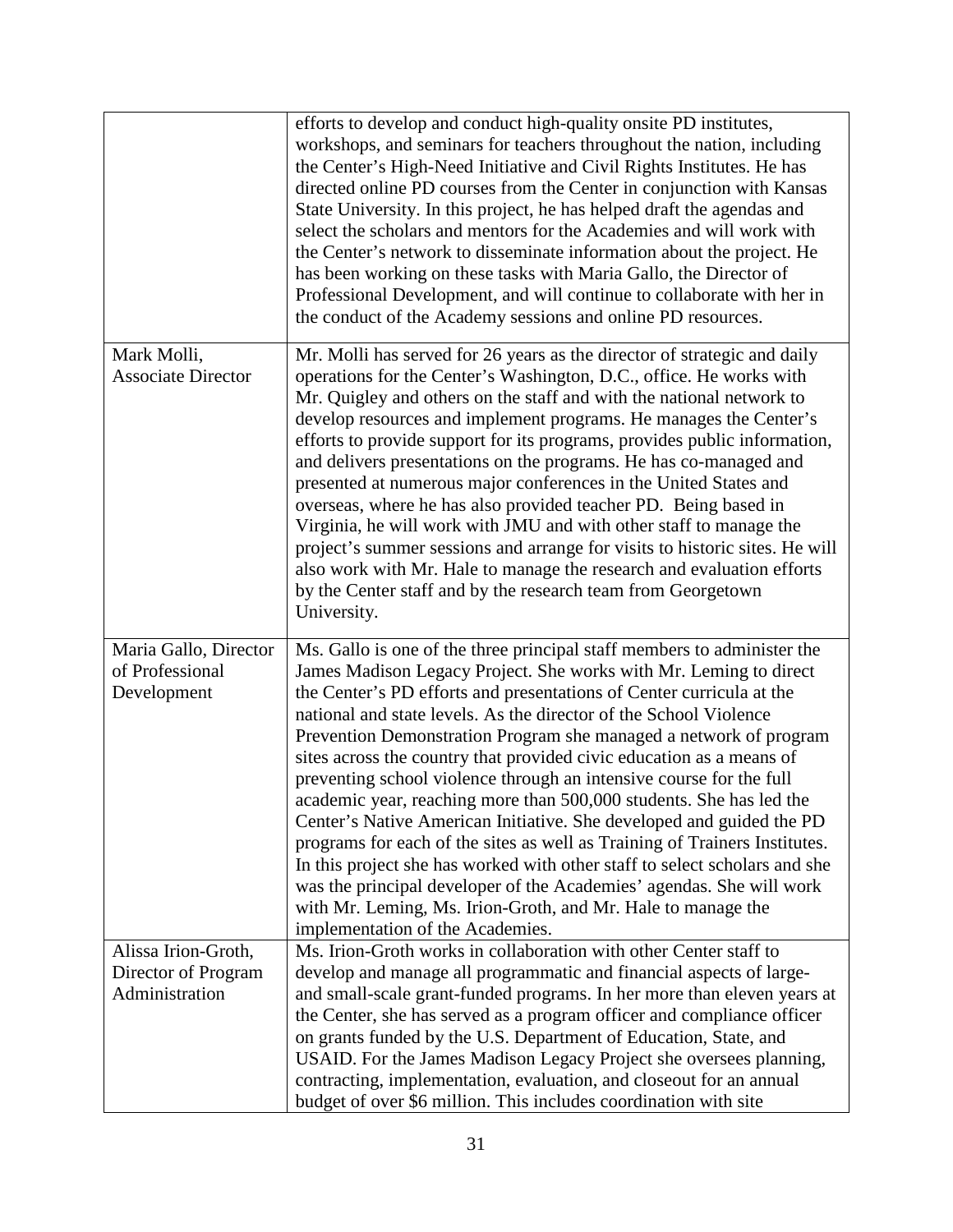|                                                                                    | coordinators from 46 U.S. states. In this project she will work<br>particularly with Mr. Leming and Ms. Gallo to facilitate communication,<br>administer subcontracts, and provide support to the Academies<br>participants.                                                                                                                                                                                                                                                                                                                                                                                                                                                                                                                                                                                                                                                                                                                                                                                                                                                                                                                                                                                                                                                                                                                                                                                                                      |
|------------------------------------------------------------------------------------|---------------------------------------------------------------------------------------------------------------------------------------------------------------------------------------------------------------------------------------------------------------------------------------------------------------------------------------------------------------------------------------------------------------------------------------------------------------------------------------------------------------------------------------------------------------------------------------------------------------------------------------------------------------------------------------------------------------------------------------------------------------------------------------------------------------------------------------------------------------------------------------------------------------------------------------------------------------------------------------------------------------------------------------------------------------------------------------------------------------------------------------------------------------------------------------------------------------------------------------------------------------------------------------------------------------------------------------------------------------------------------------------------------------------------------------------------|
| Mark Gage, Director<br>of Curriculum,<br>Publishing, and<br><b>Digital Content</b> | An experienced author and editor of print and electronic curricula,<br>project manager, and digital content manager, Mr. Gage has ensured the<br>timely and accurate production of the online components of the James<br>Madison Legacy Project, including compiling and editing the<br>educational resources for the scholarly videos, working with the IT<br>director on the blended learning platform, and creating a Civics and<br>Government Online Forum. He will perform similar functions in the<br>Strengthening Democracy Project, including both teacher and student<br>online forums.                                                                                                                                                                                                                                                                                                                                                                                                                                                                                                                                                                                                                                                                                                                                                                                                                                                 |
| Diana Owen,<br>Georgetown<br>University                                            | Diana Owen, a political scientist at Georgetown University, will conduct<br>the program's research and evaluation efforts. She teaches in the<br>Communication, Culture, and Technology graduate program and has<br>also served as the director of the American Studies Program. Her areas<br>of expertise are political psychology/sociology, American government<br>and politics, and research methodology. She has conducted studies<br>funded by the Pew Charitable Trusts and other sources on civic<br>education, student learning, and youth political and civic engagement.<br>She is the author of numerous books, book chapters, and journal articles<br>in the fields of civic education and engagement, media and politics,<br>political socialization, elections and voting behavior, and political<br>psychology/sociology. She has prepared major evaluation reports,<br>including A People Looking Forward: Action and Activation for<br>Partnership (with Ignatius Bau for the President's Advisory<br>Commission on Asian Americans and Pacific Islanders) and An<br>Evaluation of the Influence of the New Voters Project on Opinion<br>Leaders' Attitudes about Youth as a Political Constituency. Her current<br>research explores the relationship between civic education and political<br>engagement over the course of citizens' lives, new media's role in<br>politics, and digital media literacy for civic education. |
| Gregory Bernstein,<br>Arizona State<br>University                                  | The Center's former general counsel, administrator, and contributing<br>writer, Mr. Bernstein is now Associate Professor and Assistant Director<br>for Film at Arizona State University. He received his law degree from<br>UCLA and was executive editor of the UCLA Law Review. He also<br>holds master's degrees in film direction and public administration. He<br>has served as a business and legal executive at entertainment<br>corporations, taught and lectured at USC and Chapman University, and<br>helped lead the Writers Guild of America. An accomplished writer,<br>producer, and director, Bernstein co-authored The Conspirator. Included<br>in his duties at the Center were direction of the Center's media<br>development, website, video production, and online applications. His<br>scholarly and legal background, thirty years of experience in producing<br>films, his successful production of the James Madison Legacy Project                                                                                                                                                                                                                                                                                                                                                                                                                                                                                       |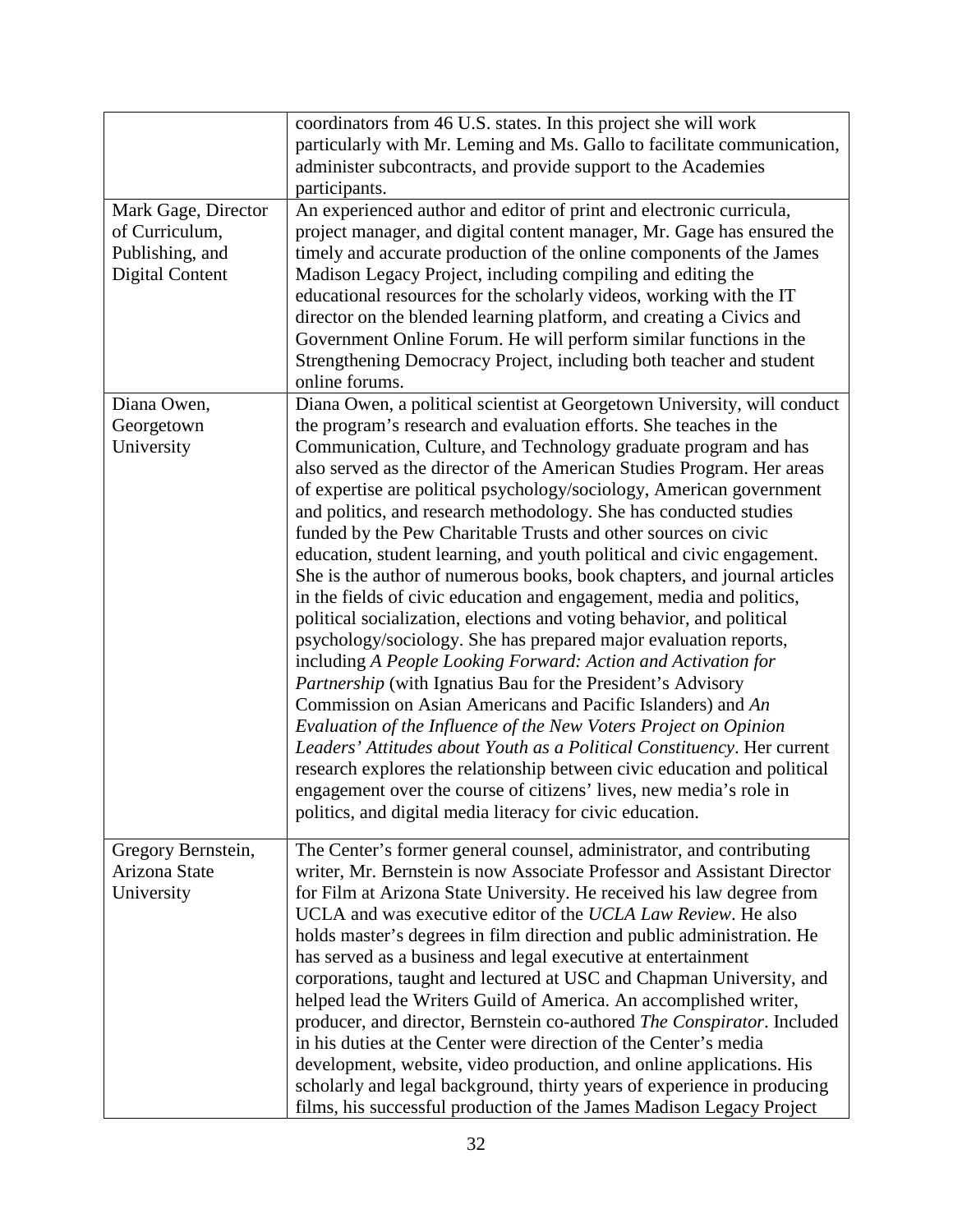| videos, and his familiarity with the content of the We the People       |
|-------------------------------------------------------------------------|
| program highly qualify him to direct the development and filming of the |
| Strengthening Democracy scholarly videos.                               |
|                                                                         |

**James Madison University.** As noted, the location of summer activities is James Madison University, with which the Center has had a working relationship for approximately two decades. JMU seeks to "be the national model of the engaged university because we believe engagement is a critical pathway to student enlightenment. As a reflection of our namesake, our most important intended outcome is to help create high-character citizen-leaders who contribute to improving the human condition." The Associate Director of the James Madison Center for Civic Engagement, William Wilson, has been the Center's principal contact person for all of that time. Because of the existing partnership between JMU and the Center, the classroom space, meeting rooms and instructional equipment will be provided free of charge.

Through its Office of Outreach & Engagement JMU can offer Continuing Education Units for interested teachers, with the charge for CEUs in 2018 likely to be \$20/per individual. JMU will also offer three graduate credits in history or political science, though there is an extra charge for the credits. Students will also be able to earn college credits, though there is an extra charge.

Other than for teachers pursuing credits, the only payment for JMU will be for the meals and rooms in the residence halls that will house the participants. JMU will recruit and vet the counselors that will accompany the student participants at all times and stay in the residence halls. The conference center staff is on-call 24 hours/day, as are security personnel. The JMU Public Safety officers are sworn and commissioned police officers. The JMU campus is bordered on two sides by the local rescue squad and fire department, and an excellent medical center is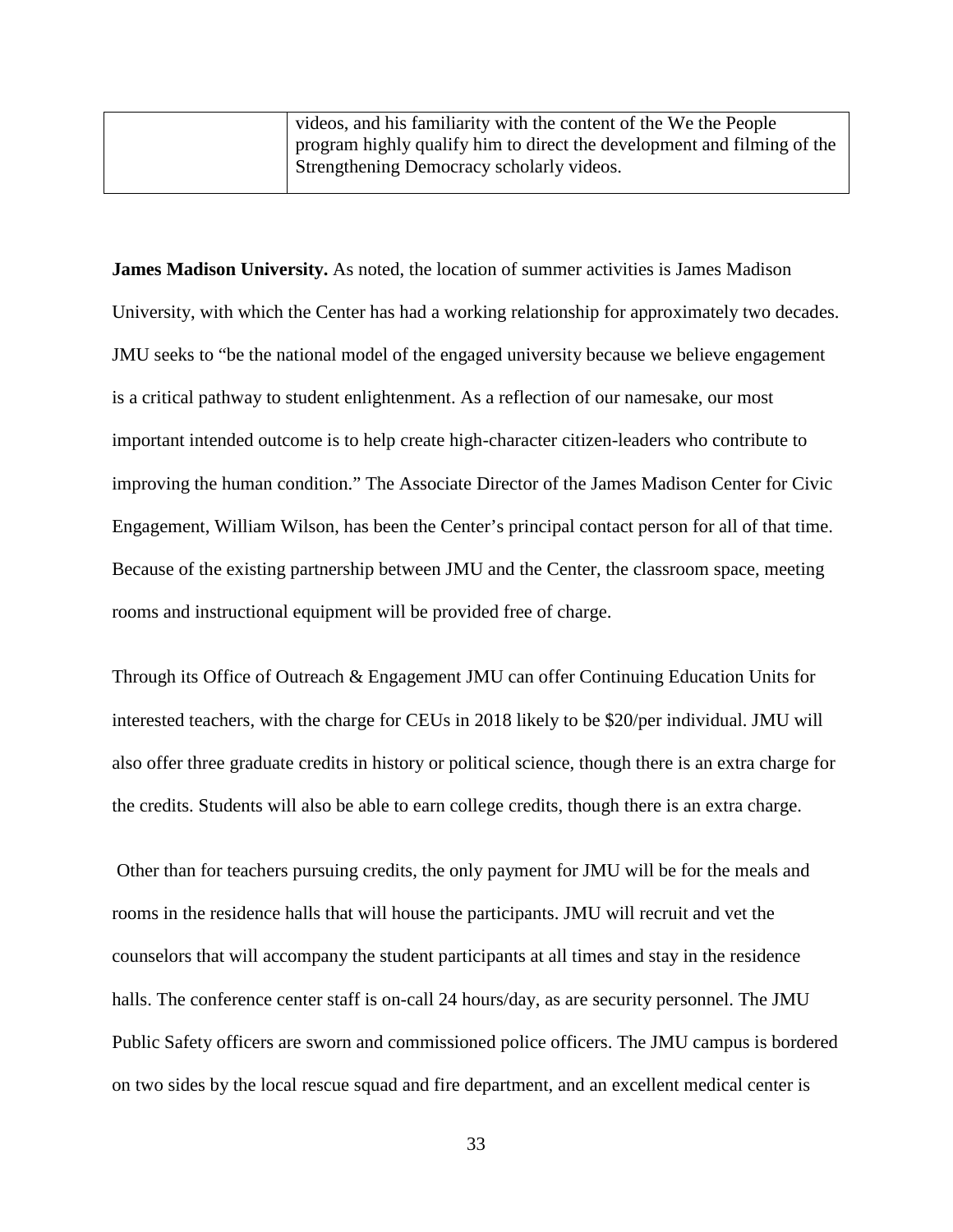only three miles from the center of campus. JMU will also coordinate the reservations and rental of the buses that will be used for field trips.

As noted above, four field trips will be included to National Parks sites. Although there are some long drives, there will be fun and educational activities on the buses. At all the locations in DC as well as the other field trips, the group will meet and learn from scholars and perhaps with public officials. The U.S. Capitol visit will include talks by the historians of the US Senate and US House of Representatives. JMU and the Center have conducted the field trip to DC in the past and despite the travel time the participants have always thought it was a very fruitful day.

*(ii) The adequacy of mechanisms for ensuring high-quality products and services from the proposed project.*

The Center has had a laudable track record since 1965 of producing high quality materials and programs with the assistance of scholars, practitioners, and extensive peer review processes. Each of the Center's curricula and programmatic activities starts with an examination of the wide range of responsible scholarship in relevant fields such as constitutional history and political science. Curricular materials are typically drafted by scholars and then the Center's educational writers produce drafts of these materials adapted for classroom use. The drafts are reviewed by the scholars to ensure their accuracy and then reviewed by curriculum specialists and master teachers in the field. Similarly, the Center's major video projects, such as the James Madison Legacy Project video series, embody high-quality scholarship. The same filmmaker who produced that series will produce the Presidential Academies videos.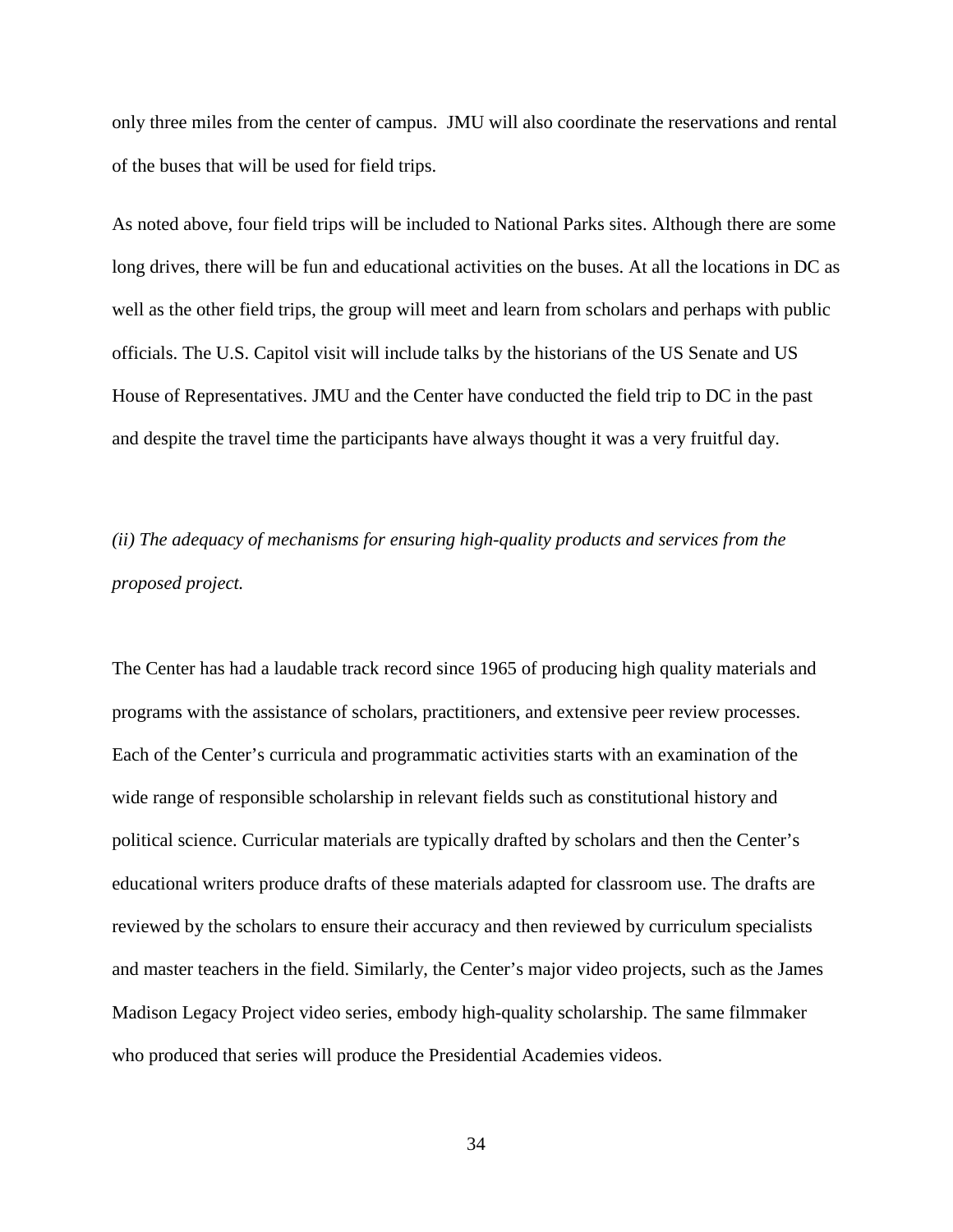Much like the process of developing materials, planning for PD activities is also an iterative process, with high-quality scholarship at the core. The agendas crafted for the Academies and other Center institutes have been critiqued by historians, political scientists, teachers, and other experts in developing teacher and student educational experiences. The quality of the Center's institutes benefit from the fact that the scholars are prominent experts in both subject matter and methodology. They will be working with mentor teachers who have rich backgrounds in both scholarship and teaching practice.

Adhering to collaborative protocols and schedules that the Center applies to all major projects, during the five-year course of the Strengthening Democracy Project, Center staff will conduct weekly meetings to review progress on the planning and administration of the Academies. The ultimate responsibility for the success of the project will belong to the Center's Executive Director, but most of the Center's senior staff will also be very involved in the work, as they have been involved in developing the plans for the Academies.

Regarding evaluation, the formative and summative assessments from the Georgetown University research team will be thorough and authoritative, providing both qualitative and quantitative evidence. The assessments will be conducted by evaluators who are on the leading edge of civic education research. The results from the formative evaluations will be used to inform program implementation. For example, participant feedback from the first summer Academies will inform support services provided during the academic year and inform planning and decision-making for the second summer Academies for the next cohort of teachers and students.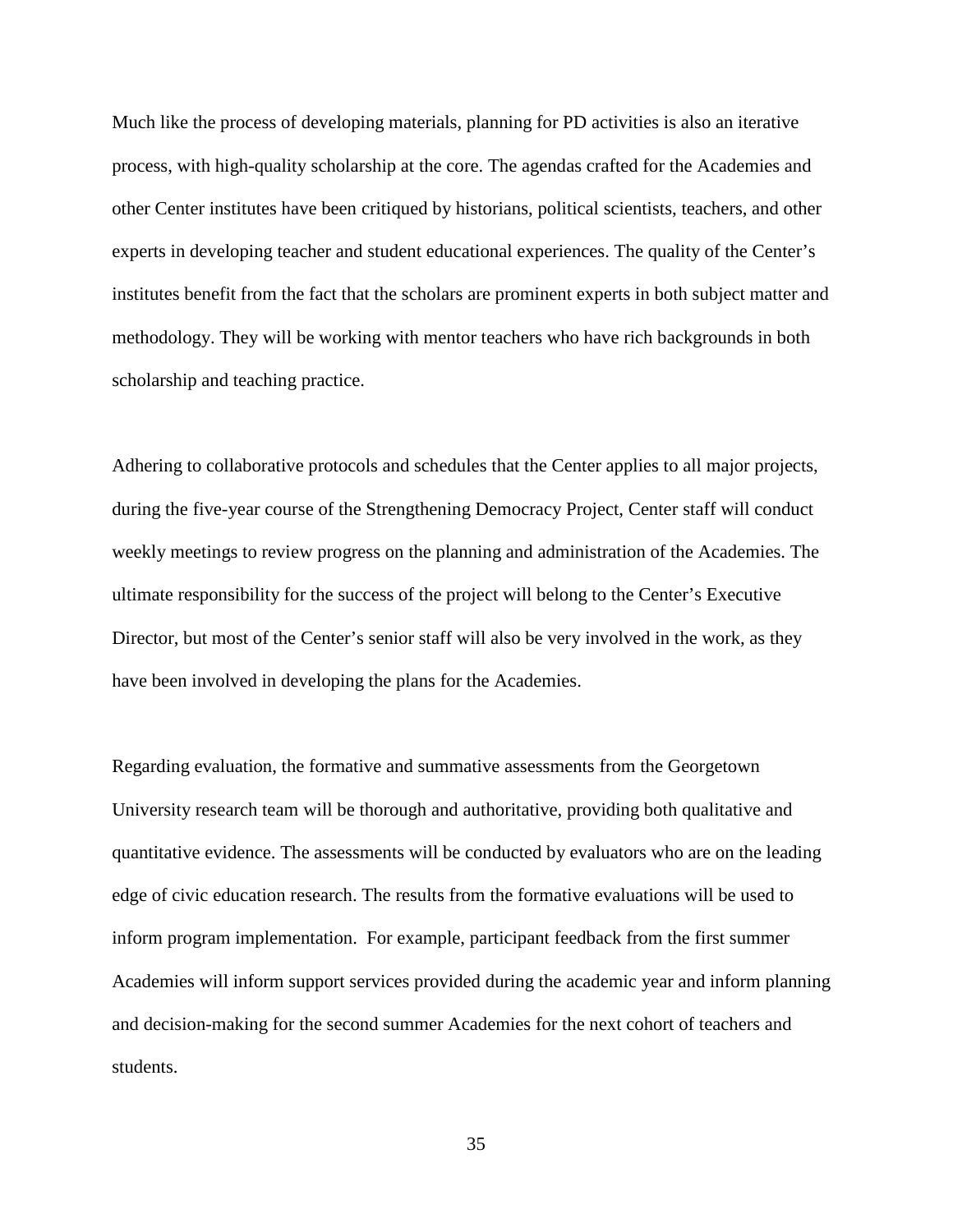Professor Owen will be granted released time by Georgetown University to conduct the research. The evaluation budget was calculated based on the personnel required and estimated time to accomplish each evaluation task, and is sufficient. Based on the experience of the James Madison Legacy Project, in which the research team has met every deadline and exceeded expectations for close consultation with the Center, both the Center and Georgetown have high confidence that the evaluation budget is appropriate for the task. A description of the evaluation follows in Section D.

In addition to the evaluation team, the Center will be regularly collecting feedback from participants on their experiences at each program event, on the video products created, on the design and content of online forums and the like. The staff will solicit feedback on such program elements as the online videos and forums. As always, Center staff members will be readily available to work with Academies participants and school districts via email and telephone.

### *D. Quality of the Project Evaluation*

*(i) The extent to which the methods of evaluation include the use of objective performance measures that are clearly related to the intended outcomes of the project and will produce quantitative and qualitative data to the extent possible.*

**Evaluation.** Professor Diana Owen of Georgetown University is an evaluator with an impressive track record of conducting high quality research. She is one of only two evaluators who have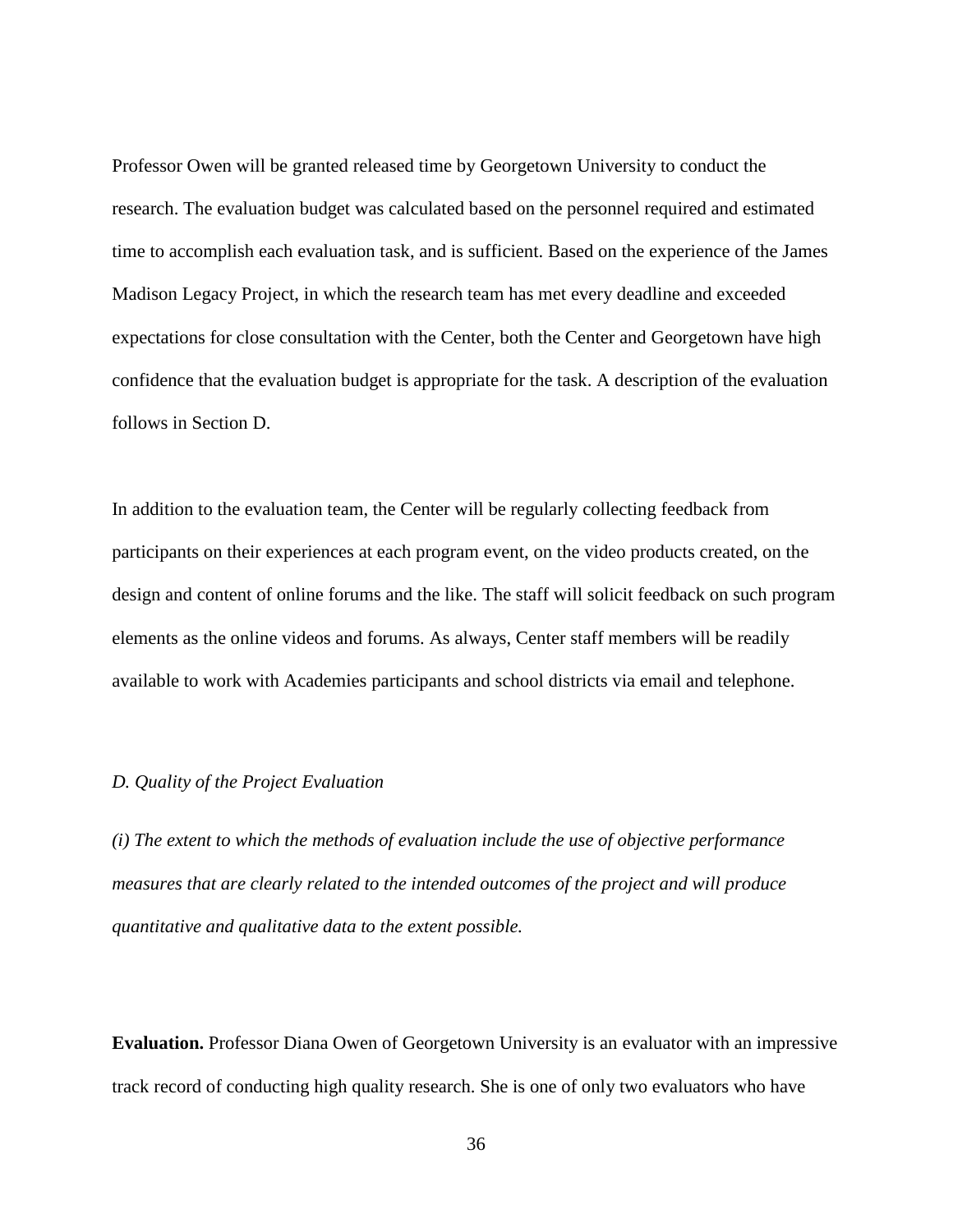conducted research in the field of the social studies PD that has met the rigorous standards of evidence required to be approved by the Department of Education's What Works Clearinghouse. She is also a political scientist and a member of the faculty of Georgetown's American Studies program, of which she has served as Director. She has deep knowledge of constitutional history and principles in the US and other countries as well as the evaluation of the effects of curricula and PD on the teaching and learning of constitutional history and principles.

Professor Owen will conduct an external project evaluation and prepare a research study of the Academies for teachers and students. The overarching goals of the project evaluation are to (1) determine if the Academies have a demonstrable impact on teachers' subject matter knowledge, their ability to be effective instructors, and their classroom pedagogy; (2) evaluate the effectiveness of the Academies on students' subject-area knowledge, civic dispositions, and civic skills; and (3) assess the program's fidelity of implementation. A combination of quantitative and qualitative methods will be employed. The evaluation research will consist of (1) quasiexperimental studies of the impact of the Academies on teachers and students and (2) site visits to the Academies to conduct ethnographic research and interviews with participating teachers and students.

The evaluation research team will author a study of the Academies that includes (1) a review of the extant literature and research on PD programs for civics teachers and civics programs for students, (2) findings from the evaluation research on the effectiveness of the Academies for teachers and students based on quantitative and qualitative data, and (3) best practices for civic educators who are teaching constitutional history and principles that are derived from the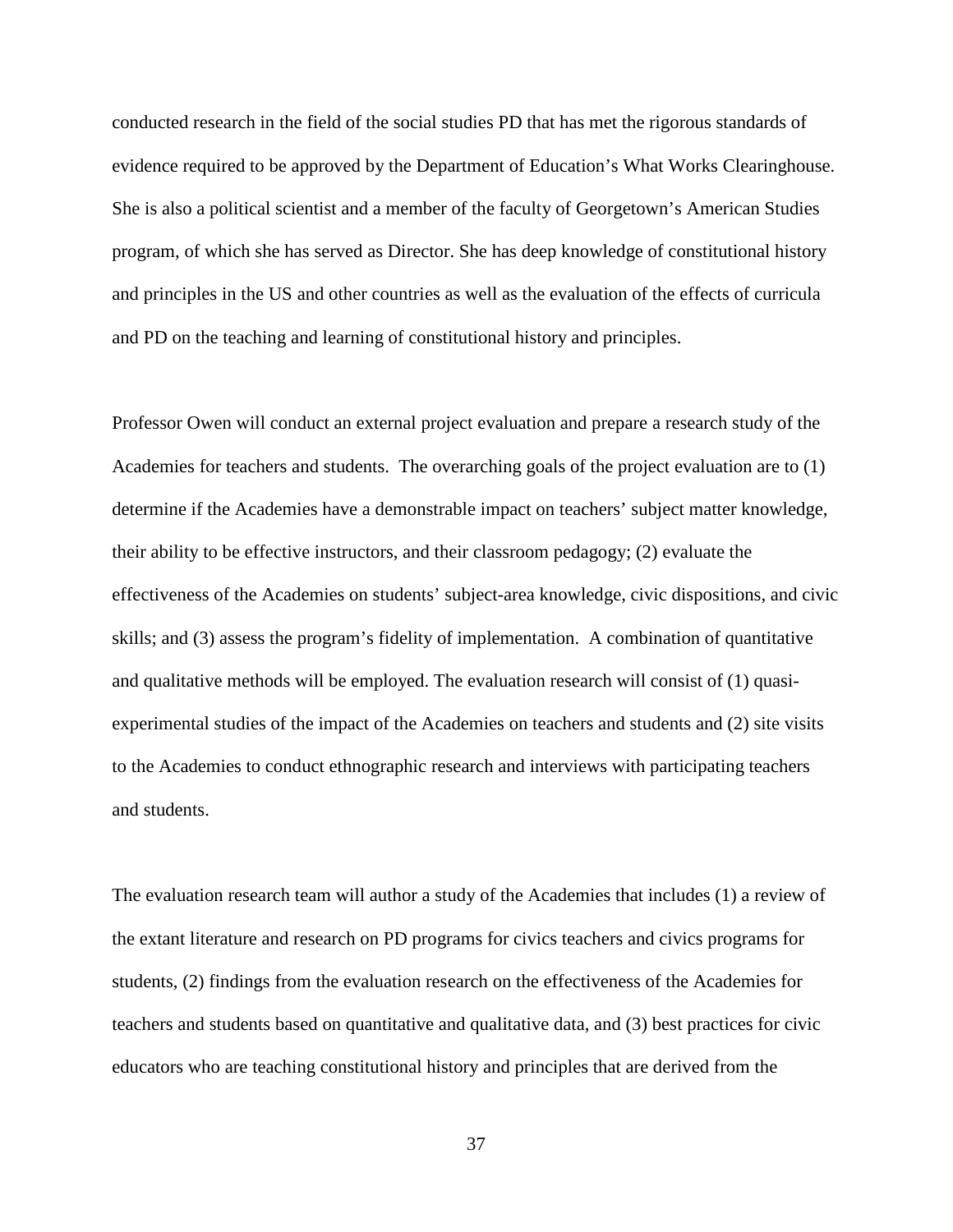Academies. The evaluation research will be conducted for all five years of the program. All elements of the intervention, research, and evaluation will be documented and made readily available in a form that facilitates replication via presentations at professional meetings, publication, and posting online.

**Research Questions**. The following core research questions will guide the evaluation of the impact of the Academies on teachers and students:

1. To what extent do teachers gain content knowledge from participating in the Academies?

2. To what extent do teachers adopt curriculum elements and pedagogies from the Academies in their classroom teaching?

3. To what extent do the Academies foster teacher professional engagement, self-efficacy, and satisfaction?

4. To what extent do students gain content knowledge from participating in the Academies? 5. To what extent do students develop civic skills and disposition from participating in the Academies?

6. How effective are the follow-up videos, webinars, and any student projects in promoting students' civic learning?

**Quantitative Impact Evaluation.** A quasi-experimental research design will be employed for the quantitative evaluation of the Academies for teachers and students. The program evaluation will consist of three surveys administered to teachers and students (1) before the start of the Academies, (2) after completion of the Academies, and (3) after completion of the follow-up activities. The teacher surveys will assess the effectiveness of the Academies in imparting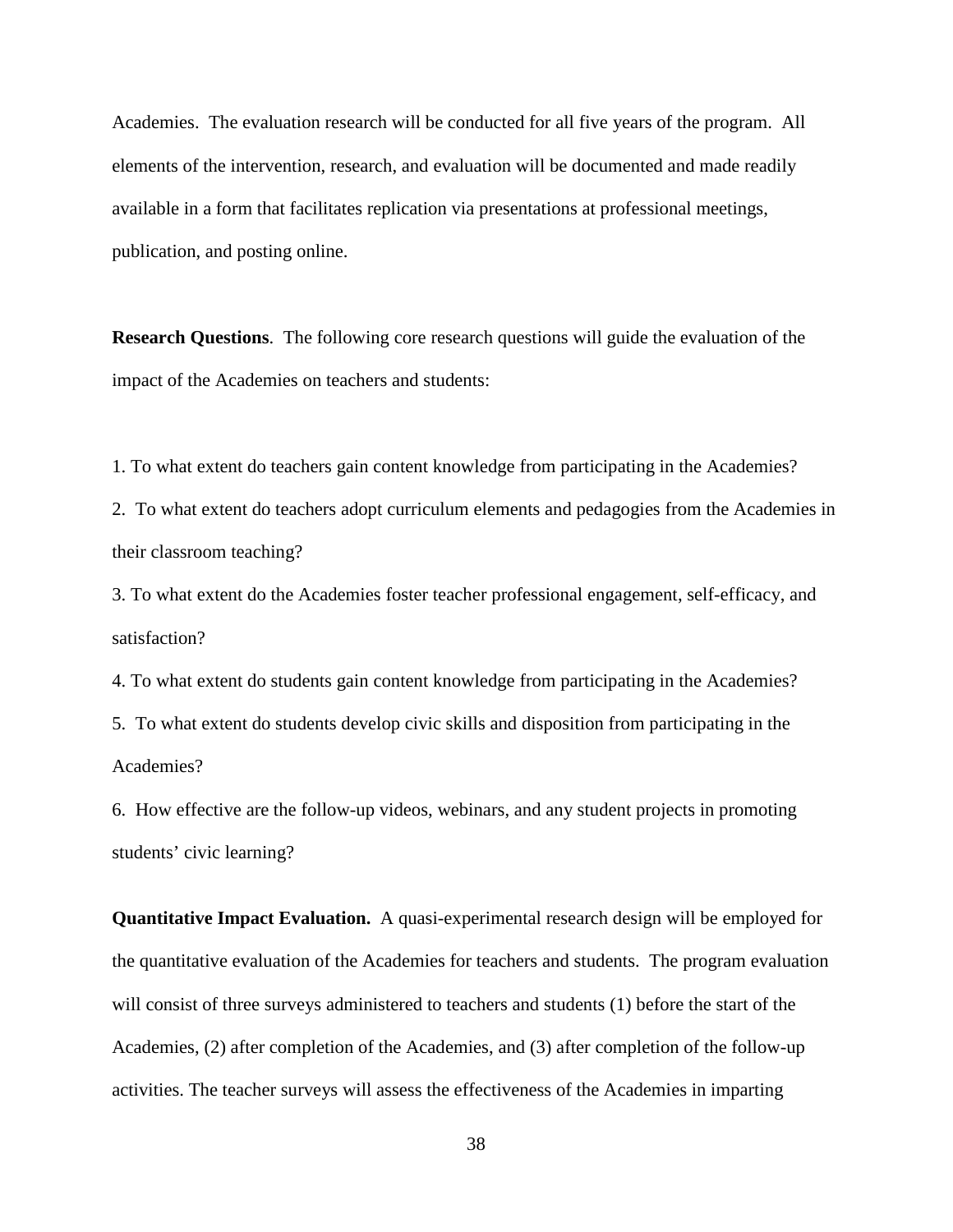content knowledge, curriculum elements, and instructional pedagogies, and instilling teacher self-efficacy. The student surveys will measure their acquisition of civic knowledge, dispositions, and skills as a result of the Academies and the follow up activities. The research design will compare the effectiveness of the use of live scholars and videos for instruction at the Academies. All teachers and students taking part in the Academies will be included in the evaluation research. The surveys will be administered online via the SurveyMonkey Pro platform. If necessary due to lack of online access, paper copies of the surveys can be used, and a sensitivity analysis performed to determine if there are significant differences in responses due to the format in which the tests were taken. The quantitative impact evaluation will rely on established, reliable, and previously validated outcome measures in composing the teacher and student survey instruments (e.g., Delli Carpini and Keeter 1996; Niemi and Junn 1998; Torney-Purta et al. 2001; Campbell 2014; Owen and Soule 2015; Owen 2013; Owen 2015a; Owen 2015b).

### **Teacher Survey Measures**

Content knowledge will measure core concepts that are standard for civics and American government classes. The measures will not be over-aligned with the intervention, and will consist of items commonly used to meet state and national civics standard evaluations, such as the National Assessment of Educational Progress social studies test. The scope of the content covers the following: (1) the philosophical and historical foundations of the American political system and the creation of the U.S. Constitution, (2) the ideals contained in the Preamble to the Constitution and the Declaration of Independence, (3) American governmental institutions and practices, and (4) the Bill of Rights and subsequent constitutional amendments.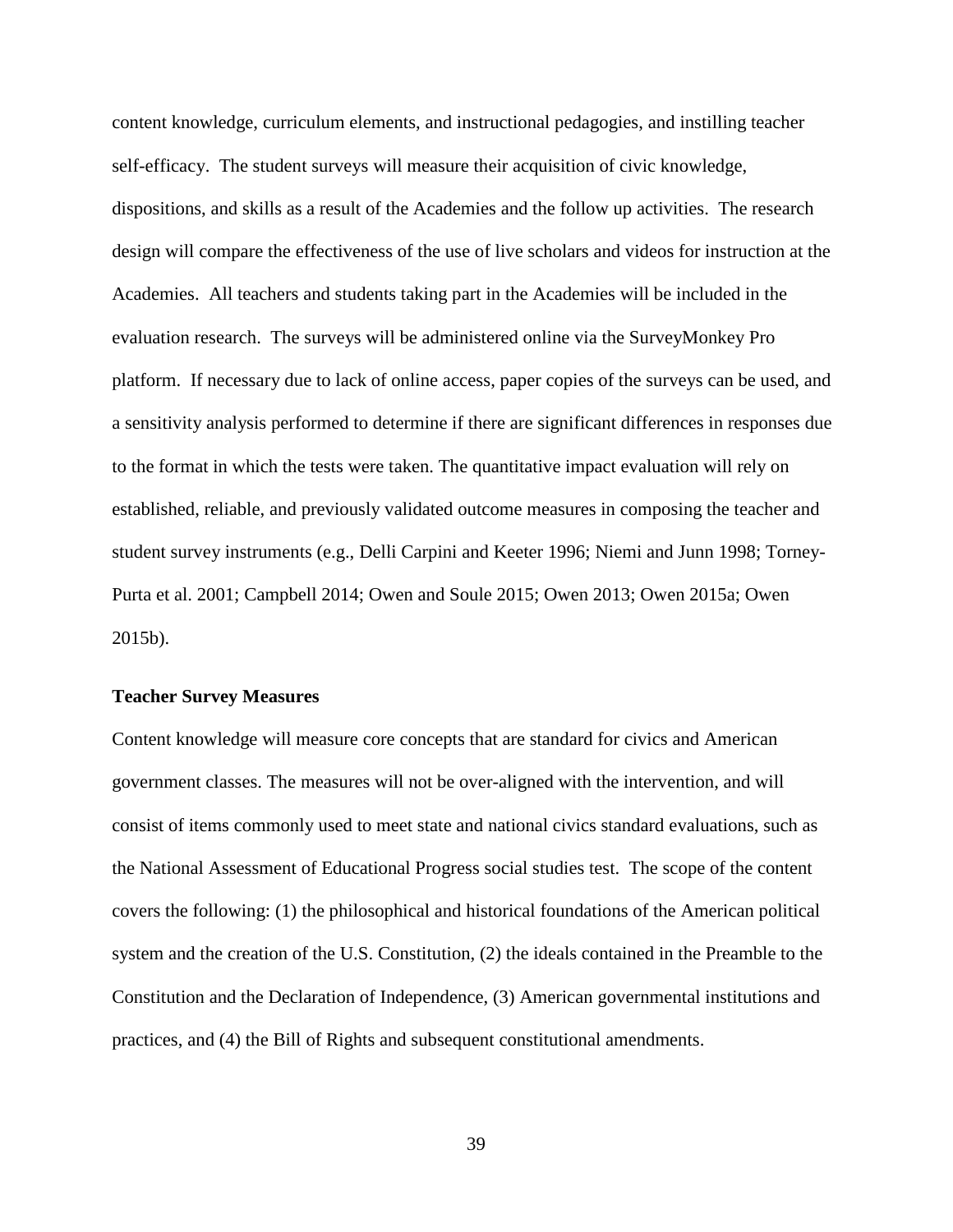The evaluation will measure the extent to which teachers adopt the curriculum elements presented at the Academies in their classrooms. These measures will examine how well teachers have implemented the goals and followed the sequencing of the curriculum as specified by the Academies.

Classroom pedagogy will take into account teachers' use of particular resources in the classroom (e.g., online resources and film), approach to teaching (e.g., lecture, Socratic method, blended learning, and flipped instruction), incorporation of active-learning elements (e.g., simulated congressional hearings and debates), and the implementation of the follow-up associated with the Academies.

Classroom pedagogy will take into account teachers' use of particular resources in the classroom (e.g., online resources and film), approach to teaching (e.g., lecture, Socratic method, blended learning, and flipped instruction), incorporation of active-learning elements (e.g., simulated congressional hearings and debates), and the implementation of the follow-up associated with the Academies.

Teacher self-efficacy is the teachers' belief that s/he is able to achieve desirable student learning and engagement outcomes. Self-efficacy has been shown to improve as a result of teacher PD programs that enhance content knowledge and pedagogy. Survey items will tap whether or not a teacher feels that s/he can get through to students and if they feel confident to share information and instructional skills with colleagues.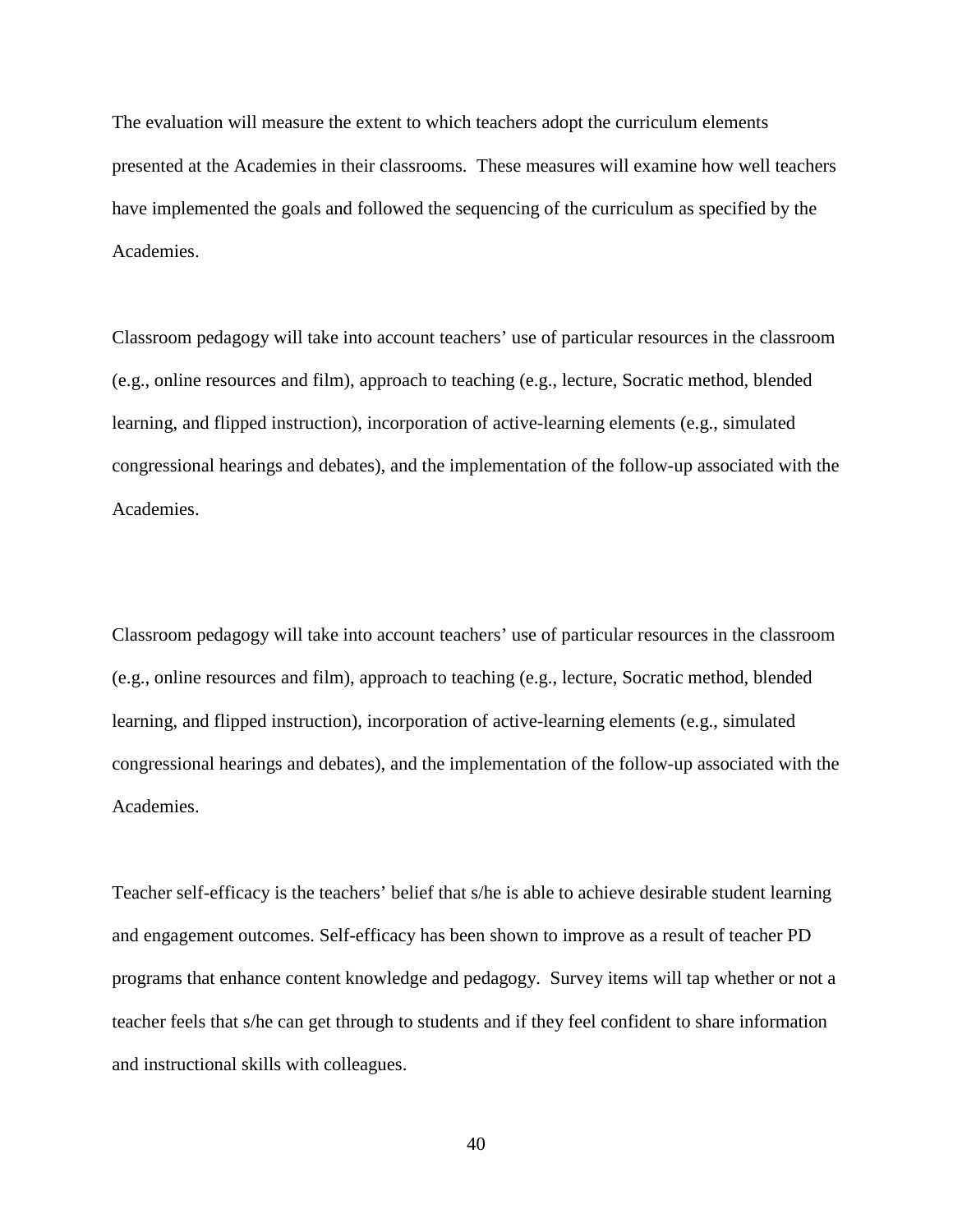**Demographics and Teacher Background Information**. Background data will be gathered on teachers, including demographic characteristics, their education, the length of time that they have been teaching, how long they have been at their school, their experience teaching civics, and whether they have completed other PD programs.

### **Student Measures**

Student content knowledge will measure the core concepts that are standard for civics and American government classes. The measures will not be over-aligned with the intervention, and will consist of items commonly used to meet state and national civics standard evaluations, such as the National Assessment of Educational Progress social studies test. The items will be gradelevel appropriate. The scope of the content covers the following: (1) the philosophical and historical foundations of the American political system and the creation of the U.S. Constitution, (2) the ideals contained in the Preamble to the Constitution and the Declaration of Independence, (3) American governmental institutions and practices, and (4) the Bill of Rights and subsequent constitutional amendments.

Civic dispositions are orientations related to democratic character formation. Indicators of civic dispositions measure students' political tolerance, concern for the rights and welfare of others, sense of public duty, support for and trust in political institutions and leaders, and participation in the political life of their communities and the nation. Studies demonstrate that civic dispositions and skills increase with enhanced knowledge of American government (Delli Carpini and Keeter, 1996; Galston, 2001; Galston, 2004).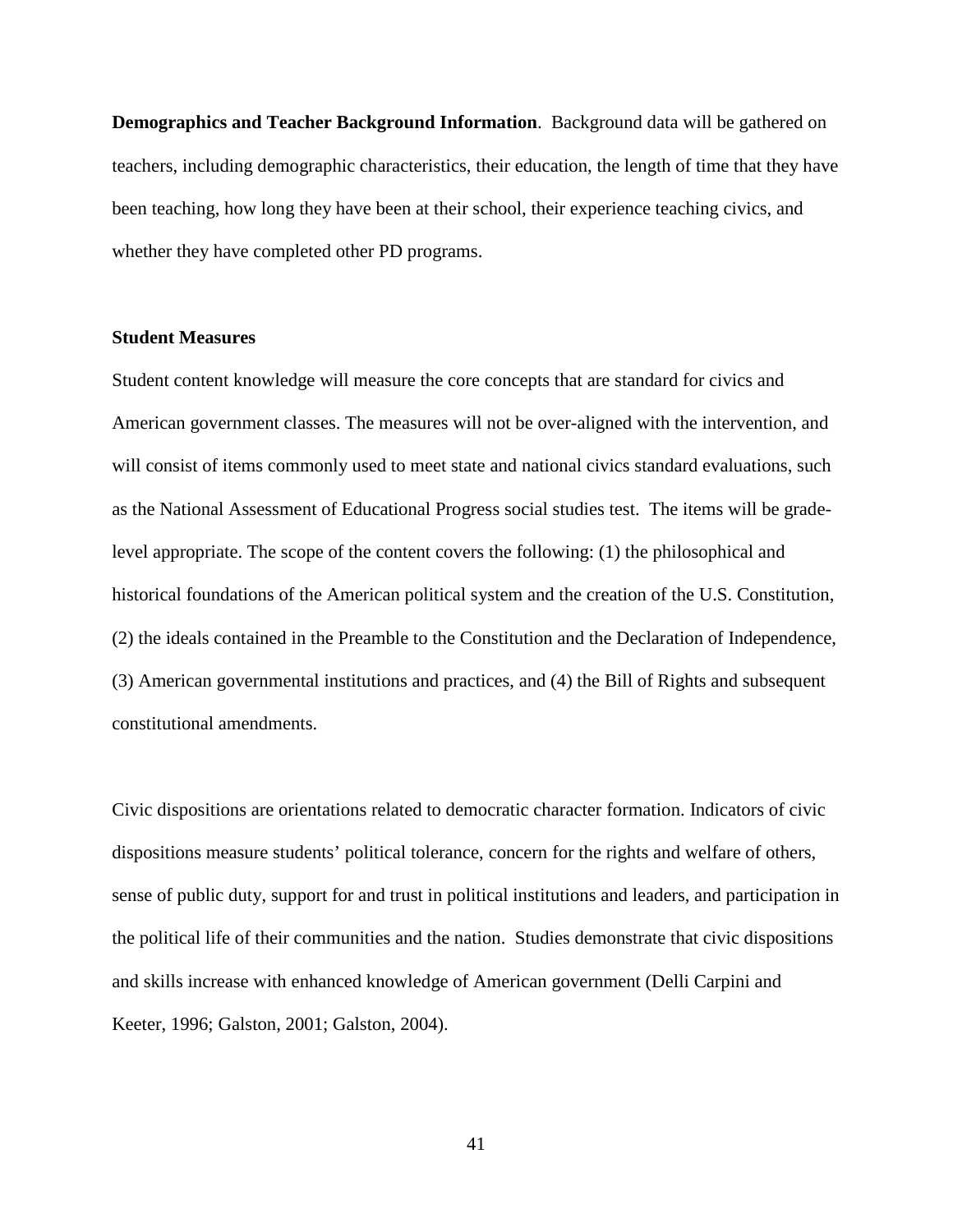Civic skills are the proficiencies that enable people to participate actively and responsibly as democratic citizens. They encompass how efficacious students feel in understanding or engaging in civic and political life. The survey will measure how competent students feel they are to fulfill their responsibilities as citizens, vote, express opinions, and become active participants in politics and their community. Civic skills also take into account students' ability to gather and process information, use the media to follow and engage in politics, and think critically about societal issues.

Classroom climate indicates how free students feel to express themselves during instructional periods. The student survey will include classroom climate measures of students' perception of the openness of their classroom to student input, voicing opinions, discussion about political ideas, and respectful teacher-student and student-student disagreements. Additional information about students will be ascertained, including demographic characteristics and grade point average. School-level factors, such as public or private institution, technical or traditional school, region, graduation rates, and socioeconomic status of the surrounding environs, will be incorporated in the analysis as controls.

**Qualitative Impact Evaluation**. The quantitative evaluation will be complemented by ethnographic research and semi-structured interviews with teachers and students taking part in the Academies. The ethnographies will include site visits to the Academies and classroom visits to observe the follow up projects in classrooms. The qualitative analysis is designed to (1) provide in-depth insights into the implementation and effectiveness of the Academies in promoting civic learning and (2) to gain the perspectives of the participants about the content and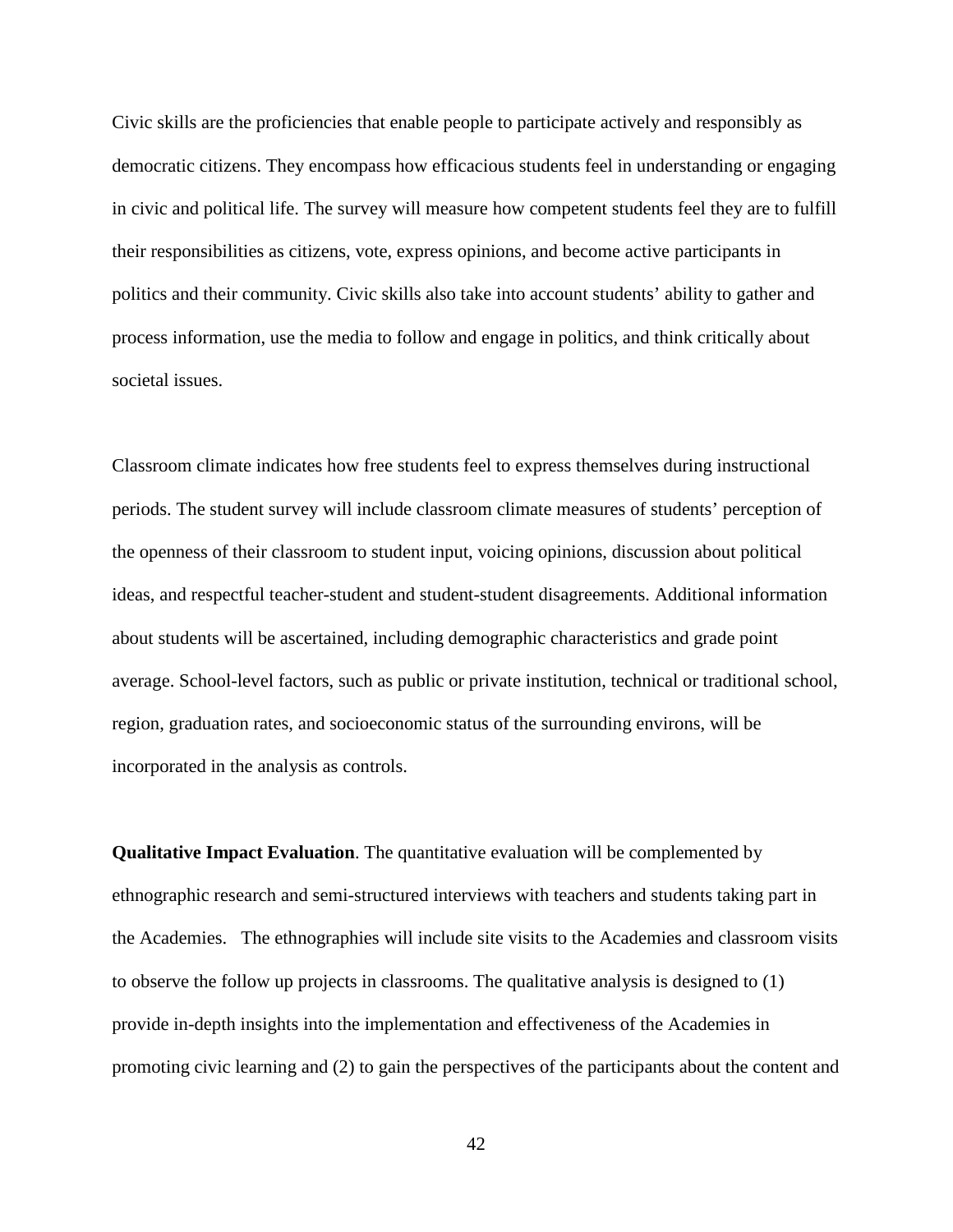usefulness of the Academies. The research team will work from coding rubrics to track observations of the Academies and follow-up projects. The team will film Academy sessions and teacher and student interviews as part of the analysis process. Short videos highlighting the Academy themes, teacher and student insights, and best practices derived from the program will be produced and circulated online through a website and social media dedicated to the Academies.

**Qualitative Data**. The data-collection instruments for the qualitative evaluation methods ethnographic observations of the Academies, follow-up projects and teacher interviews—will be derived from established studies and prior research conducted by the Georgetown team. In addition to the descriptive information that will be incorporated into research reports, numerical data will be derived from the classroom visit rubrics and analyzed statistically. The notes from the classroom observations and transcripts of the teacher interviews will be content-analyzed for trends by the research team. The team will conduct five site visits to classes each year to assess the value of the learning gained during the Academies. They will also conduct separate focus groups with teachers and students at the end of the summer sessions.

**Performance Feedback and Periodic Assessment of Progress.** The timing of the data collection and reporting strategies is designed to provide regular feedback to the Center throughout the program. The evaluations will provide empirical guidance about the viability of the Academies as well as the effectiveness of the scholars and the video/digital resources. The research term will provide frequent updates to the Center and other key personnel about the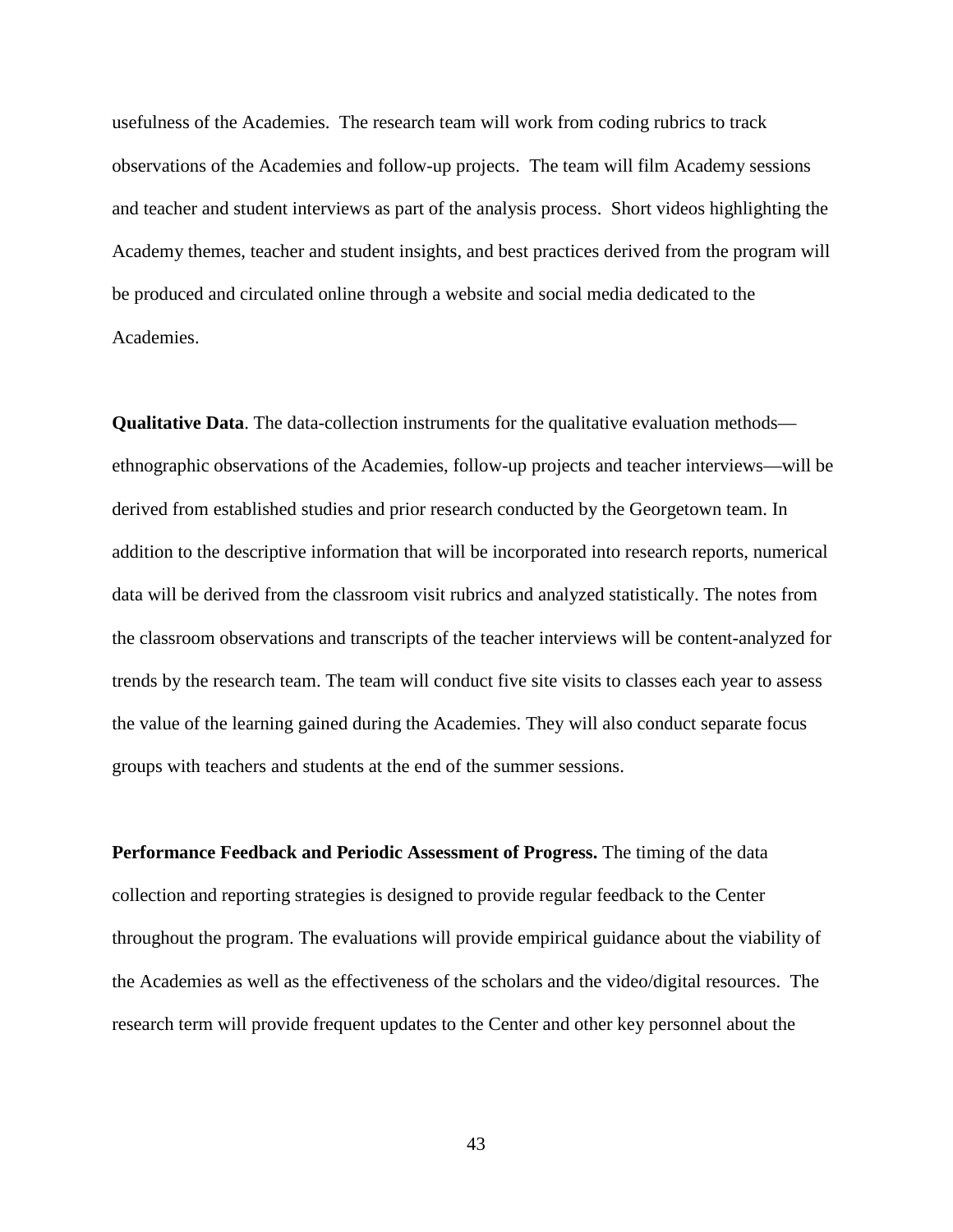performance tracking data and information gleaned from the data collection. Reports are timed to coincide with the completion of phases of the quantitative impact evaluation.

**Resources.** As noted above, Dr. Owen and the Georgetown University research team have considerable experience in the field of civic education, including work on grant-funded projects and evaluations of high-quality civic education programs. These include the federally-funded James Madison Legacy Project, in which more than 2,000 teachers are participating in the PD and the research study. The team has conducted research using rigorous methods as specified by the US Department of Education's What Works Clearinghouse on time and within budget. Dr. Owen will recruit graduate student research assistants with the requisite analytical and empirical skills. Members of the team have the skills required to build and maintain a project website and to establish and administer social media related to the research. The team has access to the necessary resources (space, computers with required software, etc.) to accomplish the specified tasks.

(ii) The extent to which the methods of evaluation will provide performance feedback and permit periodic assessment of progress toward achieving intended outcomes.

As noted, the evaluators will provide formative assessments to the Center staff continually. For instance, the evaluators will attend the Academies and confer every day with Center staff. The evaluation team will provide written quarterly reports to the Center that will serve as formative evaluation. Although the evaluators will be required by the Center to submit quarterly reports, it is expected that the Center staff and Professor Owen will be in much more frequent and open contact, as has been the case with the James Madison Legacy Project. These reports will be shared with the Department of Education.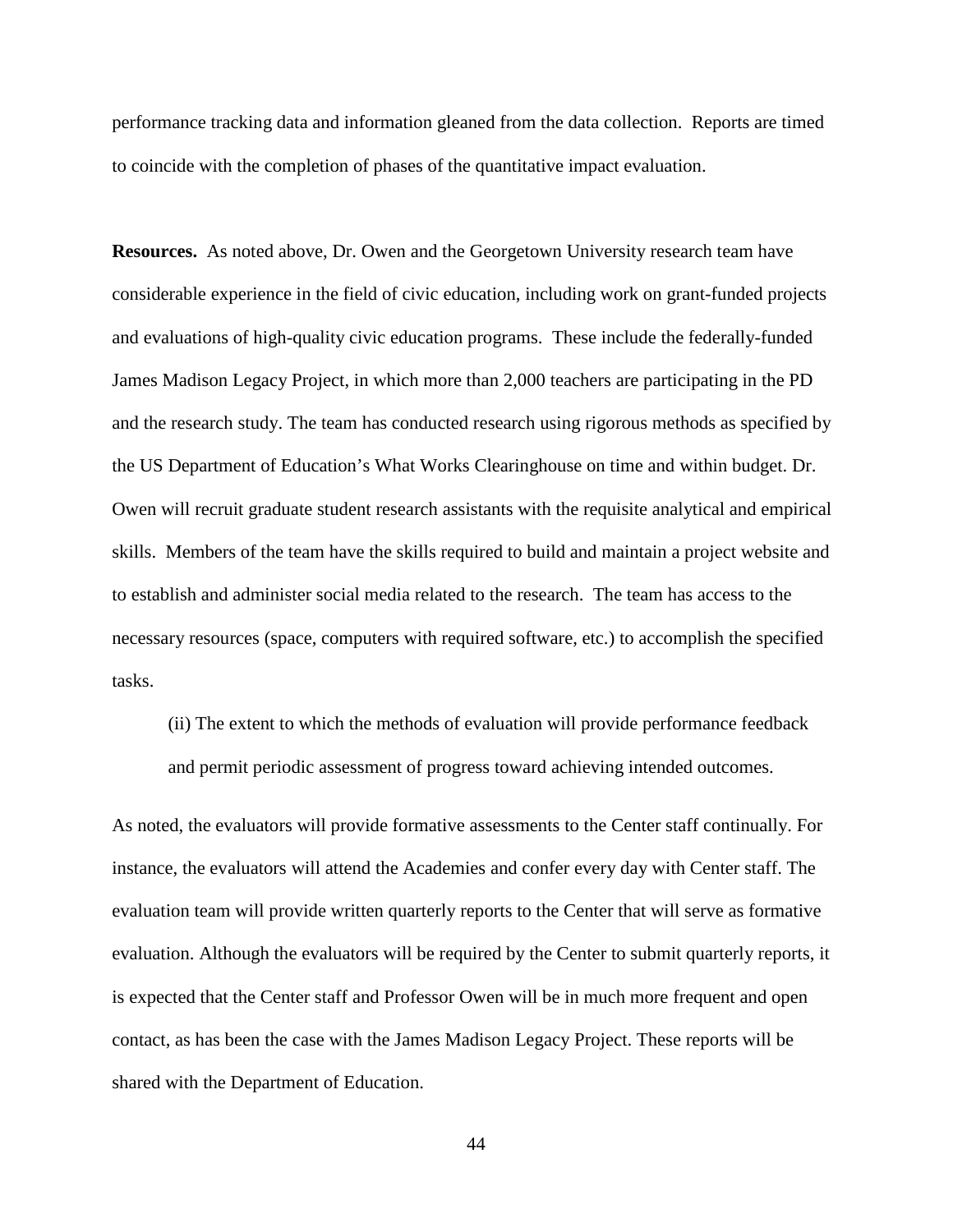### **Conclusion**

As Jefferson, Madison, Adams and other Founders noted, the fundamental importance of a sound history and civic education for a democracy cannot be overstated. Students must learn from their studies and their communities that citizens in a democracy need to be the masters, not the servants, of government. They must learn that, in Lincoln's words, governments are to be "of the people, by the people, and for the people." Teachers must be well equipped to foster among students the knowledge, skills, and dispositions to become civically engaged in the political life of their community to further the realization of the ideals of democracy. To focus upon highneed students, as this program intends, is to help alleviate the problem of underrepresented and underserved elements of the society and therefore promote equality of opportunity and a more just society.